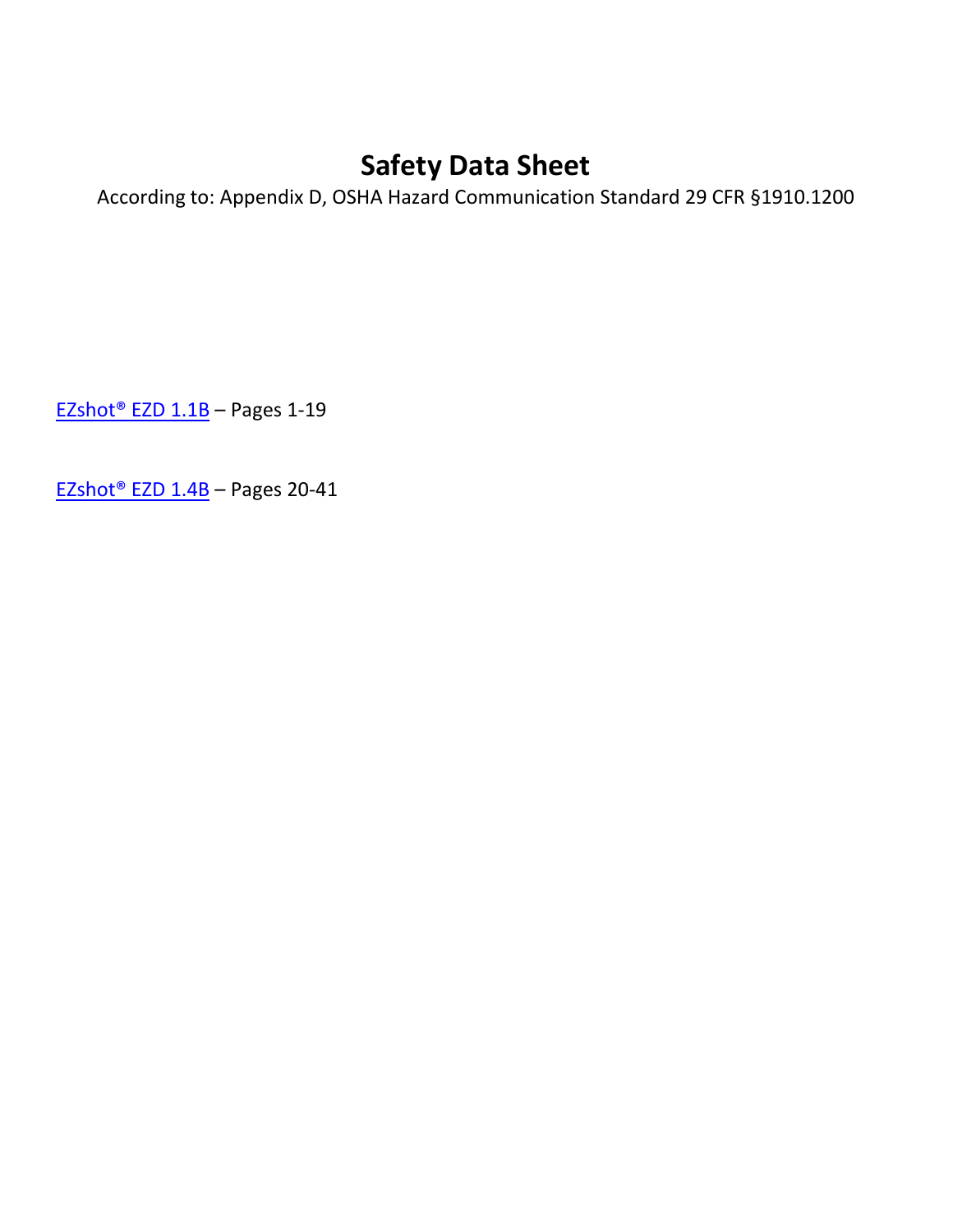According to: Appendix D, OSHA Hazard Communication Standard 29 CFR §1910.1200 Trade Name: EZshot® EZD

| SECTION 1 - IDENTIFICATION OF THE SUBSTANCE/MIXTURE AND OF THE<br><b>COMPANY/UNDERTAKING</b> |                                                                                     |                        |
|----------------------------------------------------------------------------------------------|-------------------------------------------------------------------------------------|------------------------|
|                                                                                              | Name, Address, and Telephone of the Responsible Party                               |                        |
| Dyno Nobel Inc.                                                                              |                                                                                     | <b>SDS #:</b><br>1175  |
| 6440 S. Millrock Drive, Suite 150                                                            |                                                                                     | 07/20/2020<br>Date:    |
| Salt Lake City, Utah 84121                                                                   |                                                                                     | Supersedes: 06/01/2020 |
| Phone: 801-364-4800  Fax: 801-321-6703                                                       |                                                                                     |                        |
| E-Mail: dnna.hse@am.dynonobel.com                                                            |                                                                                     |                        |
| www.dynonobel.com                                                                            |                                                                                     |                        |
| 1.1 Product Identifier                                                                       |                                                                                     |                        |
| Trade Name: EZshot® EZD                                                                      |                                                                                     |                        |
| <b>Article Number:</b>                                                                       |                                                                                     |                        |
|                                                                                              | 1.2 Recommended Use of the Chemical and Restrictions on Use                         |                        |
| Application                                                                                  | Explosive detonator used in mining and commercial blasting applications.            |                        |
| Uses advised against                                                                         | No specific uses advised against are identified.                                    |                        |
| 1.3 Emergency Telephone Number                                                               |                                                                                     |                        |
| <b>CHEMTREC</b><br>+1 800-424-9300                                                           | (USA)                                                                               |                        |
| <b>CANUTEC</b><br>+1 613-996-6666                                                            | (CANADA)                                                                            |                        |
|                                                                                              |                                                                                     |                        |
| <b>SECTION 2 - HAZARD(S) IDENTIFICATION</b>                                                  |                                                                                     |                        |
| 2.1 Classification of the Substance or Mixture                                               |                                                                                     |                        |
| <b>OSHA Regulatory Status</b>                                                                | This Product is Hazardous under the OSHA Hazard Communication Standard.             |                        |
| Comment(s)                                                                                   | As supplied, this product is an article. Expl. 1.1 - H201 Explosive; mass explosion |                        |
|                                                                                              | hazard. This set contains many components.                                          |                        |
| Physical hazards                                                                             | Expl. 1.1 - H201                                                                    |                        |
| <b>Health hazards</b>                                                                        | Not classified                                                                      |                        |
| <b>Environmental hazards</b>                                                                 | Not classified                                                                      |                        |
| Physiochemical                                                                               | Caution. Risk of explosion. Explosive; mass explosion hazard. Handle with care.     |                        |
| 2.2 Label Elements<br><b>Hazard Pictograms</b>                                               |                                                                                     |                        |
|                                                                                              |                                                                                     |                        |
| <b>Signal Word</b>                                                                           | : Danger                                                                            |                        |
| <b>Hazard Statements</b>                                                                     | : H201 - Explosive; mass explosion hazard.                                          |                        |
| <b>Procautionary Statements</b>                                                              | D <sub>210</sub> - Keep away from heat sparks, open flames and hot                  |                        |

**Precautionary Statements Recautionary Statements** in the state of the Paris of Precaution of the State of the State of the State of the State of the State of the State of the State of the State of the State of the State surfaces. No smoking. P230 - Keep wetted with water.

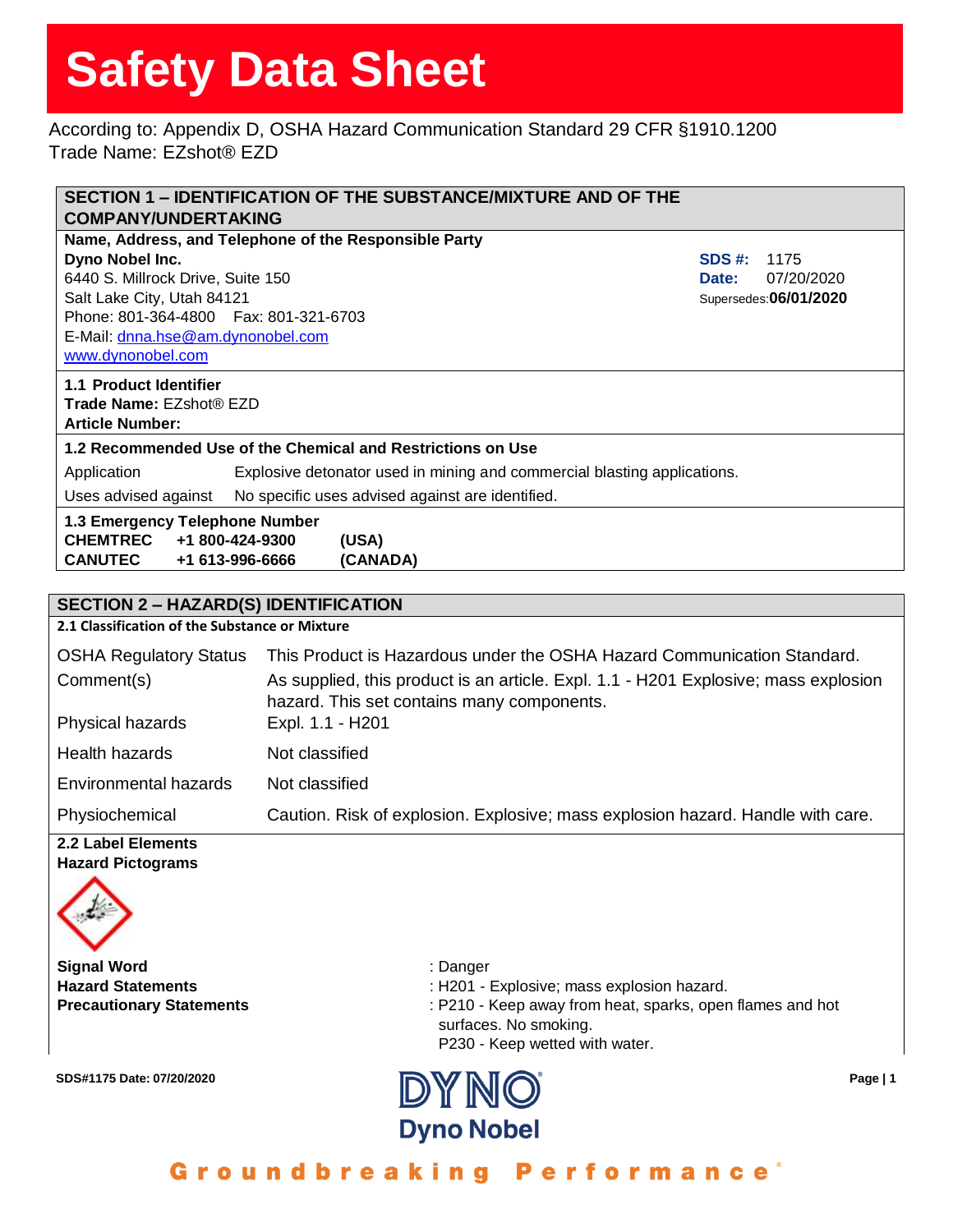According to: Appendix D, OSHA Hazard Communication Standard 29 CFR §1910.1200 Trade Name: EZshot® EZD

|                   | P240 - Ground/bond container and receiving equipment.<br>P250 - Do not subject to grinding/ shock/ friction. |
|-------------------|--------------------------------------------------------------------------------------------------------------|
|                   | P280 - Wear protective gloves/ protective clothing/ eye protection/                                          |
|                   | face protection.                                                                                             |
|                   | P370+P380 - In case of fire: Evacuate area.                                                                  |
|                   | P372 - Explosion risk in case of fire.                                                                       |
|                   | P373 - DO NOT fight fire when fire reaches explosives.                                                       |
|                   | P401 - Store in accordance with national regulations.                                                        |
|                   | P501 - Dispose of contents/ container in accordance with national                                            |
|                   | regulations.                                                                                                 |
| 2.3 Other Hazards |                                                                                                              |

## **Results of PBT and vPvB Assessment**

This product does not contain any substances classified as PBT or vPvB.

#### **Explosive Product Notice**

PREVENTION OF ACCIDENTS IN THE USE OF EXPLOSIVES - The prevention of accidents in the use of explosives is a result of careful planning and observance of the best-known practices. The explosives user must remember that he is dealing with a powerful force and that various devices and methods have been developed to assist him in directing this force. He should realize that this force, if misdirected, may either kill or injure both him and his fellow workers. WARNING - All explosives are dangerous and must be carefully handled and used following approved safety procedures either by or under the direction of competent, experienced persons in accordance with all applicable federal, state, and

local laws, regulations, or ordinances. If you have any questions or doubts as to how to use any explosive product, DO NOT USE IT before consulting with your supervisor, or the manufacturer, if you do not have a supervisor. If your supervisor has any questions or doubts, he should consult the manufacturer before use.

## **SECTION 3 – COMPOSITION/INFORMATION ON INGREDIENTS**

### **3.1 Mixtures**

**Description:** This set contains many components. The information below relates to the chemical components contained in the explosive item.

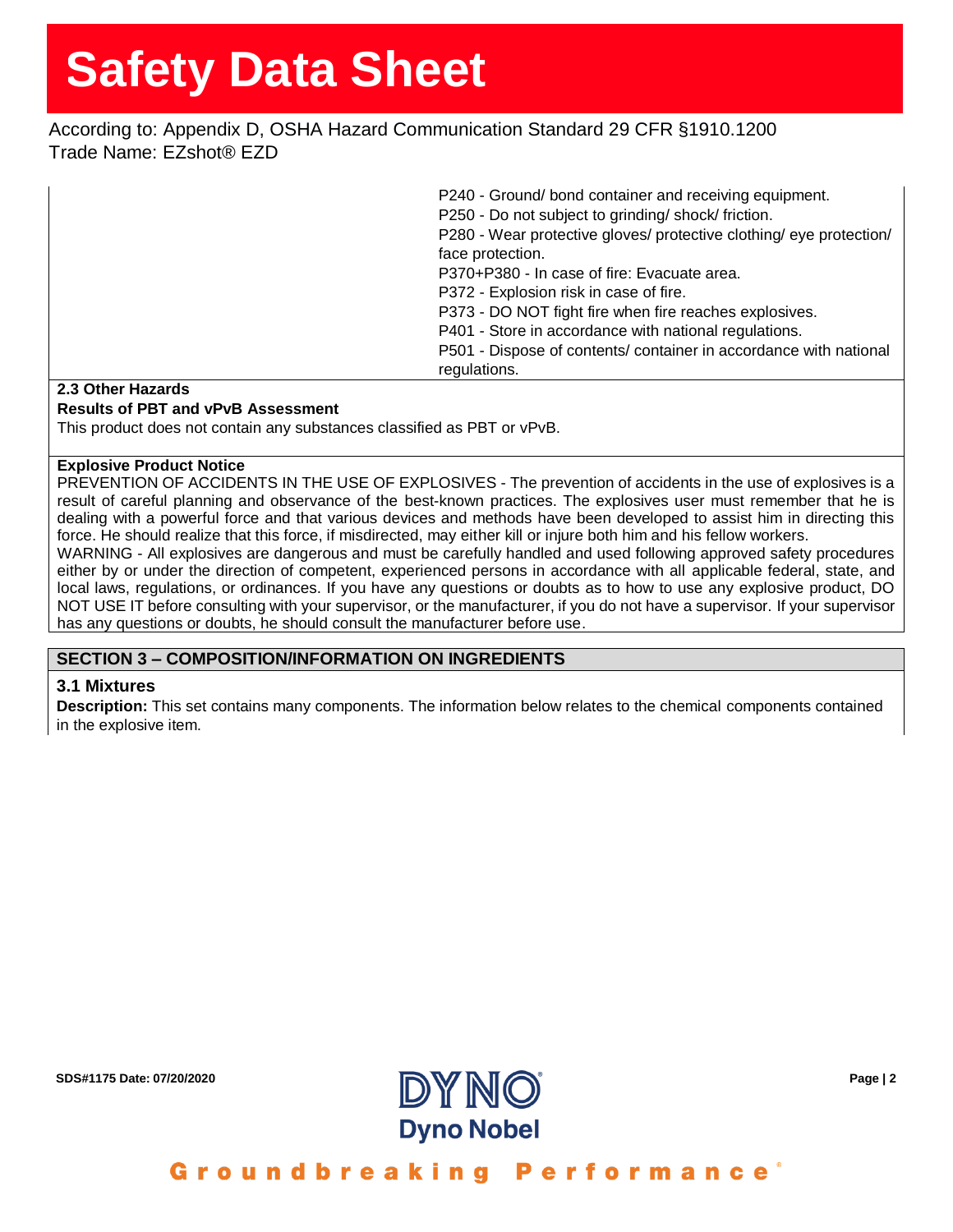According to: Appendix D, OSHA Hazard Communication Standard 29 CFR §1910.1200 Trade Name: EZshot® EZD

| Dangerous components:    |                                                                                                                                                 |  |
|--------------------------|-------------------------------------------------------------------------------------------------------------------------------------------------|--|
| CAS: 7778-74-7           | Potassium perchlorate                                                                                                                           |  |
|                          | Ox. Sol. 1 - H271; Acute Tox. 4 - H302                                                                                                          |  |
| CAS: 9004-70-0           | <b>Nitrocellulose</b>                                                                                                                           |  |
|                          | Expl. 1.1 - H201                                                                                                                                |  |
| AS: 2691-41-0            | Octahydro-1,3,5,7-tetranitro-1,3,5,7-tetrazocine                                                                                                |  |
|                          | Expl. 1.1 - H201; Acute Tox. 4 - H302; Acute Tox. 3 - H311                                                                                      |  |
| CAS: 7440-67-7           | Zirconium                                                                                                                                       |  |
|                          | Pyr. Sol. 1 - H250; Water-react. 1 - H260                                                                                                       |  |
| CAS: 78-11-5             | Pentaerythritol tetranitrate                                                                                                                    |  |
|                          | Unst. Expl. - H200                                                                                                                              |  |
| CAS: 7439-93-2           | Lithium                                                                                                                                         |  |
|                          | Water-react. 1 - H260; Skin Corr. 1B - H314; Eye Dam. 1 - H318                                                                                  |  |
| CAS: 25721-38-4          | Lead picrate                                                                                                                                    |  |
| M factor (Chronic) = $1$ | Expl. 1.1 - H201; Acute Tox. 3 - H301; Acute Tox. 3 - H311; Acute Tox. 3 -<br>H331; Repr. 1A - H360; STOT RE 2 - H373; Aquatic Chronic 1 - H410 |  |
| CAS: 7429-90-5           | Aluminum powder (stabilised)                                                                                                                    |  |
|                          | Flam. Sol. 1 - H228; Water-react. 2 - H261                                                                                                      |  |
| CAS: 7782-49-2           | <b>Selenium</b>                                                                                                                                 |  |
|                          | Acute Tox. 3 - H301; Acute Tox. 3 - H331; STOT RE 2 - H373; Aquatic                                                                             |  |
|                          | Chronic 4 - H413                                                                                                                                |  |

| CAS: 25721-38-4                                    | Lead picramate                                                                                                                                            |
|----------------------------------------------------|-----------------------------------------------------------------------------------------------------------------------------------------------------------|
| M factor (Chronic) = $1$                           | Unst. Expl. - H200; Acute Tox. 4 - H302; Acute Tox. 4 - H332; Repr. 1A -<br>H360Df; STOT RE 2 - H373; Aquatic Acute 1 - H400; Aquatic Chronic 1 -<br>H410 |
| CAS: 13424-46-9                                    | Lead diazide                                                                                                                                              |
| M factor (Acute) = $1$<br>M factor (Chronic) = $1$ | Unst. Expl. - H200; Acute Tox. 4 - H302; Acute Tox. 4 - H332; Repr. 1A -<br>H360Df; STOT RE 2 - H373; Aquatic Acute 1 - H400; Aquatic Chronic 1 -<br>H410 |
| CAS: 1314-41-6                                     | Orange Lead                                                                                                                                               |
| M factor (Acute) = $10$                            | Acute Tox. 4 - H302; Acute Tox. 4 - H332; Carc. 1 - H350; Repr. 1A -                                                                                      |
| M factor (Chronic) = $1$                           | H360Df; STOT RE 2 - H373; Aquatic Acute 1 - H400; Aquatic Chronic 1 -<br>H410                                                                             |
| CAS: 13463-67-7                                    | Titanium Dioxide                                                                                                                                          |
|                                                    | Carc. 2 - H351                                                                                                                                            |
| CAS: 7439-92-1                                     | Lead powder                                                                                                                                               |
| M factor (Acute) = $10$                            | Repr. 1A - H360FD; Lact. - H362; STOT RE 1 - H372; Aquatic Acute 1 -                                                                                      |
| M factor (Chronic) = $1$                           | H400; Aquatic Chronic 1 - H410                                                                                                                            |

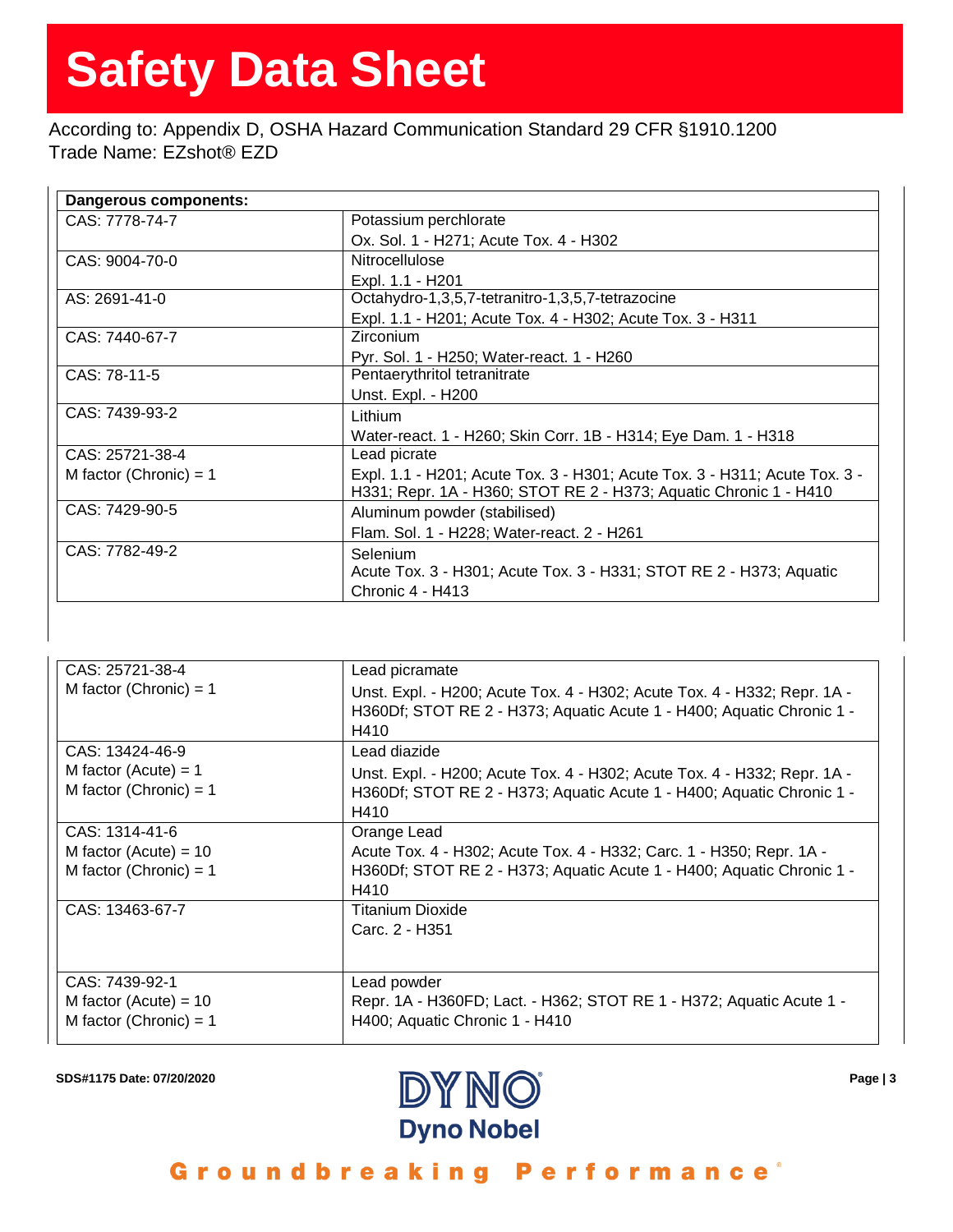According to: Appendix D, OSHA Hazard Communication Standard 29 CFR §1910.1200 Trade Name: EZshot® EZD

| CAS: 7440-21-3                                                                                                          | Silicon                                                                        |  |
|-------------------------------------------------------------------------------------------------------------------------|--------------------------------------------------------------------------------|--|
|                                                                                                                         | Flam. Sol. 2 - H228                                                            |  |
| CAS: 10294-40-3                                                                                                         | Barium chromate                                                                |  |
|                                                                                                                         | Acute Tox. 4 - H302; Acute Tox. 4 - H332; Carc. 1A - H350                      |  |
| CAS: 7727-43-7                                                                                                          | Barium sulfate                                                                 |  |
| Substance with National workplace                                                                                       | Not classified                                                                 |  |
| exposure limits                                                                                                         |                                                                                |  |
| CAS: 61790-53-2                                                                                                         | Diatomaceous Earth                                                             |  |
|                                                                                                                         | Skin Irrit. 2 - H315; Eye Irrit. 2A - H319; STOT SE 3 - H335                   |  |
| CAS: 744-033-7                                                                                                          | Tungsten                                                                       |  |
|                                                                                                                         | Flam. Sol. 1 - H228; Self-heat. 2 - H252                                       |  |
| CAS: 7440-36-0                                                                                                          | Antimony                                                                       |  |
|                                                                                                                         | Carc. 2 - H351; Aquatic Chronic 3 - H412                                       |  |
| CAS: 7758-97-6                                                                                                          | Lead chromate                                                                  |  |
| M factor (Acute) = $1$                                                                                                  | Carc. 1B - H350; Repr. 1A - H360Df; STOT RE 2 - H373; Aquatic Acute 1 -        |  |
| M factor (Chronic) = $1$                                                                                                | H400; Aquatic Chronic 1 - H410                                                 |  |
| CAS: 7439-98-7                                                                                                          | Molybdenum                                                                     |  |
|                                                                                                                         | Not classified                                                                 |  |
| CAS: 7429-90-5                                                                                                          | Aluminum powder (pyrophoric)                                                   |  |
|                                                                                                                         | Pyr. Sol. 1 - H250; Water-react. 2 - H261                                      |  |
| CAS: 4682-03-5                                                                                                          | Diazodinitro phenol (DDNP)                                                     |  |
|                                                                                                                         | Unst. Expl. - H200; Skin Irrit. 2 - H315; Eye Irrit. 2A - H319; Skin Sens. 1 - |  |
|                                                                                                                         | H317                                                                           |  |
| CAS: 51311-17-2                                                                                                         | Carbon Fluoride                                                                |  |
|                                                                                                                         | Skin Irrit. 2 - H315; Eye Irrit. 2A - H319; STOT SE 3 - H335                   |  |
| CAS: 7439-93-2                                                                                                          | Lithium                                                                        |  |
|                                                                                                                         | Water-react. 1 - H260; Skin Corr. 1B - H314; Eye Dam. 1 - H318                 |  |
| <b>Additional Information:</b>                                                                                          | The full text for all hazard statements is displayed in Section 16.            |  |
| The exact percentage is withheld as a trade secret in accordance with 29 CFR 1910.1200.<br><b>Composition comments:</b> |                                                                                |  |

## **SECTION 4 – FIRST AID MEASURES**

### **4.1 Description of First Aid Measures**

**General Information:** Class 1: Explosive substances and articles. Get medical attention immediately. Show this Safety Data Sheet to the medical personnel. Keep away from heat, hot surfaces, sparks, open flames and other ignition sources. No smoking.

**After Inhalation:** Due to the physical nature of this product, exposure by this route is unlikely. If exposed to the chemical contents, then proceed as follows:

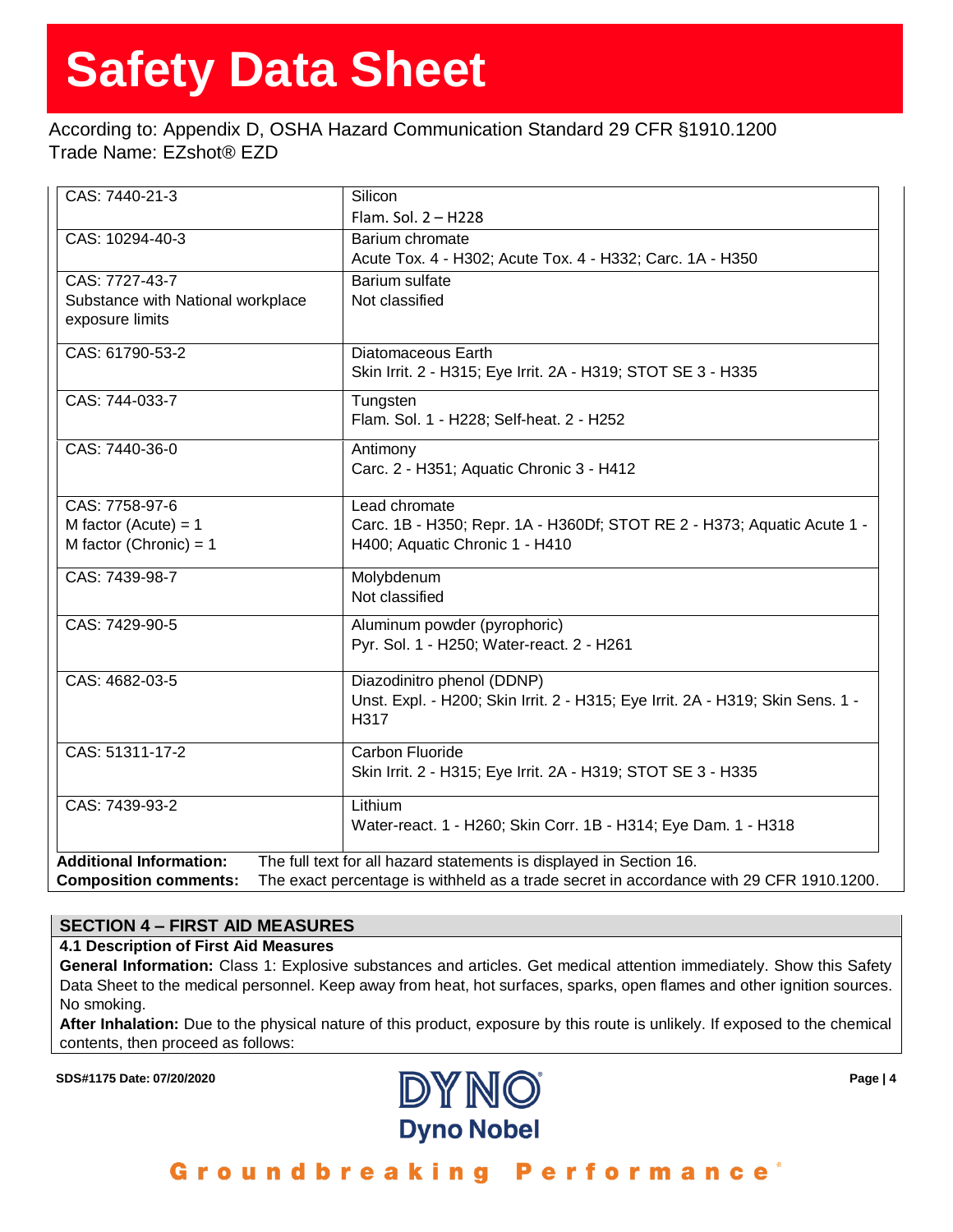## According to: Appendix D, OSHA Hazard Communication Standard 29 CFR §1910.1200 Trade Name: EZshot® EZD

|                                                                                                                 | Move affected person to fresh air and keep warm and at rest in a position comfortable for breathing.                          |  |  |
|-----------------------------------------------------------------------------------------------------------------|-------------------------------------------------------------------------------------------------------------------------------|--|--|
|                                                                                                                 | When breathing is difficult, properly trained personnel may assist affected person by administering oxygen.                   |  |  |
| Supply fresh air; consult doctor in case of complaints.                                                         |                                                                                                                               |  |  |
|                                                                                                                 | Ingestion: Due to the physical nature of this product, it is unlikely that ingestion will occur. If exposed to the chemical   |  |  |
| contents, then proceed as follows: If swallowed:                                                                |                                                                                                                               |  |  |
| Rinse nose and mouth with water.                                                                                |                                                                                                                               |  |  |
| Give plenty of water to drink.                                                                                  |                                                                                                                               |  |  |
|                                                                                                                 | Do not induce vomiting unless under the direction of medical personnel.                                                       |  |  |
|                                                                                                                 | If vomiting occurs, the head should be kept low so that vomit does not enter the lungs.                                       |  |  |
|                                                                                                                 | After Skin Contact: If exposed to the chemical contents, then proceed as follows:                                             |  |  |
| Brush off loose particles from skin.                                                                            |                                                                                                                               |  |  |
| Wash skin thoroughly with soap and water.                                                                       |                                                                                                                               |  |  |
|                                                                                                                 | After Eye Contact: Due to the physical nature of this product, exposure by this route is unlikely. If exposed to the chemical |  |  |
| contents, then proceed as follows: If in eyes:                                                                  |                                                                                                                               |  |  |
| Rinse with water.                                                                                               |                                                                                                                               |  |  |
|                                                                                                                 | Remove any contact lenses and open eyelids wide apart.                                                                        |  |  |
| Continue to rinse for at least 10 minutes. Do not rub eye.                                                      |                                                                                                                               |  |  |
| Protection of first aiders: First aid personnel should wear appropriate protective equipment during any rescue. |                                                                                                                               |  |  |
|                                                                                                                 | 4.2 Most Important Symptoms and Effects, Both Acute and Delayed                                                               |  |  |
| General information                                                                                             | The information below relates to the chemical components contained in the                                                     |  |  |
|                                                                                                                 | explosive item. The severity of the symptoms described will vary dependent on                                                 |  |  |
| the concentration and the length of exposure. Suspected of damaging fertility or                                |                                                                                                                               |  |  |
| the unborn child.                                                                                               |                                                                                                                               |  |  |
| Inhalation<br>May cause respiratory irritation.                                                                 |                                                                                                                               |  |  |
| Ingestion                                                                                                       | Harmful if swallowed. Stomach pain.                                                                                           |  |  |
| Prolonged skin contact may cause temporary irritation.<br>Skin contact                                          |                                                                                                                               |  |  |
| May cause temporary eye irritation.<br>Eye contact                                                              |                                                                                                                               |  |  |
|                                                                                                                 | 4.3 Indication of Any Immediate Medical Attention and Special Treatment Needed                                                |  |  |
| Notes for the doctor                                                                                            | Treat symptomatically.                                                                                                        |  |  |

## **SECTION 5 – FIRE-FIGHTING MEASURES**

### **5.1 Extinguishing Media**

**Suitable Extinguishing Agents:** The product is not flammable. Extinguish with alcohol-resistant foam, carbon dioxide, dry powder or water fog. Use fire-extinguishing media suitable for the surrounding fire.

**For Safety Reasons Unsuitable Extinguishing Agents:** Do not use water jet as an extinguisher, as this will spread the fire.

**5.2 Special Hazards Arising from the Substance or Mixture**

**Risk of explosion:** DO NOT ATTEMPT TO FIGHT FIRES INVOLVING EXPLOSIVE MATERIALS. Evacuate all personnel to a predetermined safe location, no less than 2,500 feet in all directions. Can explode or detonate under fire conditions. Burning material may produce toxic vapors. It is recommended that users of explosives material be familiar with the Institute of Makers of Explosives Safety Library publications.

**Hazardous combustion products:** Thermal decomposition or combustion products may include the following substances: Harmful gases or vapors. Oxides of carbon. Carbon monoxide (CO).

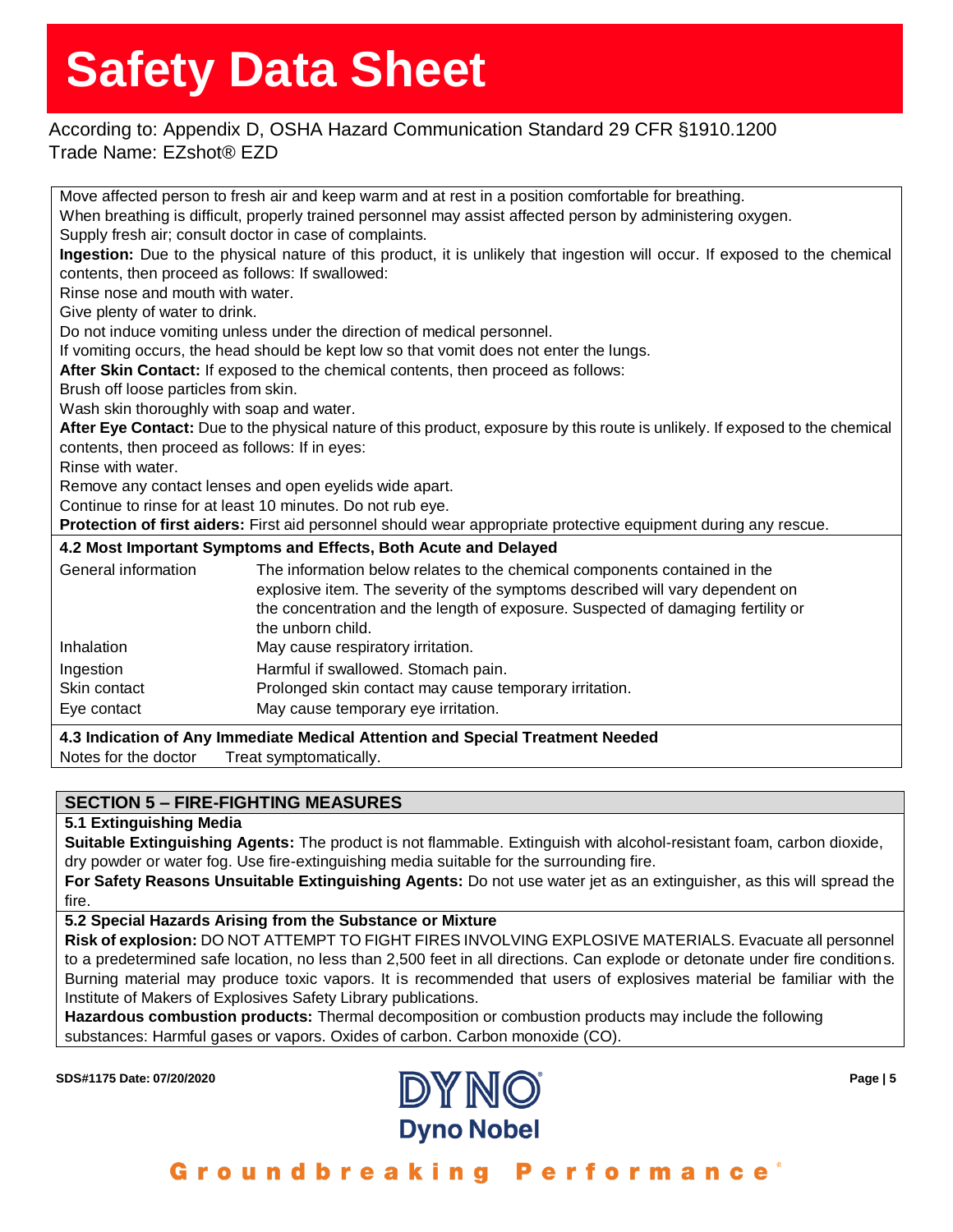According to: Appendix D, OSHA Hazard Communication Standard 29 CFR §1910.1200 Trade Name: EZshot® EZD

## **5.3 Advice for Firefighters**

**Protective Equipment:** Class 1: Explosive substances and articles. Regular protection may not be safe. Wear chemical protective suit. Wear positive-pressure self-contained breathing apparatus (SCBA) and appropriate protective clothing. Standard Firefighter's clothing including helmets, protective boots and gloves will provide a basic level of protection for chemical incidents.

### **Additional Information**

Leave danger zone immediately. Evacuate area. No action shall be taken without appropriate training or involving any personal risk. Keep upwind to avoid inhalation of gases, vapors, fumes and smoke. Fight fire remotely due to the risk of explosion. Cool containers exposed to heat with water spray and remove them from the fire area if it can be done without risk. Cool containers exposed to flames with water until well after the fire is out. Control run-off water by containing and keeping it out of sewers and watercourses. If risk of water pollution occurs, notify appropriate authorities. **Special Protective Equipment:** Class 1: Explosive substances and articles. Regular protection may not be safe. Wear chemical protective suit. Wear positive-pressure self-contained breathing apparatus (SCBA) and appropriate protective clothing. Standard Firefighter's clothing including helmets, protective boots and gloves will provide a basic level of protection for chemical incidents.

## **SECTION 6 – ACCIDENTAL RELEASE MEASURES**

| 6.1 Personal Precautions, Protective Equipment and Emergency Procedures                                              |
|----------------------------------------------------------------------------------------------------------------------|
| Wear protective clothing as described in Section 8 of this safety data sheet.                                        |
| No action shall be taken without appropriate training or involving any personal risk.                                |
| No smoking, sparks, flames or other sources of ignition near spillage.                                               |
| Evacuate area. Isolate area and prevent access.                                                                      |
| <b>6.2 Environmental Precautions</b>                                                                                 |
| Avoid discharge into drains or watercourses or onto the ground.                                                      |
| Large Spillages: Inform the relevant authorities if environmental pollution occurs (sewers, waterways, soil or air). |
| 6.3 Methods and Material for Containment and Cleaning Up                                                             |
| Wear protective clothing as described in Section 8 of this safety data sheet.                                        |
| No smoking, sparks, flames or other sources of ignition near spillage.                                               |
| Pick up mechanically.                                                                                                |
| Send for recovery or disposal in suitable receptacles.                                                               |
| Use only non-sparking tools.                                                                                         |
| For waste disposal, see Section 13.                                                                                  |
| 6.4 Reference to Other Sections                                                                                      |
| For personal protection, see Section 8.                                                                              |
| See Section 11 for additional information on health hazards.                                                         |
| See Section 12 for additional information on ecological hazards.                                                     |
| For waste disposal, see Section 13.                                                                                  |

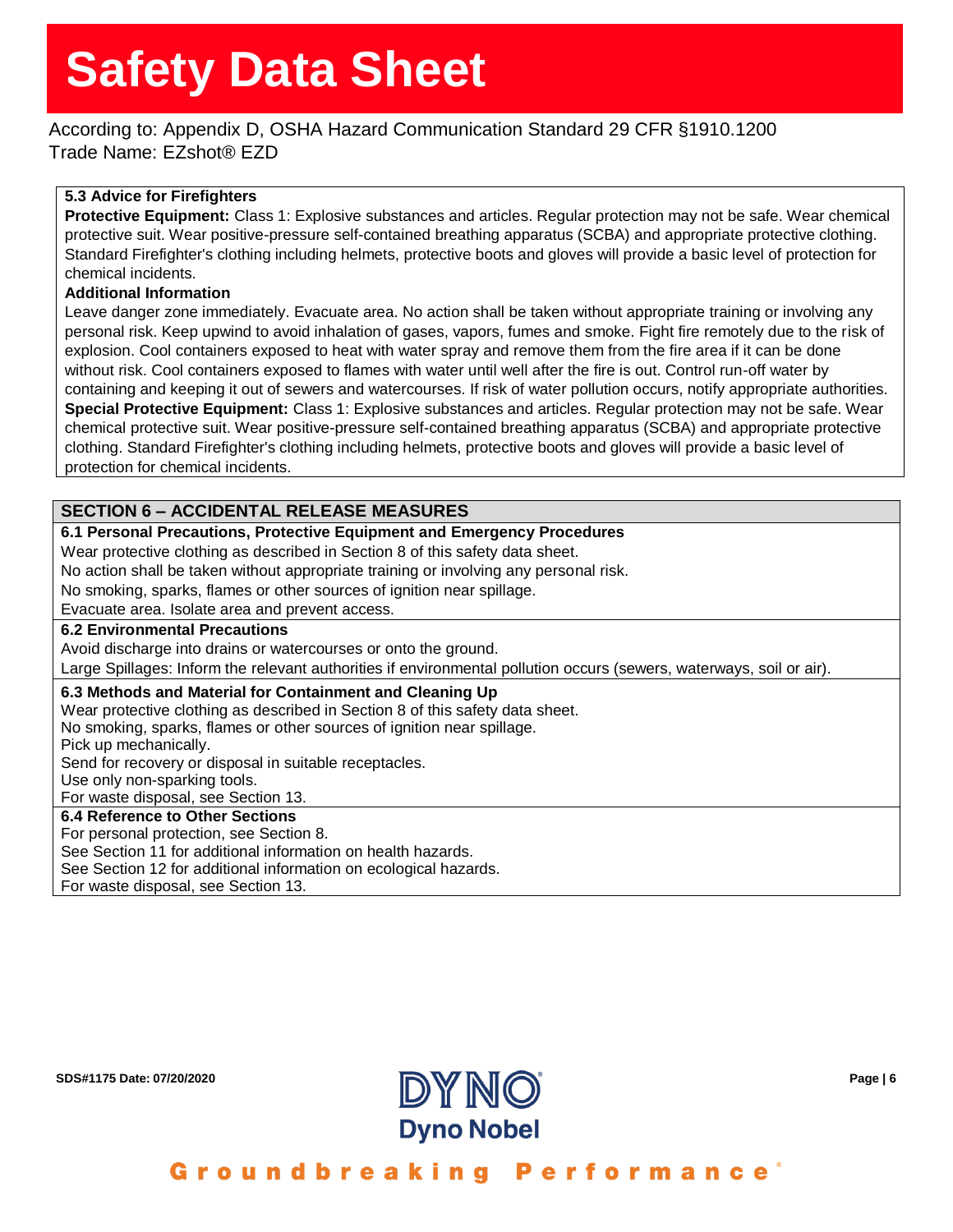According to: Appendix D, OSHA Hazard Communication Standard 29 CFR §1910.1200 Trade Name: EZshot® EZD

## **SECTION 7 – HANDLING AND STORAGE**

## **7.1 Precautions for Safe Handling**

#### **Usage precautions:**

Read and follow manufacturer's recommendations.

Wear protective clothing as described in Section 8 of this safety data sheet.

Keep away from heat, hot surfaces, sparks, open flames and other ignition sources. No smoking.

Keep away from food, drink and animal feeding stuffs.

Use only non-sparking tools.

Handle with care.

Do not drop or impact.

Risk of explosion.

Do not handle until all safety precautions have been read and understood.

Do not handle broken packages without protective equipment.

Do not disassemble.

### **Advice on general occupational hygiene:**

Wash hands thoroughly after handling.

Do not eat, drink or smoke when using this product.

Wash at the end of each work shift and before eating, smoking and using the toilet.

Change work clothing daily before leaving workplace.

## **7.2 Conditions for Safe Storage, Including Any Incompatibilities**

#### **Storage precautions:**

Class 1: Explosive substances and articles. Store in accordance with local regulations. Licenced storage. Keep in a cool, well ventilated place. Keep containers upright. Protect containers from damage. Ensure product is stored securely and cannot fall.

**Storage class:** Class 1: Explosive substances and articles. Compatibility group B.

**7.3 Specific End Use(s):** The identified uses for this product are detailed in Section 1.

## **SECTION 8** – **EXPOSURE CONTROLS/PERSONAL PROTECTION**

### **8.1 Control Parameters**

### **Occupational exposure limits:**

**Ingredient comments:** The following constituents are the only constituents of the product which have a PEL, TLV or other recommended exposure limit. At this time, the other constituents have no known exposure limits.

| Ingredients with Limit Values that Require Monitoring at the Workplace: |                                                                                                                                                                                                                                                                                    |  |  |
|-------------------------------------------------------------------------|------------------------------------------------------------------------------------------------------------------------------------------------------------------------------------------------------------------------------------------------------------------------------------|--|--|
| Aluminum powder (stabilised)                                            |                                                                                                                                                                                                                                                                                    |  |  |
|                                                                         | Long-term exposure limit (8-hour TWA):<br>ACGIH 1 mg/m <sup>3</sup> respirable fraction A4<br>Long-term exposure limit (8-hour TWA):<br>OSHA 5 mg/m <sup>3</sup> respirable fraction as Al<br>Long-term exposure limit (8-hour TWA):<br>OSHA 15 mg/m <sup>3</sup> total dust as Al |  |  |
| Aluminum powder (pyrophoric)                                            |                                                                                                                                                                                                                                                                                    |  |  |
|                                                                         | Long-term exposure limit (8-hour TWA):<br>ACGIH 1 mg/m <sup>3</sup> respirable fraction A4<br>Long-term exposure limit (8-hour TWA):<br>OSHA 5 mg/m <sup>3</sup> respirable fraction as Al<br>Long-term exposure limit (8-hour TWA):                                               |  |  |

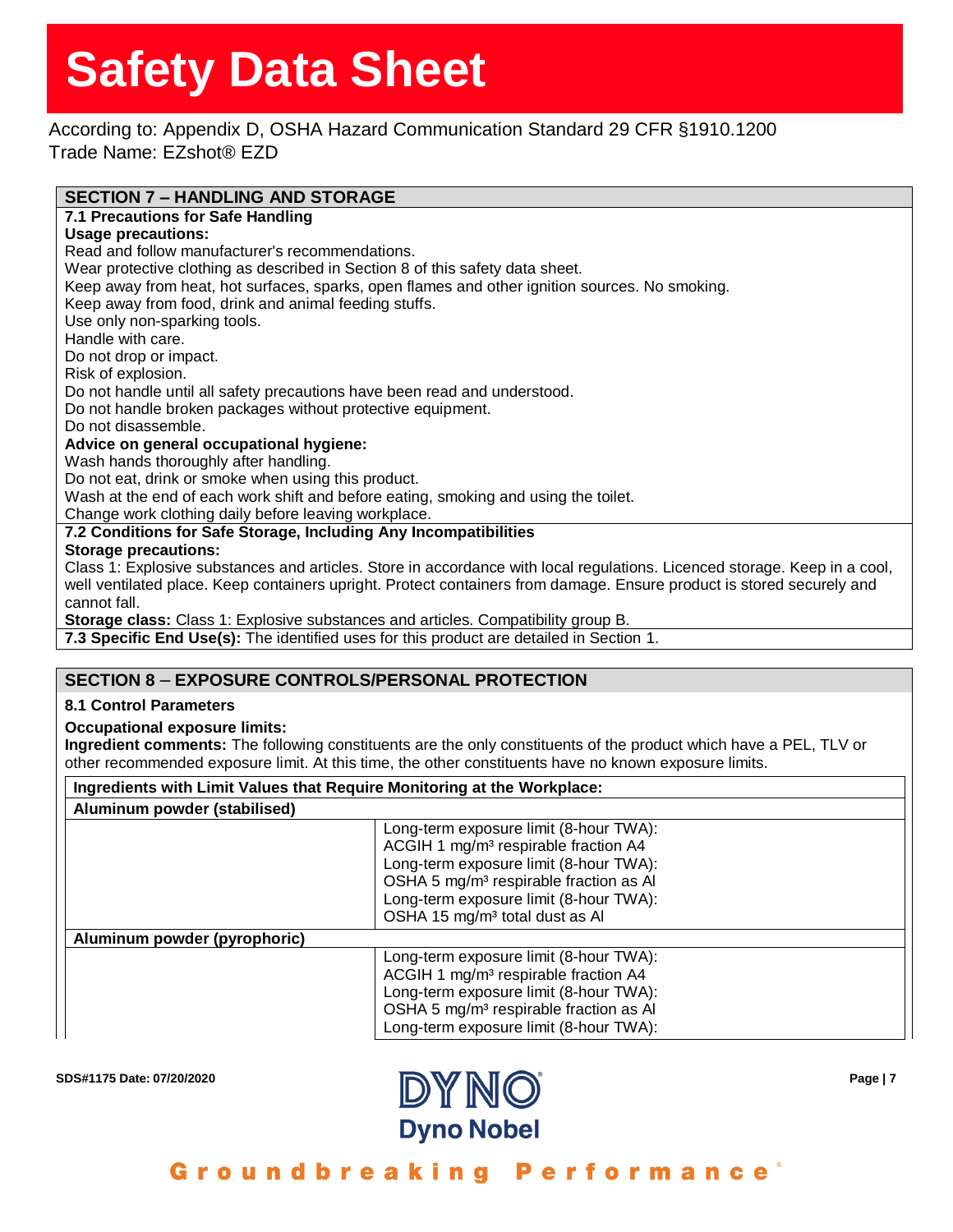## According to: Appendix D, OSHA Hazard Communication Standard 29 CFR §1910.1200 Trade Name: EZshot® EZD

|                         | OSHA 15 mg/m <sup>3</sup> total dust as Al                                                    |
|-------------------------|-----------------------------------------------------------------------------------------------|
| Molybdenum              |                                                                                               |
|                         | Long-term exposure limit (8-hour TWA):<br>ACGIH 10 mg/m <sup>3</sup> inhalable fraction as Mo |
|                         | Long-term exposure limit (8-hour TWA):                                                        |
|                         | ACGIH 3 mg/m <sup>3</sup> respirable fraction as Mo                                           |
|                         |                                                                                               |
|                         |                                                                                               |
|                         |                                                                                               |
| <b>Lead chromate</b>    |                                                                                               |
|                         | Long-term exposure limit (8-hour TWA):                                                        |
|                         | ACGIH 0.012 mg/m <sup>3</sup> as Cr                                                           |
|                         | A2                                                                                            |
|                         | Long-term exposure limit (8-hour TWA):                                                        |
|                         | ACGIH 0.05 mg/m <sup>3</sup> as Pb A2                                                         |
|                         |                                                                                               |
| Antimony                |                                                                                               |
|                         | Long-term exposure limit (8-hour TWA):                                                        |
|                         | ACGIH 0.5 mg/m <sup>3</sup> as Sb                                                             |
|                         | Long-term exposure limit (8-hour TWA):                                                        |
|                         | OSHA 0.5 mg/m <sup>3</sup> as Sb                                                              |
|                         |                                                                                               |
| <b>Tungsten</b>         |                                                                                               |
|                         | Long-term exposure limit (8-hour TWA):                                                        |
|                         | ACGIH 5 mg/m <sup>3</sup>                                                                     |
|                         | Short-term exposure limit (15-minute):                                                        |
|                         | ACGIH 10 mg/m <sup>3</sup> as W                                                               |
|                         |                                                                                               |
| <b>Barium sulfate</b>   |                                                                                               |
|                         | Long-term exposure limit (8-hour TWA):                                                        |
|                         | OSHA 5 mg/m <sup>3</sup> respirable fraction                                                  |
|                         | Long-term exposure limit (8-hour TWA):                                                        |
|                         | OSHA 15 mg/m <sup>3</sup> total dust                                                          |
|                         | Long-term exposure limit (8-hour TWA):                                                        |
|                         | ACGIH 5 mg/m <sup>3</sup> inhalable fraction                                                  |
|                         |                                                                                               |
| <b>Silicon</b>          |                                                                                               |
|                         | Long-term exposure limit (8-hour TWA):                                                        |
|                         | OSHA 15 mg/m <sup>3</sup> total dust                                                          |
|                         | Long-term exposure limit (8-hour TWA):                                                        |
|                         | OSHA 5 mg/m <sup>3</sup> respirable fraction                                                  |
|                         | Lead powder; [particle diameter $<$ 1 mm]                                                     |
|                         | Long-term exposure limit (8-hour TWA):                                                        |
|                         | ACGIH 0.05 mg/m <sup>3</sup> as Pb A3                                                         |
| <b>Titanium Dioxide</b> |                                                                                               |

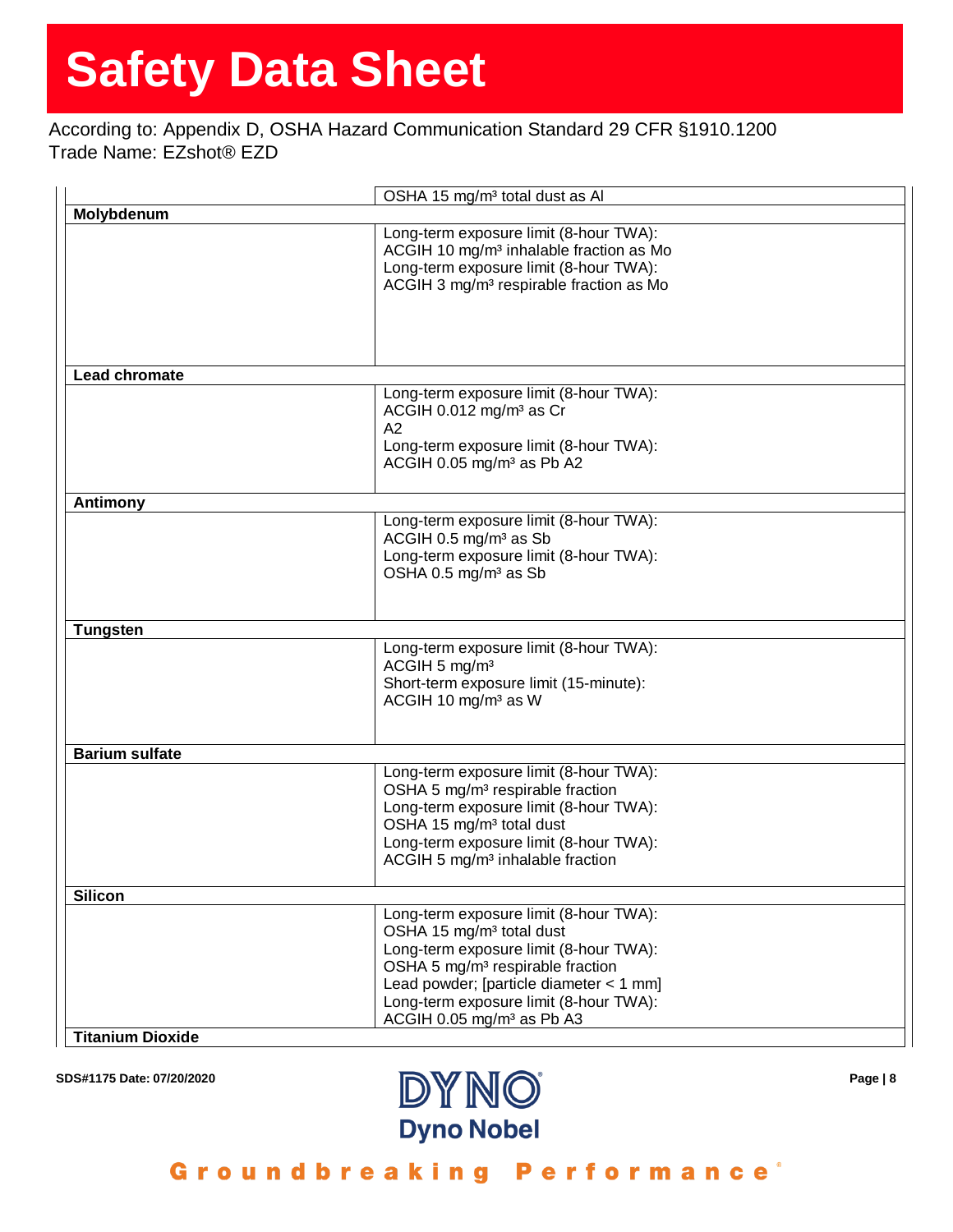## According to: Appendix D, OSHA Hazard Communication Standard 29 CFR §1910.1200 Trade Name: EZshot® EZD

|                                                          | Long-term exposure limit (8-hour TWA):                                   |  |
|----------------------------------------------------------|--------------------------------------------------------------------------|--|
|                                                          | ACGIH 10 mg/m <sup>3</sup> A4                                            |  |
|                                                          | Long-term exposure limit (8-hour TWA):                                   |  |
|                                                          | OSHA 15 mg/m <sup>3</sup> total dust                                     |  |
|                                                          |                                                                          |  |
|                                                          |                                                                          |  |
| Selenium                                                 |                                                                          |  |
|                                                          | Long-term exposure limit (8-hour TWA): ACGIH 0.2 mg/m <sup>3</sup> as Se |  |
| <b>Lead diazide</b>                                      |                                                                          |  |
|                                                          | Long-term exposure limit (8-hour TWA):                                   |  |
|                                                          | OSHA 0.05 mg/m <sup>3</sup> as Pb                                        |  |
|                                                          | ACGIH = American Conference of Governmental Industrial Hygienists.       |  |
|                                                          | OSHA = Occupational Safety and Health Administration.                    |  |
|                                                          | A4 = Not Classifiable as a Human Carcinogen.                             |  |
|                                                          | A2 = Suspected Human Carcinogen                                          |  |
|                                                          | A3 = Confirmed Animal Carcinogen with Unknown Relevance to Humans        |  |
| <b>Antimony (CAS: 7440-36-0)</b>                         |                                                                          |  |
|                                                          |                                                                          |  |
|                                                          | Immediate danger to life and health:                                     |  |
|                                                          | 50 mg/ $m3$                                                              |  |
|                                                          |                                                                          |  |
|                                                          |                                                                          |  |
|                                                          |                                                                          |  |
|                                                          |                                                                          |  |
| Lead powder; [particle diameter < 1 mm] (CAS: 7439-92-1) |                                                                          |  |
|                                                          | Immediate danger to life and health:                                     |  |
|                                                          | 100 mg/m $3$                                                             |  |
|                                                          |                                                                          |  |
|                                                          |                                                                          |  |
|                                                          |                                                                          |  |
|                                                          |                                                                          |  |
|                                                          |                                                                          |  |
| <b>Molybdenum (CAS: 7439-98-7)</b>                       |                                                                          |  |
|                                                          | Immediate danger to life and health:                                     |  |
|                                                          | 5000 mg/m <sup>3</sup>                                                   |  |
|                                                          |                                                                          |  |
|                                                          |                                                                          |  |
|                                                          |                                                                          |  |
|                                                          |                                                                          |  |
|                                                          |                                                                          |  |
| Selenium (CAS: 7782-49-2)                                |                                                                          |  |
|                                                          | Immediate danger to life and health:                                     |  |
|                                                          | 1 mg/ $m3$                                                               |  |
|                                                          |                                                                          |  |
|                                                          |                                                                          |  |
|                                                          |                                                                          |  |
|                                                          |                                                                          |  |
|                                                          |                                                                          |  |
| Titanium Dioxide (CAS: 13463-67-7)                       |                                                                          |  |
|                                                          | Immediate danger to life and health:                                     |  |
|                                                          | 5000 mg/m <sup>3</sup>                                                   |  |
|                                                          |                                                                          |  |
| <b>8.2 Exposure Controls</b>                             |                                                                          |  |
|                                                          |                                                                          |  |

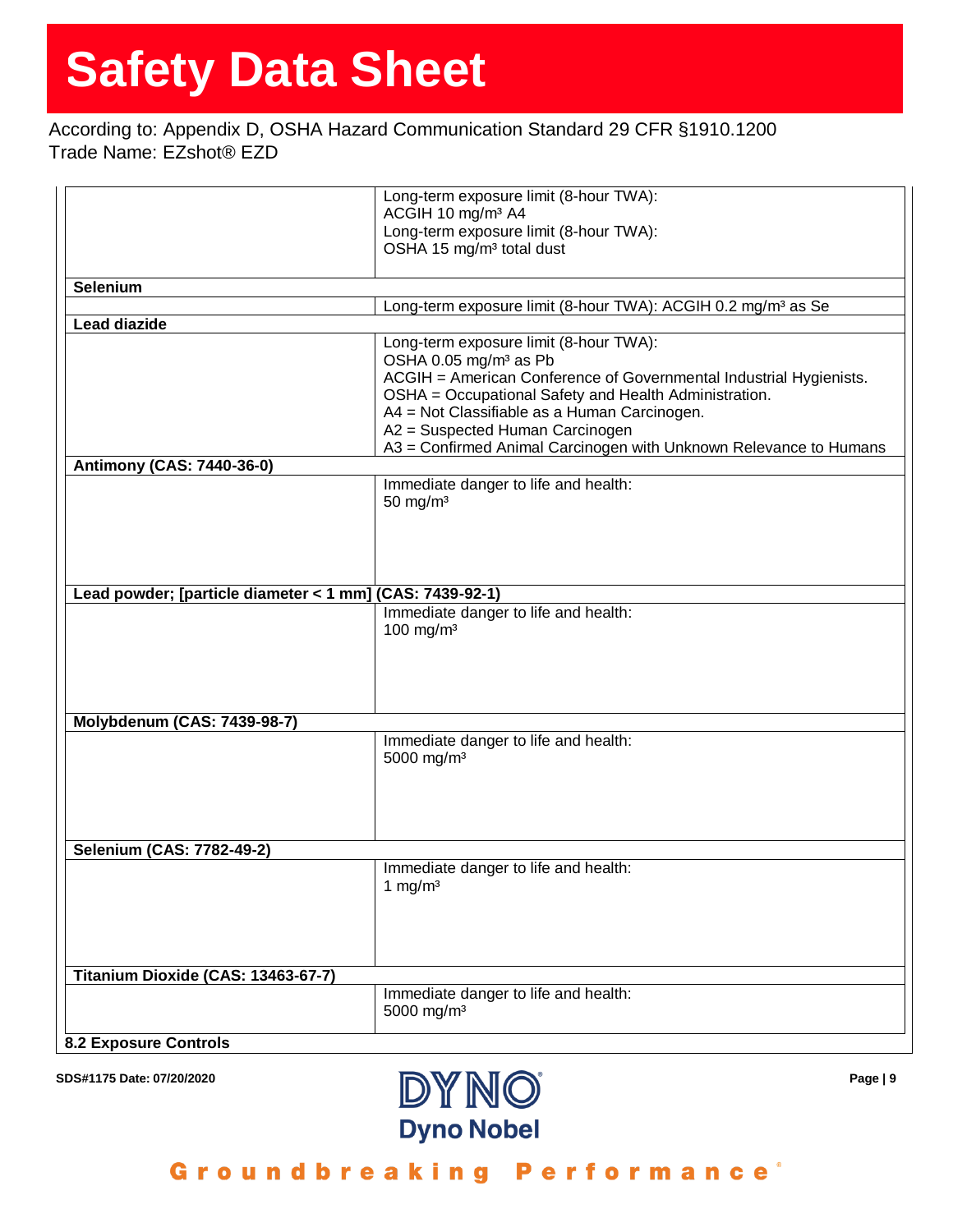## According to: Appendix D, OSHA Hazard Communication Standard 29 CFR §1910.1200 Trade Name: EZshot® EZD

## **Appropriate engineering controls:**

Provide adequate ventilation. Ensure the ventilation system is regularly maintained and tested. Good general ventilation should be adequate to control worker exposure to airborne contaminants. Observe any occupational exposure limits for the product or ingredients. Take precautionary measures against static discharges.

**Eye/face protection:** Eyewear complying with an approved standard should be worn if a risk assessment indicates eye contact is possible. The following protection should be worn: Tight-fitting safety glasses. Personal protective equipment for eye and face protection should comply with OSHA 1910.133.



**Hand protection:** Chemical-resistant, impervious gloves complying with an approved standard should be worn if a risk assessment indicates skin contact is possible. Wear protective gloves made of the following material: Polyethylene.



**Other skin and body protection:** Wear suitable coveralls to prevent exposure to the skin. Wear fire/flame resistant/retardant clothing. Wear anti-static protective clothing if there is a risk of ignition from static electricity.



**Hygiene measures:** Good personal hygiene procedures should be implemented. When using do not eat, drink or smoke. **Respiratory Protection:** No specific requirements are anticipated under normal conditions of use. Provide adequate ventilation. Respiratory protection may be required if excessive airborne contamination occurs. Wear a respirator fitted with the following cartridge: Organic vapor + dust and mist filter.

**Thermal hazards:** If there is a risk of contact with hot product, all protective equipment worn should be suitable for use with high temperatures.

**Environmental exposure controls:** The product in its supplied state is not believed to present an exposure hazard.

## **SECTION 9 – PHYSICAL AND CHEMICAL PROPERTIES**

### **9.1 Information on Basic Physical and Chemical Properties**

**Product comments:** This set contains many components. The information below relates to the chemical components contained in the explosive item.

**Appearance**

| Form                       | Solid.            |
|----------------------------|-------------------|
| <b>Color</b>               | Not determined.   |
| Odor                       | Not determined.   |
| <b>Odor Threshold</b>      | Not determined.   |
| pH-Value                   | : Not determined. |
| <b>Change in Condition</b> |                   |
| <b>Freezing point</b>      | : Not available.  |

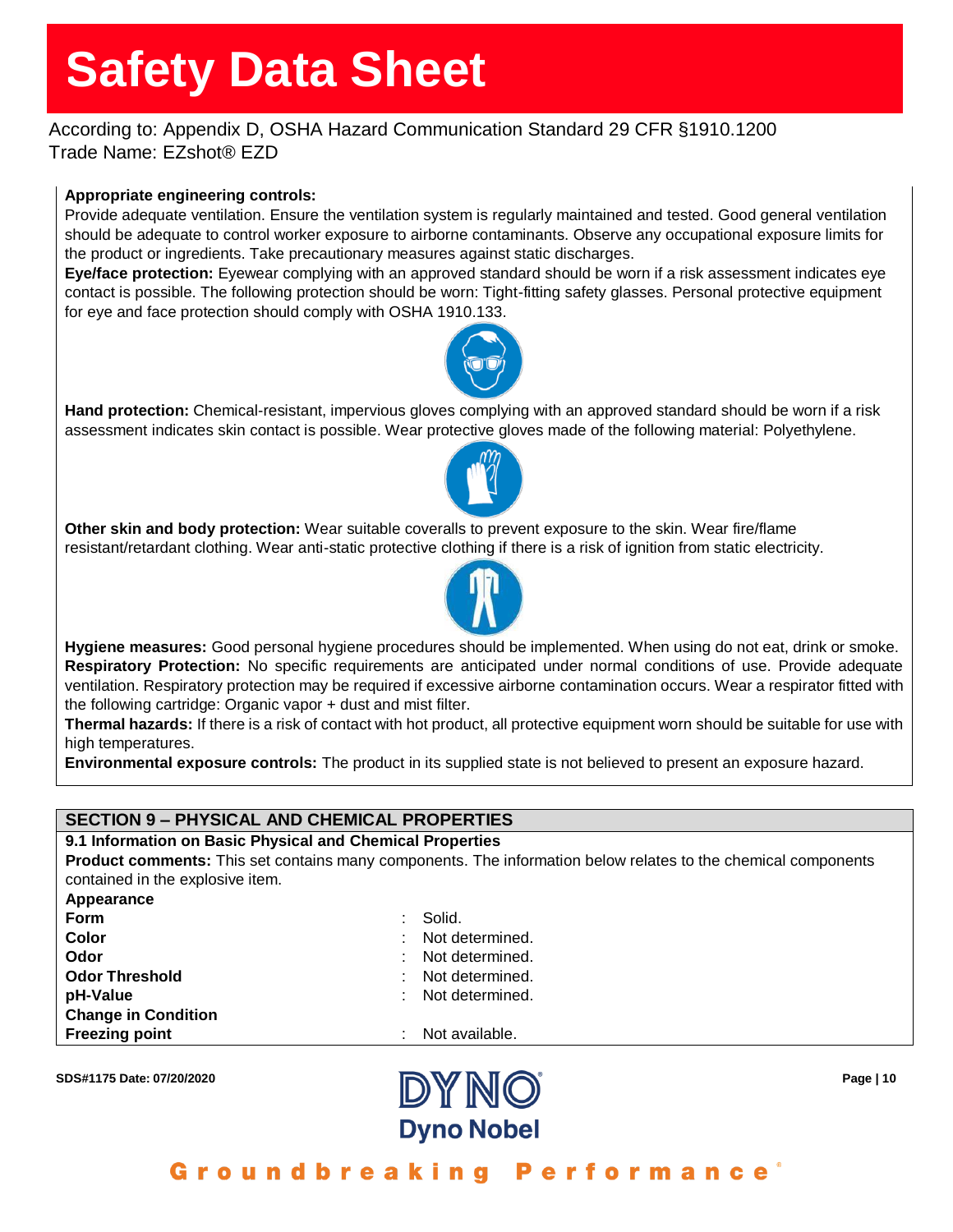According to: Appendix D, OSHA Hazard Communication Standard 29 CFR §1910.1200 Trade Name: EZshot® EZD

| <b>Boiling point/Boiling range</b>             | Not available.                                                     |
|------------------------------------------------|--------------------------------------------------------------------|
| <b>Flash Point</b>                             | Not available.                                                     |
| <b>Evaporation rate</b>                        | Not determined.                                                    |
| <b>Evaporation factor</b>                      | Not determined.                                                    |
| Flammability (solid, gas)                      | Not relevant.                                                      |
| Upper/lower flammability or explosive limits : | Not relevant.                                                      |
| Vapor pressure                                 | Not determined.                                                    |
| Vapor density                                  | Not determined.                                                    |
| <b>Relative density</b>                        | Not determined.                                                    |
| <b>Bulk density</b>                            | Not determined.                                                    |
| <b>Solubility</b>                              | Not determined.                                                    |
| <b>Partition coefficient</b>                   | Not determined.                                                    |
| <b>Auto-ignition temperature</b>               | Not relevant.                                                      |
| <b>Decomposition Temperature</b>               | Not relevant.                                                      |
| <b>Viscosity</b>                               | Not determined.                                                    |
| <b>Explosive properties</b>                    | Class 1: Explosive substances and articles. Compatibility group B. |
| <b>Oxidizing properties</b>                    | Not considered to be oxidising.                                    |
| 9.2 Other Information                          | No information required.                                           |

## **SECTION 10 – STABILITY AND REACTIVITY**

### **10.1 Reactivity**

See the other subsections of this section for further details.

## **10.2 Chemical Stability**

Risk of explosion by shock, friction, fire or other sources of ignition. Stable at normal ambient temperatures and when used as recommended. Stable under the prescribed storage conditions.

#### **10.3 Possibility of Hazardous Reactions**

Risk of explosion.

#### **10.4 Conditions to Avoid**

Protect from sunlight.

Avoid heat, flames and other sources of ignition.

Risk of explosion if heated under confinement.

Do not subject to grinding/ shock/ friction.

### **10.5 Materials to avoid**

Strong oxidizing agents. Strong reducing agents.

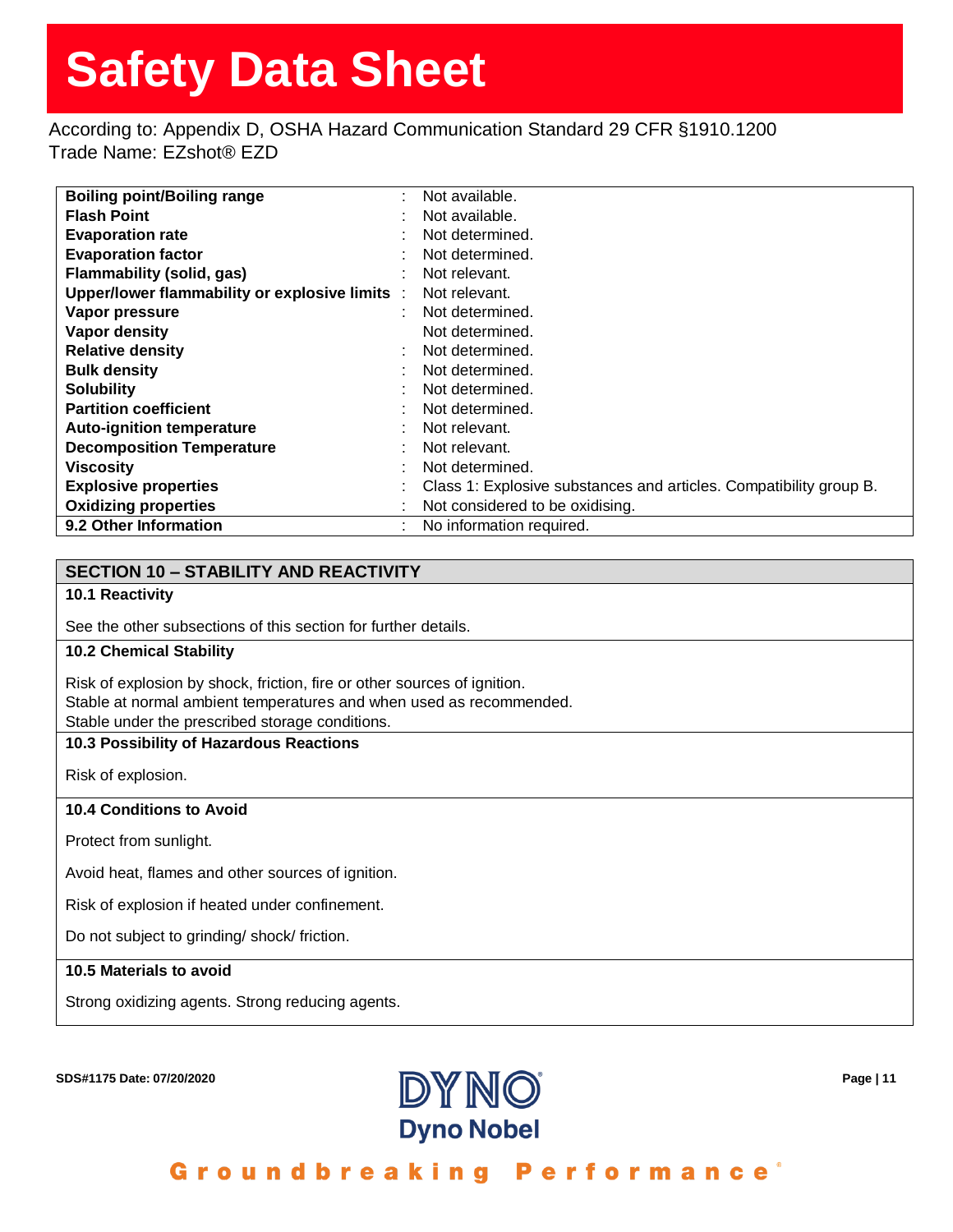According to: Appendix D, OSHA Hazard Communication Standard 29 CFR §1910.1200 Trade Name: EZshot® EZD

### **10.6 Hazardous Decomposition Products**

Does not decompose when used and stored as recommended.

Thermal decomposition or combustion products may include the following substances:

Harmful gases or vapors.

Carbon monoxide (CO).

## **SECTION 11 – TOXICOLOGICAL INFORMATION**

#### **11.1 Information on toxicological effects:**

**Toxicological effects:** Exposure to components of the product are limited due to the physical form of the product. The information below relates to the chemical components contained in the explosive item.

**Acute toxicity:** 

| LD50 Oral                                         | Based on available data the classification criteria are not met.                                                                                        |
|---------------------------------------------------|---------------------------------------------------------------------------------------------------------------------------------------------------------|
| <b>LD50 Dermal</b>                                | Based on available data the classification criteria are not met.                                                                                        |
| <b>LD50 Inhalation</b>                            | Based on available data the classification criteria are not met.                                                                                        |
| <b>Skin corrosion/irritation:</b>                 | Based on available data the classification criteria are not met.                                                                                        |
| <b>Animal data</b>                                | Based on available data the classification criteria are not met.                                                                                        |
| Serious eye damage/irritation                     | Based on available data the classification criteria are not met.                                                                                        |
| <b>Respiratory sensitization</b>                  | Based on available data the classification criteria are not met.                                                                                        |
| Genotoxicity - in vitro                           | Based on available data the classification criteria are not met.                                                                                        |
| Carcinogenicity                                   |                                                                                                                                                         |
| Carcinogenicity                                   | Based on available data the classification criteria are not met.                                                                                        |
| <b>Reproductive toxicity</b>                      |                                                                                                                                                         |
| <b>Reproductive toxicity - fertility</b>          | Based on available data the classification criteria are not met.                                                                                        |
| <b>Reproductive toxicity development</b>          | Based on available data the classification criteria are not met.                                                                                        |
| Specific target organ toxicity - single exposure: |                                                                                                                                                         |
| STOT - single exposure:                           | Not classified as a specific target organ toxicant after a single exposure.                                                                             |
| Specific target organ toxicity -                  | Not classified as a specific target organ toxicant after a single exposure.                                                                             |
| repeated exposure:                                |                                                                                                                                                         |
| STOT - repeated exposure:                         | Based on available data the classification criteria are not met.                                                                                        |
| <b>Aspiration hazard</b>                          |                                                                                                                                                         |
| <b>Aspiration hazard:</b>                         | Based on available data the classification criteria are not met.                                                                                        |
| <b>General information:</b>                       | The information below relates to the chemical components contained in the<br>explosive item. The severity of the symptoms described will vary dependent |
|                                                   | on the concentration and the length of exposure. Suspected of damaging                                                                                  |
|                                                   | fertility or the unborn child.                                                                                                                          |
| Inhalation:                                       | May cause respiratory irritation.                                                                                                                       |
| Ingestion:                                        | Harmful if swallowed. Stomach pain.                                                                                                                     |
| <b>Skin contact:</b>                              | Prolonged skin contact may cause temporary irritation.                                                                                                  |
| Eye contact:                                      | May cause temporary eye irritation.                                                                                                                     |
|                                                   |                                                                                                                                                         |

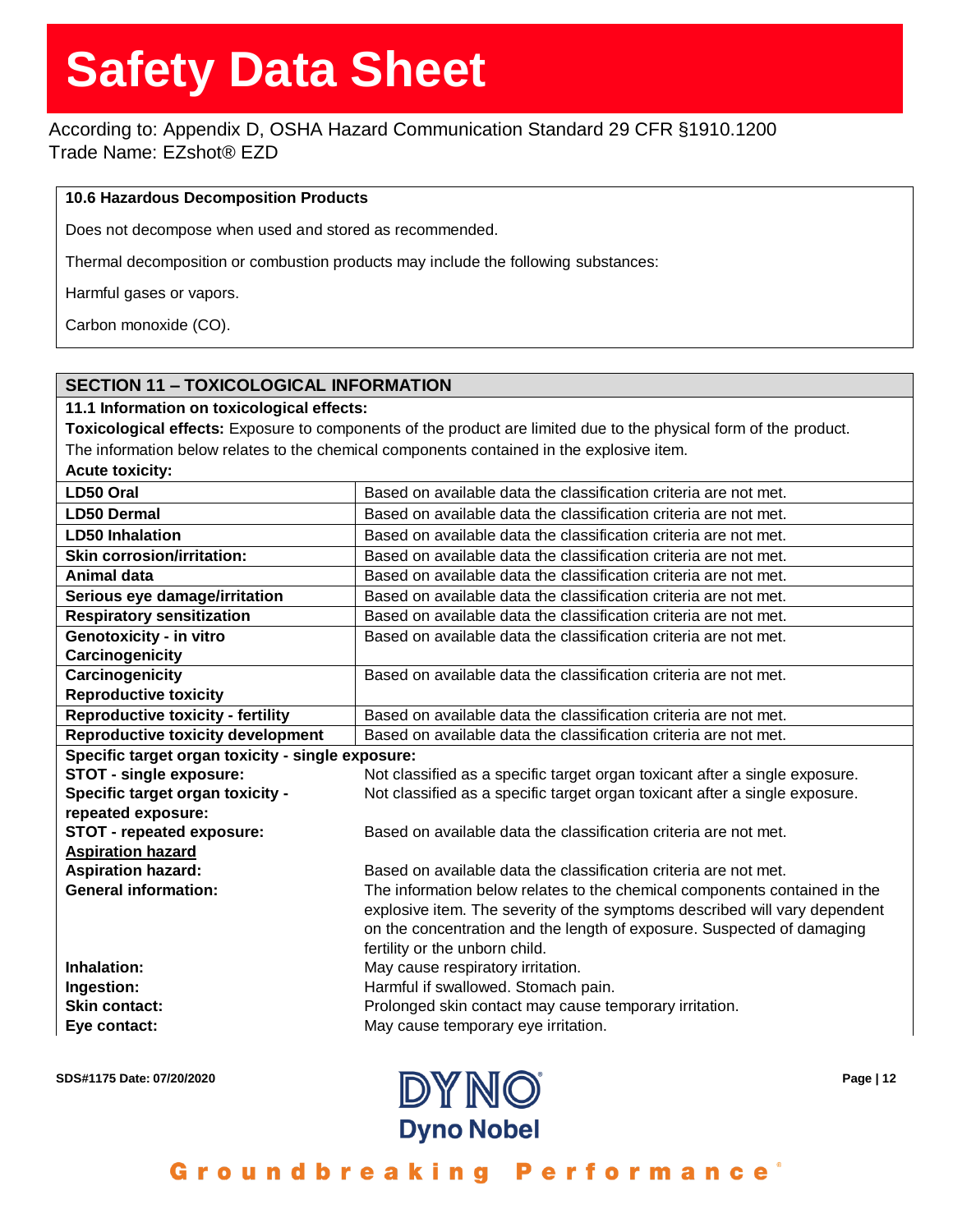According to: Appendix D, OSHA Hazard Communication Standard 29 CFR §1910.1200 Trade Name: EZshot® EZD

| Route of exposure:    | Ingestion Inhalation Skin and/or eye contact |
|-----------------------|----------------------------------------------|
| <b>Target Organs:</b> | No specific target organs known.             |

## **SECTION 12 – ECOLOGICAL INFORMATION**

**12.1 Toxicity**

**Aquatic Toxicity:** Harmful to aquatic life with long lasting effects.

**12.2 Persistence and Degradability**

The product contains inorganic substances which are not biodegradable.

#### **12.3 Bioaccumulative Potential**

No data available on bioaccumulation.

**Partition coefficient:** Not determined.

**12.4 Mobility in Soil**

The product is water-soluble and may spread in water systems.

## **12.5 Other Adverse Effects**

None known.

**14.1 UN-Number**

## **SECTION 13 – DISPOSAL CONSIDERATIONS**

### **13.1 Waste Treatment Methods**

**General information:** This material and its container must be disposed of in a safe way. When handling waste, the safety precautions applying to handling of the product should be considered. Empty containers or liners may retain some product residues and hence be potentially hazardous. Do not handle broken packages without protective equipment. Do not disassemble.

**Disposal methods:** Dispose of waste via a licensed waste disposal contractor. If broken/damaged and the contents exposed, submerge in water. Dispose of contents/container in accordance with local regulations.

### **SECTION 14 – TRANSPORT INFORMATION**

**General:** Keep away from heat, hot surfaces, sparks, open flames and other ignition sources. No smoking. Handle with care. Do not drop or knock. Ensure product is stored securely and cannot fall.

| 14.1 UN-Number                   |                                     |
|----------------------------------|-------------------------------------|
| UN No. (TDG)                     | UN0360                              |
| UN No. (IMDG)                    | <b>UN0360</b>                       |
| UN No. (IATA)                    | <b>FORBIDDEN</b>                    |
| UN No. (DOT)                     | UN0360                              |
| 14.2 UN Proper Shipping Name     |                                     |
| Proper shipping name (TDG)       | DETONATORS ASSEMBLIES, NON-ELECTRIC |
| Proper shipping name (IMDG)<br>÷ | DETONATORS ASSEMBLIES, NON-ELECTRIC |
| Proper shipping name (IATA)      | <b>FORBIDDEN</b>                    |
| Proper shipping name (DOT)       | DETONATORS ASSEMBLIES, NON-ELECTRIC |
| 14.3 Transport Hazard Class(es)  |                                     |
|                                  |                                     |

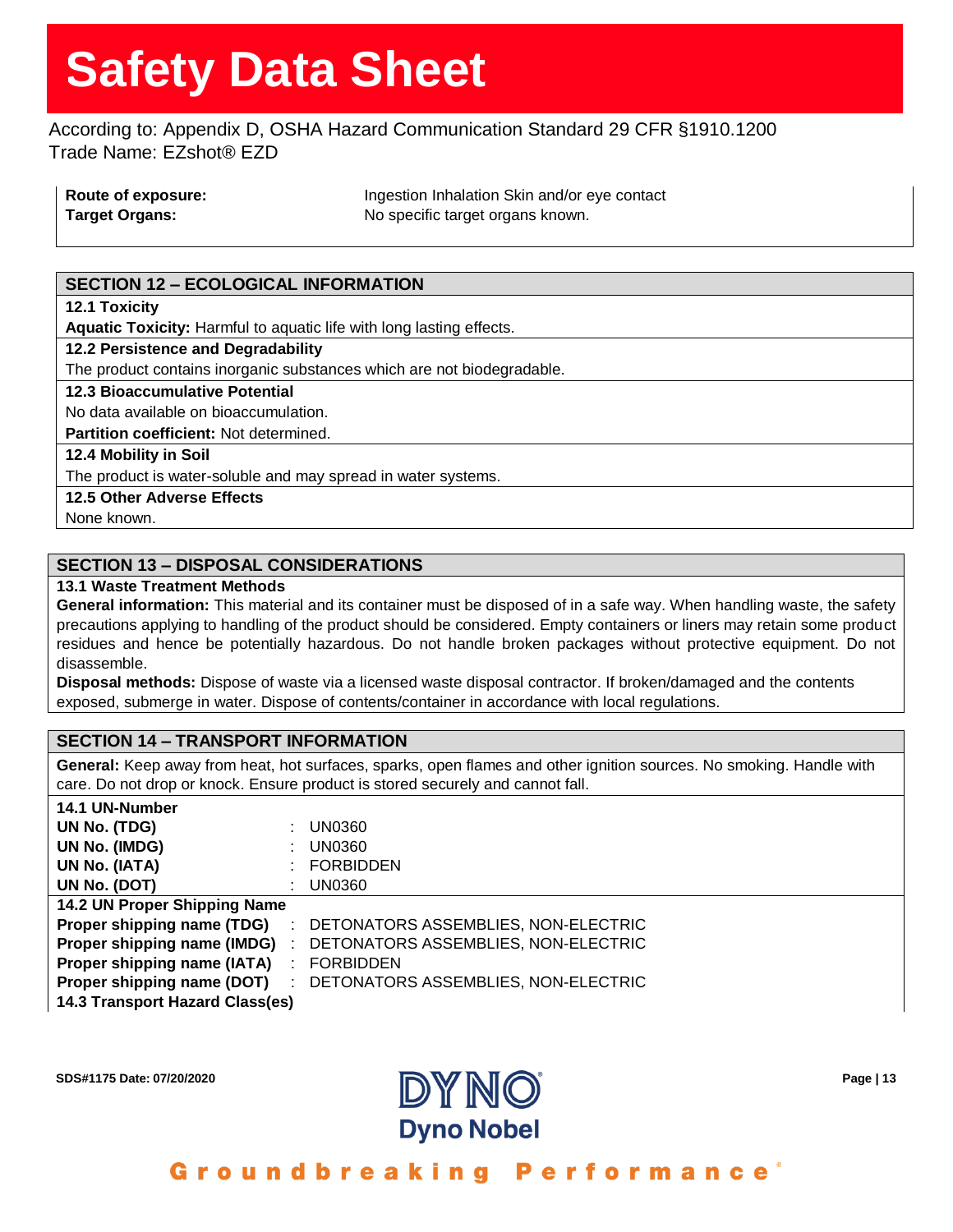According to: Appendix D, OSHA Hazard Communication Standard 29 CFR §1910.1200 Trade Name: EZshot® EZD

| <b>DOT</b>                                                                                                               |                                                   |  |
|--------------------------------------------------------------------------------------------------------------------------|---------------------------------------------------|--|
| <b>Class</b>                                                                                                             | : 1.1B                                            |  |
| Label                                                                                                                    | : 1.1B                                            |  |
| <b>TDG</b>                                                                                                               |                                                   |  |
| <b>Class</b>                                                                                                             | $\therefore$ 1.1B                                 |  |
| Label                                                                                                                    | : 1.1B                                            |  |
| <b>IMDG</b>                                                                                                              |                                                   |  |
| <b>Class</b>                                                                                                             | : 1.1B                                            |  |
| <b>IATA</b>                                                                                                              |                                                   |  |
| <b>Class</b>                                                                                                             | <b>FORBIDDEN</b>                                  |  |
| Label                                                                                                                    | <b>FORBIDDEN</b>                                  |  |
| $\frac{1.1}{\mathsf{B}}$<br><b>Transport labels</b>                                                                      |                                                   |  |
| <b>14.4 Packing Group</b>                                                                                                |                                                   |  |
| Packing group (International) : Not applicable.                                                                          |                                                   |  |
| DOT packing group                                                                                                        | $\mathbf{I}$                                      |  |
| <b>14.5 Environmental Hazards</b>                                                                                        |                                                   |  |
| <b>Environmentally Hazardous</b>                                                                                         | <b>Hazardous Substance</b><br>$\sigma_{\rm{eff}}$ |  |
| <b>Substance</b>                                                                                                         |                                                   |  |
| 14.6 Special Precautions for User: Always transport in closed containers that are upright and secure. Ensure that        |                                                   |  |
| persons transporting the product know what to do in the event of an accident or spillage. Compatibility group B: Article |                                                   |  |
| containing a primary explosive substance and not having two or more effective protective features. Some articles such as |                                                   |  |
| detonators for blasting, detonator assemblies for blasting and primers, cap-type, are included, even though they do not  |                                                   |  |
| contain primary explosives.                                                                                              |                                                   |  |
| <b>EMS Number:</b>                                                                                                       | $: F-B, S-X$                                      |  |

## **SECTION 15 – REGULATORY INFORMATION**

**15.1 US Federal RegulationsSARA**

## **Section 302 (Extremely Hazardous Substances)**

Tier II Threshold Planning Quantities

None of the ingredients are listed or exempt.

**CERCLA/Superfund, Hazardous Substances/Reportable Quantities (EPA)**

Antimony: Final CERCLA RQ: 5000 pounds (2270 Kilograms)

Lead Powder: Final CERCLA RQ: 10 pounds (4.54 Kilograms)

Selenium: Final CERCLA RQ: 100 pounds (45.4 Kilograms)

**SARA Extremely Hazardous Substances EPCRA Reportable Quantities**

None of the ingredients are listed or exempt.

**SARA 313 Emission Reporting**

The following ingredients are listed or exempt:

0% Lead diazide

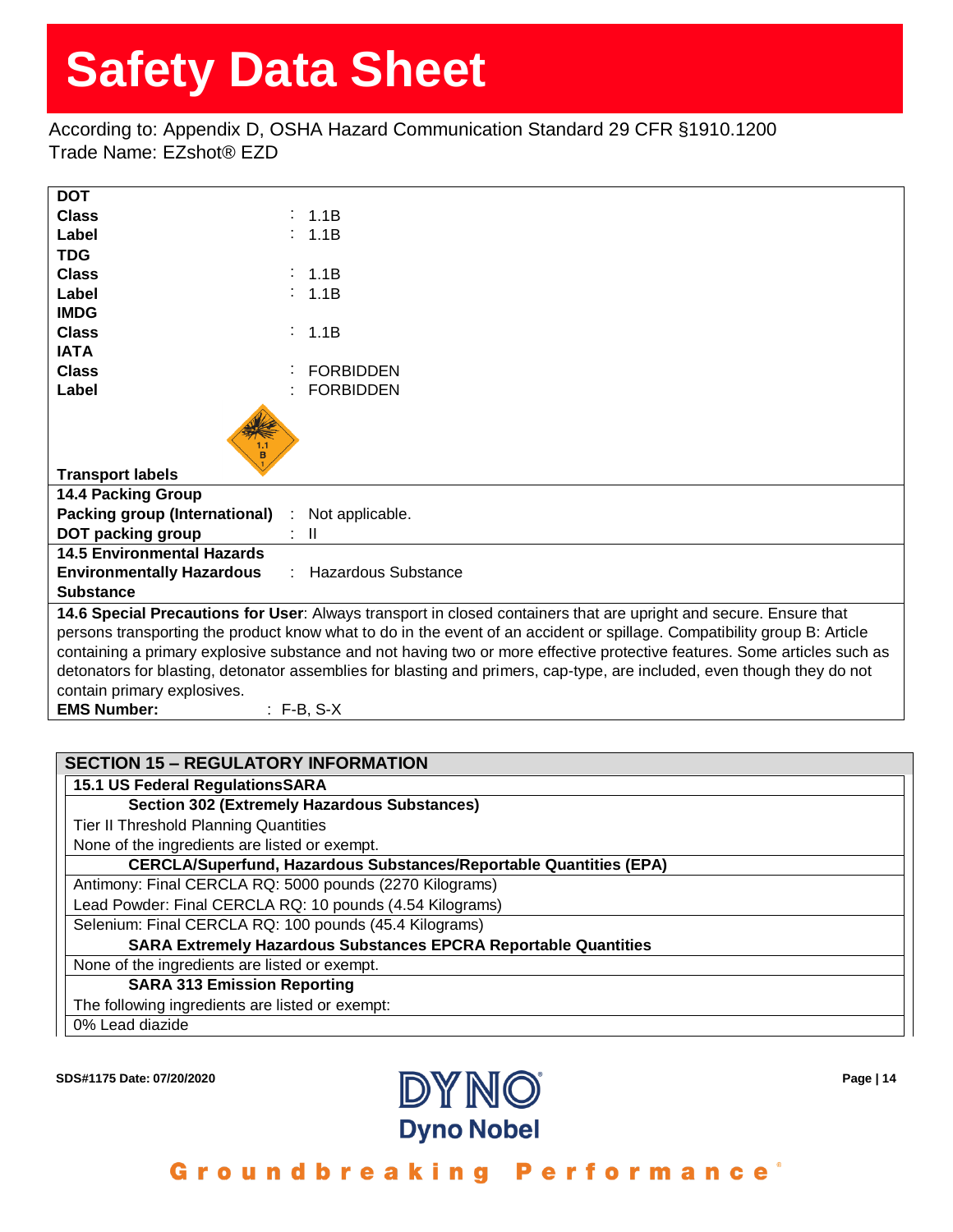## According to: Appendix D, OSHA Hazard Communication Standard 29 CFR §1910.1200 Trade Name: EZshot® EZD

| 1.0 % Aluminum powder (stabilised)                                              |
|---------------------------------------------------------------------------------|
| 2.0 % Barium Sulfate                                                            |
| 0.1 % 1.0 % Barium chromate                                                     |
| 0 % Lead powder                                                                 |
| 1.0 % 0.1 % 0% Lead chromate                                                    |
| 2.0 % Antimony                                                                  |
| 0 % Orange lead                                                                 |
| 1.0 % Selenium                                                                  |
| <b>CAA Accidental Release Prevention</b>                                        |
| None of the ingredients are listed or exempt.                                   |
| <b>FDA - Essential Chemical</b>                                                 |
| None of the ingredients are listed or exempt.                                   |
| <b>FDA - Precursor Chemical</b>                                                 |
| None of the ingredients are listed or exempt.                                   |
| SARA (311/312) Hazard Categories                                                |
| Carcinogen; Explosive; Reproductive toxicity; Respiratory or skin sensitization |
| <b>OSHA Highly Hazardous Chemicals</b>                                          |
| The following ingredients are listed or exempt:                                 |
| Nitrocellulose                                                                  |
| Threshold Quantity: 2500 lbs                                                    |
| <b>US State Regulations</b>                                                     |
| <b>California Proposition 65 Carcinogens and Reproductive Toxins</b>            |
| The following ingredients are listed or exempt:                                 |
| Lead powder: Carcinogen                                                         |
| Titanium Dioxide: Carcinogen                                                    |
| <b>California Air Toxics "Hot Spots" (A-I)</b>                                  |
| The following ingredients are listed or exempt:                                 |
| Barium chromate                                                                 |
| Lead powder                                                                     |
| Aluminum powder                                                                 |
| Lead chromate                                                                   |
| Antimony                                                                        |
| Selenium                                                                        |
| <b>California Air Toxics "Hot Spots" (A-II)</b>                                 |
| None of the ingredients are listed or exempt.                                   |
| California Directors List of Hazardous Substances                               |
| The following ingredients are listed or exempt:                                 |
| Aluminum powder                                                                 |
| Lead powder                                                                     |
| Molybdenum                                                                      |
| Lead chromate                                                                   |
| Antimony                                                                        |
| Tungsten                                                                        |
|                                                                                 |

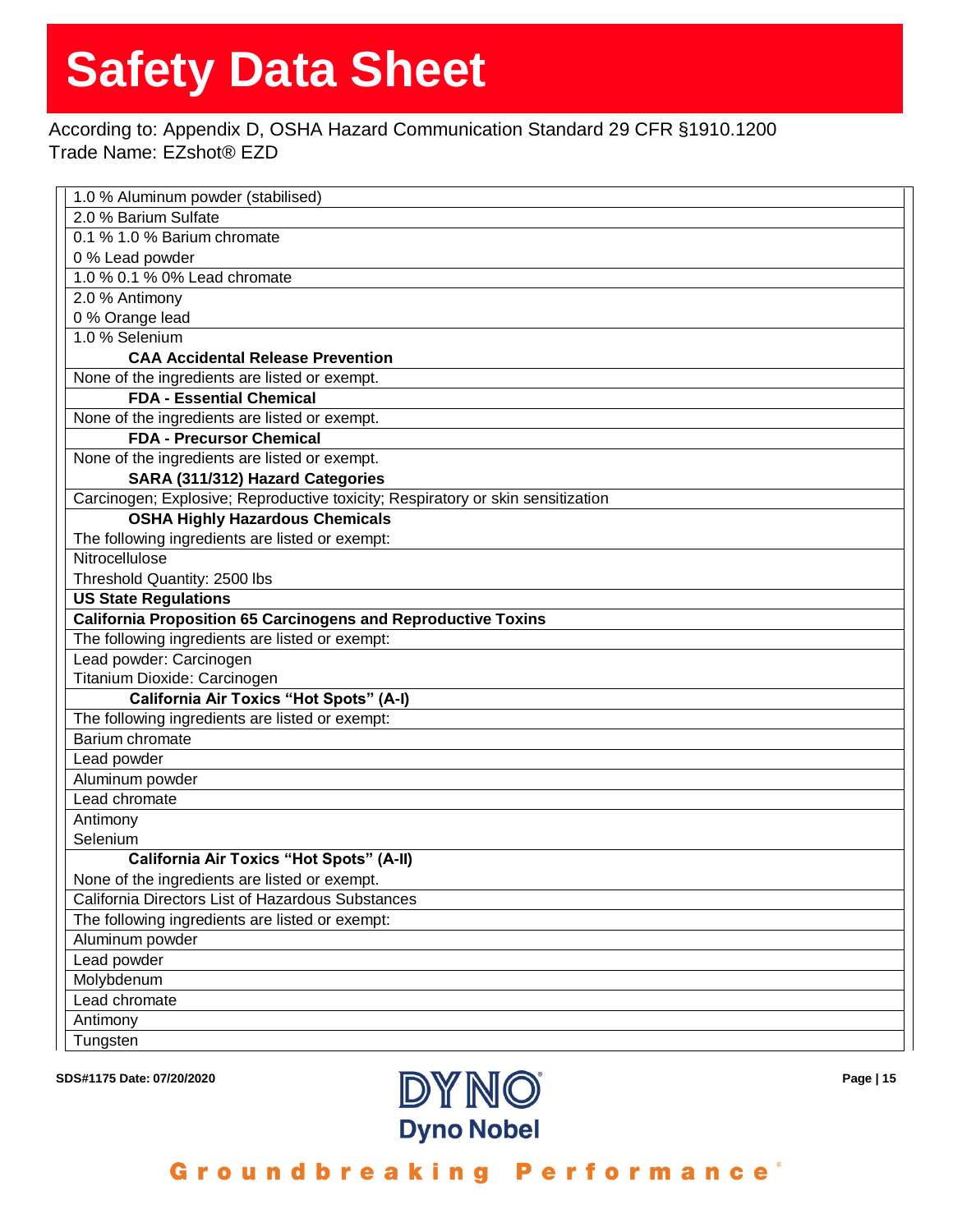According to: Appendix D, OSHA Hazard Communication Standard 29 CFR §1910.1200 Trade Name: EZshot® EZD

| <b>Massachusetts "Right To Know" List</b><br>The following ingredients are listed or exempt: |
|----------------------------------------------------------------------------------------------|
|                                                                                              |
|                                                                                              |
| <b>Barium sulfate</b>                                                                        |
| Barium chromate                                                                              |
| Silicon                                                                                      |
| Lead powder                                                                                  |
| Nitrocellulose                                                                               |
| Potassium perchlorate                                                                        |
| Aluminum powder                                                                              |
| Molybdenum                                                                                   |
| Lead chromate                                                                                |
| Antimony                                                                                     |
| Tungsten                                                                                     |
| Titanium dioxide                                                                             |
| Orange lead                                                                                  |
| Selenium                                                                                     |
| Lithium                                                                                      |
| Lead diazide                                                                                 |
| Rhode Island "Right To Know" List                                                            |
| The following ingredients are listed or exempt:                                              |
| Silicon                                                                                      |
| Lead powder                                                                                  |
| Nitrocellulose                                                                               |
| Potassium perchlorate                                                                        |
| Molybdenum                                                                                   |
| Lead chromate                                                                                |
| Antimony                                                                                     |
| Tungsten                                                                                     |
| <b>Titanium dioxide</b>                                                                      |
| Selenium                                                                                     |
| Lithium                                                                                      |
| Aluminum powder                                                                              |
| Minnesota "Right To Know" List                                                               |
| The following ingredients are listed or exempt:                                              |
| Barium sulfate                                                                               |
| Silicon                                                                                      |
| Lead powder                                                                                  |
| Aluminum powder                                                                              |
| Molybdenum                                                                                   |
| Lead chromate                                                                                |
| Antimony                                                                                     |
| Tungsten                                                                                     |

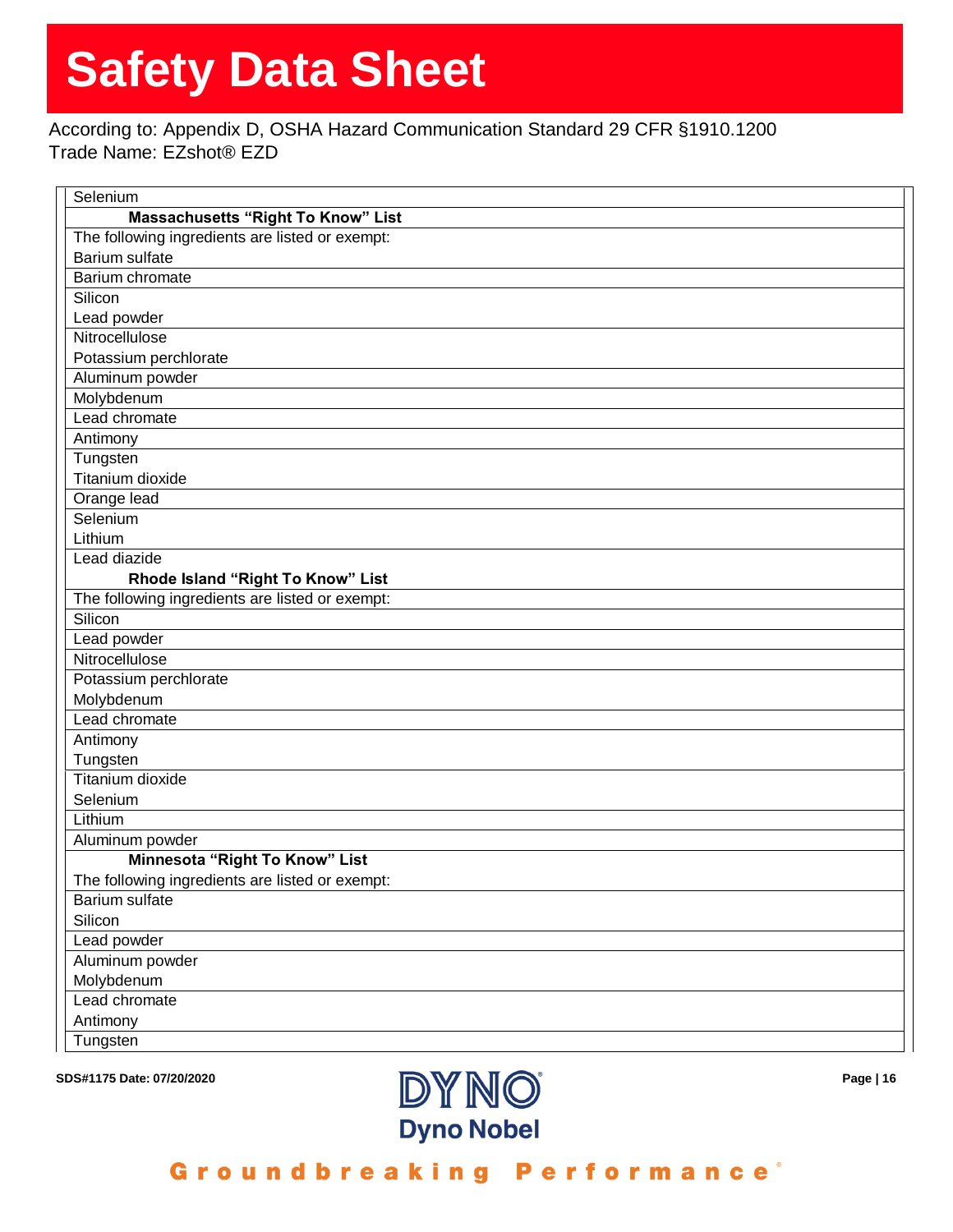According to: Appendix D, OSHA Hazard Communication Standard 29 CFR §1910.1200 Trade Name: EZshot® EZD

| Titanium dioxide                                                                |
|---------------------------------------------------------------------------------|
| Selenium                                                                        |
| New Jersey "Right To Know" List                                                 |
| The following ingredients are listed or exempt:                                 |
| <b>Barium sulfate</b>                                                           |
| Barium chromate                                                                 |
| Silicon                                                                         |
| Lead powder                                                                     |
| Nitrocellulose                                                                  |
| Potassium perchlorate                                                           |
| Molybdenum                                                                      |
| Lead chromate                                                                   |
| Antimony                                                                        |
| Tungsten                                                                        |
| Titanium dioxide                                                                |
| Orange lead                                                                     |
| Selenium                                                                        |
| Lithium                                                                         |
| Octahydro-1,3,5,7-tetranitro-1,3,5,7-tetrazocine                                |
| Pentaerythritol tetranitrate                                                    |
| Aluminum powder                                                                 |
| Pennsylvania "Right To Know" List                                               |
| The following ingredients are listed or exempt:                                 |
| <b>Barium sulfate</b>                                                           |
| Silicon                                                                         |
| Lead powder                                                                     |
| Nitrocellulose                                                                  |
| Potassium perchlorate                                                           |
| Aluminum powder                                                                 |
| Molybdenum                                                                      |
| Lead chromate                                                                   |
|                                                                                 |
| Antimony                                                                        |
| Tungsten                                                                        |
| Titanium dioxide                                                                |
| Selenium                                                                        |
| Lithium                                                                         |
| <b>Inventories</b>                                                              |
| <b>US-TSCA</b>                                                                  |
| All the ingredients are listed or exempt.                                       |
| US - TSCA 12(b) Export Notification                                             |
| The following ingredients are listed or exempt:<br>Pentaerythritol tetranitrate |

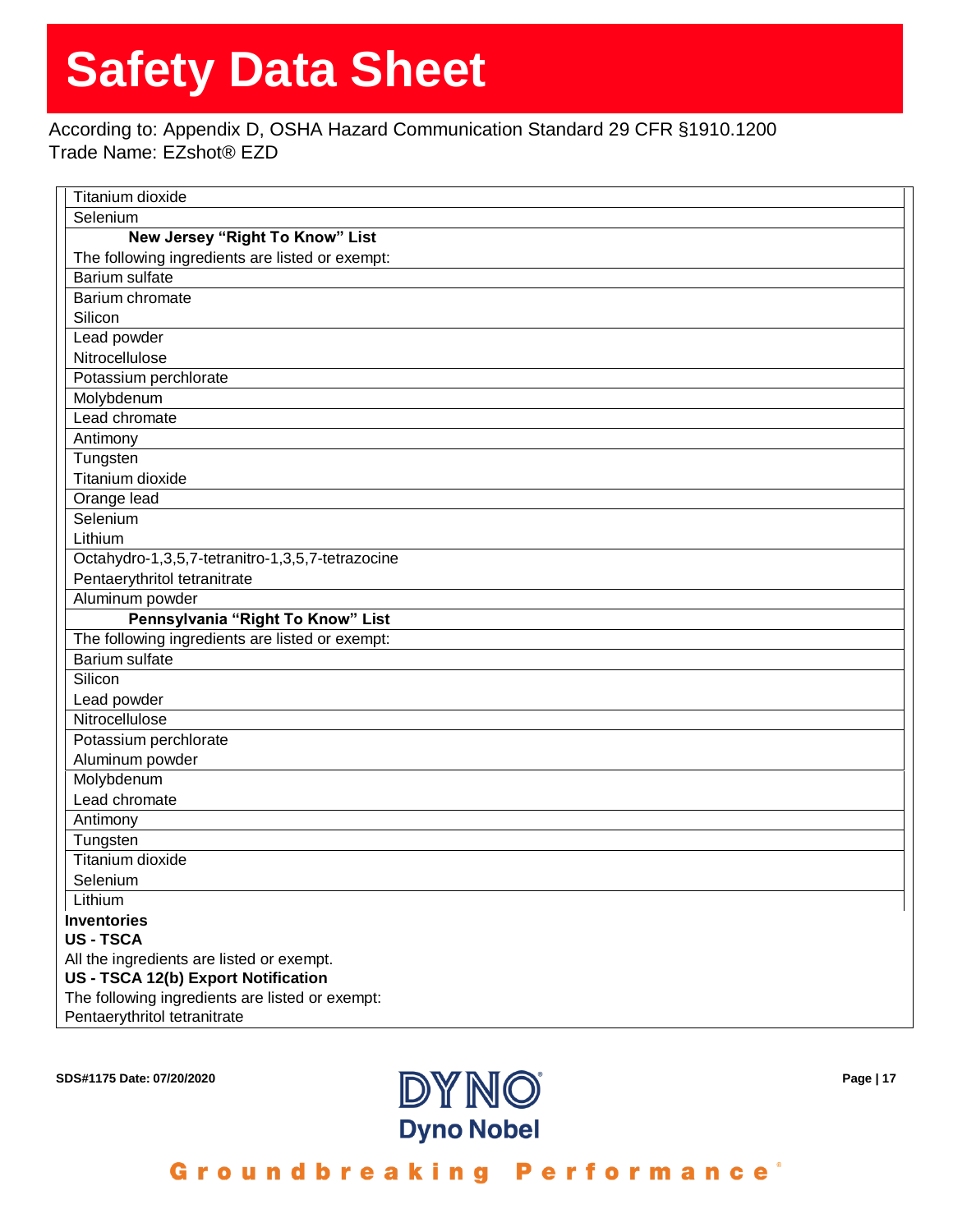## According to: Appendix D, OSHA Hazard Communication Standard 29 CFR §1910.1200 Trade Name: EZshot® EZD

| <b>SECTION 16 - OTHER INFORMATION</b>                                                                                    |                                                                                     |  |
|--------------------------------------------------------------------------------------------------------------------------|-------------------------------------------------------------------------------------|--|
| <b>Revision Date</b>                                                                                                     | : 06/01/2020                                                                        |  |
| <b>Other Information</b>                                                                                                 | : This document has been prepared in accordance with the SDS requirements of the    |  |
|                                                                                                                          | OSHA Hazard Communication Standard 29 CFR 1910.1200                                 |  |
| <b>Relevant Phrases</b>                                                                                                  |                                                                                     |  |
| H200 Unstable explosive.<br>$\bullet$                                                                                    |                                                                                     |  |
| H201 Explosive; mass explosion hazard.<br>$\bullet$                                                                      |                                                                                     |  |
| H228 Flammable solid.<br>$\bullet$                                                                                       |                                                                                     |  |
| ٠                                                                                                                        |                                                                                     |  |
| H250 Catches fire spontaneously if exposed to air.<br>H252 Self-heating in large quantities; may catch fire<br>$\bullet$ |                                                                                     |  |
| ٠                                                                                                                        | H260 In contact with water releases flammable gases which may ignite spontaneously. |  |
| ٠                                                                                                                        | H261 In contact with water releases flammable gases.                                |  |
| H271 May cause fire or explosion; strong oxidizer.<br>$\bullet$                                                          |                                                                                     |  |
| H301 Toxic if swallowed.<br>$\bullet$                                                                                    |                                                                                     |  |
| H302 Harmful if swallowed.<br>$\bullet$                                                                                  |                                                                                     |  |
| H311 Toxic in contact with skin.<br>٠                                                                                    |                                                                                     |  |
| H314 Causes severe skin burns and eye damage.<br>$\bullet$                                                               |                                                                                     |  |
| H315 Causes skin irritation<br>$\bullet$                                                                                 |                                                                                     |  |
| H317 May cause an allergic skin reaction<br>٠                                                                            |                                                                                     |  |
| H318 Causes serious eye damage.<br>٠                                                                                     |                                                                                     |  |
| H319Causes serious eye irritation<br>٠                                                                                   |                                                                                     |  |
| H331 Toxic if inhaled.<br>$\bullet$                                                                                      |                                                                                     |  |
| H332 Harmful if inhaled.<br>$\bullet$                                                                                    |                                                                                     |  |
| H335 May cause respiratory irritation<br>$\bullet$                                                                       |                                                                                     |  |
| H351 Suspected of causing cancer.<br>٠                                                                                   |                                                                                     |  |
| H351 Suspected of causing cancer by inhalation<br>٠                                                                      |                                                                                     |  |
| H360 May damage fertility or the unborn child.<br>$\bullet$                                                              |                                                                                     |  |
| H360Df May damage the unborn child. Suspected of damaging fertility.<br>$\bullet$                                        |                                                                                     |  |
| H360FD May damage fertility. May damage the unborn child.<br>$\bullet$                                                   |                                                                                     |  |
| H362 May cause harm to breast-fed children.<br>$\bullet$                                                                 |                                                                                     |  |
| H372 Causes damage to organs through prolonged or repeated exposure.<br>٠                                                |                                                                                     |  |
| H373 May cause damage to organs through prolonged or repeated exposure.<br>٠                                             |                                                                                     |  |
| H400 Very toxic to aquatic life.<br>٠                                                                                    |                                                                                     |  |
| H402 Harmful to aquatic life                                                                                             |                                                                                     |  |
| H410 Very toxic to aquatic life with long lasting effects.<br>$\bullet$                                                  |                                                                                     |  |
| $\bullet$                                                                                                                | H412 Harmful to aquatic life with long lasting effects.                             |  |
|                                                                                                                          | H413 May cause long lasting harmful effects to aquatic life.                        |  |
| <b>Abbreviations and acronyms:</b>                                                                                       |                                                                                     |  |
| <b>C.A.S.: Chemical Abstracts Service</b><br>$\bullet$                                                                   |                                                                                     |  |
| E.C. No: European Commission number                                                                                      |                                                                                     |  |
|                                                                                                                          |                                                                                     |  |

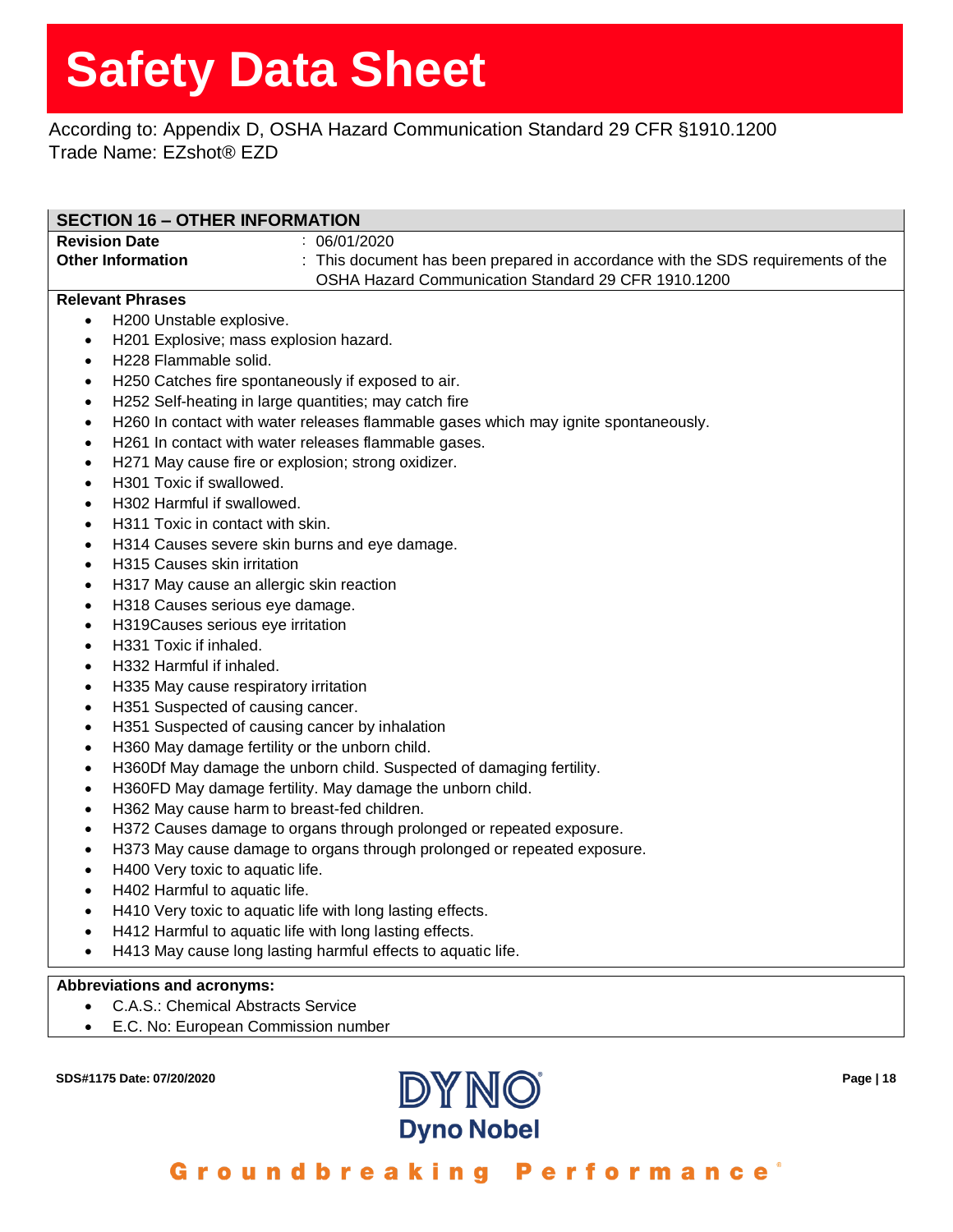## According to: Appendix D, OSHA Hazard Communication Standard 29 CFR §1910.1200 Trade Name: EZshot® EZD

- GHS: Globally Harmonised System
- OSHA: Occupational Safety and Health Administration
- WHMIS: Workplace Hazardous Materials Information System
- DOT: Department of Transport
- TDG: Transport of Dangerous Goods Regulations
- IMDG: International Maritime Dangerous Goods
- IATA: International Air Transport Association
- SARA: Superfund Amendments and Reauthorization Act
- CERCLA: Comprehensive Environmental
- EPCRA: Emergency Planning and Community Right-to-Know Act
- TSCA: Toxic Substances Control Act
- LD/LC/EC: Lethal Dose,Lethal Concentration/Effect Concentration for 50% of population
- NOEC: No Overall Effect Concentration
- NOEL: No Overall Effect Level
- REACH: Registration, Evaluation, Authorisation & Restriction of Chemicals
- STOT-RE: Single Target Organ Toxicity Repeat Exposure
- STOT-SE: Specific Target Organ Toxicity Single Exposure
- PBT: Persistent, Bioaccumulative, Toxic
- vPvB: Very Persistent, Very Bioaccumulative.

### **Sources**

SDS Prepared by: ChemTel Inc. 1305 North Florida Avenue Tampa, Florida USA 33602-2902 Toll Free North America 1-888-255-3924 Intl. +01 813-248-0573 Website: [www.chemtelinc.com](http://www.chemtelinc.com/)

#### **Party Responsible for the Preparation of this Document** Dyno Nobel Inc. 6440 S. Millrock Drive, Suite 150 Salt Lake City, Utah 84121 Phone: 801-364-4800

## **Disclaimer**

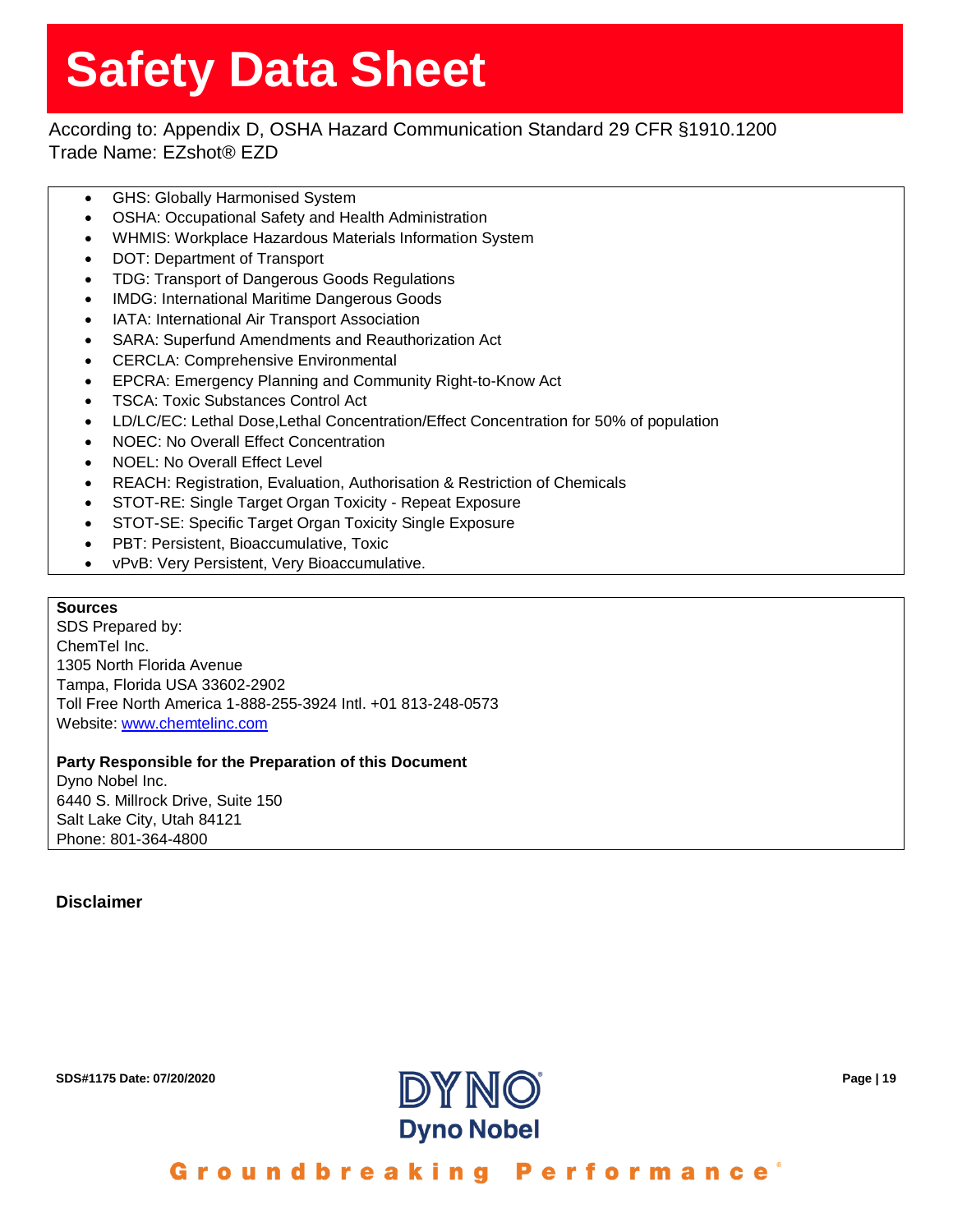## According to: Appendix D, OSHA Hazard Communication Standard 29 CFR §1910.1200 Trade Name: EZshot® EZD

Dyno Nobel Inc. and its subsidiaries disclaim any warranties with respect to this product, the safety or suitability thereof, the information contained herein, or the results to be obtained, whether express or implied, INCLUDING WITHOUT LIMITATION, ANY IMPLIED WARRANTY OF MERCHANTABILITY OR FITNESS FOR A PARTICULAR PURPOSE AND/OR OTHER WARRANTY. The information contained herein is provided for reference purposes only and is intended only for persons having relevant technical skills. Because conditions and manner of use are outside of our control, the user is responsible for determining the conditions of safe use of the product. Buyers and users assume all risk, responsibility and liability whatsoever from any and all injuries (including death), losses, or damages to persons or property arising from the use of this product or information. Under no circumstances shall either Dyno Nobel Inc. or any of its subsidiaries be liable for special, consequential or incidental damages or for anticipated loss of profits.

Dyno Nobel SDS

<span id="page-20-0"></span>

| SECTION 1 - IDENTIFICATION OF THE SUBSTANCE/MIXTURE AND OF THE COMPANY/UNDERTAKING      |                        |  |
|-----------------------------------------------------------------------------------------|------------------------|--|
| Name, Address, and Telephone of the Responsible Party                                   |                        |  |
| Dyno Nobel Inc.                                                                         | SDS #:                 |  |
| 6440 S. Millrock Drive, Suite 150                                                       | 07/21/2020<br>Date:    |  |
| Salt Lake City, Utah 84121                                                              | Supersedes: 06/01/2020 |  |
| Phone: 801-364-4800   Fax: 801-321-6703                                                 |                        |  |
| E-Mail: dnna.hse@am.dynonobel.com                                                       |                        |  |
| www.dynonobel.com                                                                       |                        |  |
| 1.1 Product Identifier                                                                  |                        |  |
| <b>Trade Name: EZshot® EZD</b>                                                          |                        |  |
| <b>Article Number:</b>                                                                  |                        |  |
| 1.2 Recommended Use of the Chemical and Restrictions on Use                             |                        |  |
| Explosive detonator used in mining and commercial blasting applications.<br>Application |                        |  |
| Uses advised against<br>No specific uses advised against are identified.                |                        |  |
| 1.3 Emergency Telephone Number                                                          |                        |  |
| <b>CHEMTREC</b><br>+1 800-424-9300<br>(USA)                                             |                        |  |
| <b>CANUTEC</b><br>+1 613-996-6666<br>(CANADA)                                           |                        |  |

### **SECTION 2 – HAZARD(S) IDENTIFICATION**

**2.1 Classification of the Substance or Mixture**

| <b>OSHA Regulatory Status</b> | This Product is Hazardous under the OSHA Hazard Communication Standard.                                                           |
|-------------------------------|-----------------------------------------------------------------------------------------------------------------------------------|
| Comment(s)                    | As supplied, this product is an article. Expl. 1.1 - H201 Explosive; mass explosion<br>hazard. This set contains many components. |
| Physical hazards              | Expl. 1.1 - H201                                                                                                                  |
| Health hazards                | Not classified                                                                                                                    |
| Environmental hazards         | Not classified                                                                                                                    |
| Physiochemical                | Caution. Risk of explosion. Explosive; mass explosion hazard. Handle with care.                                                   |
| 2.2 Label Elements            |                                                                                                                                   |

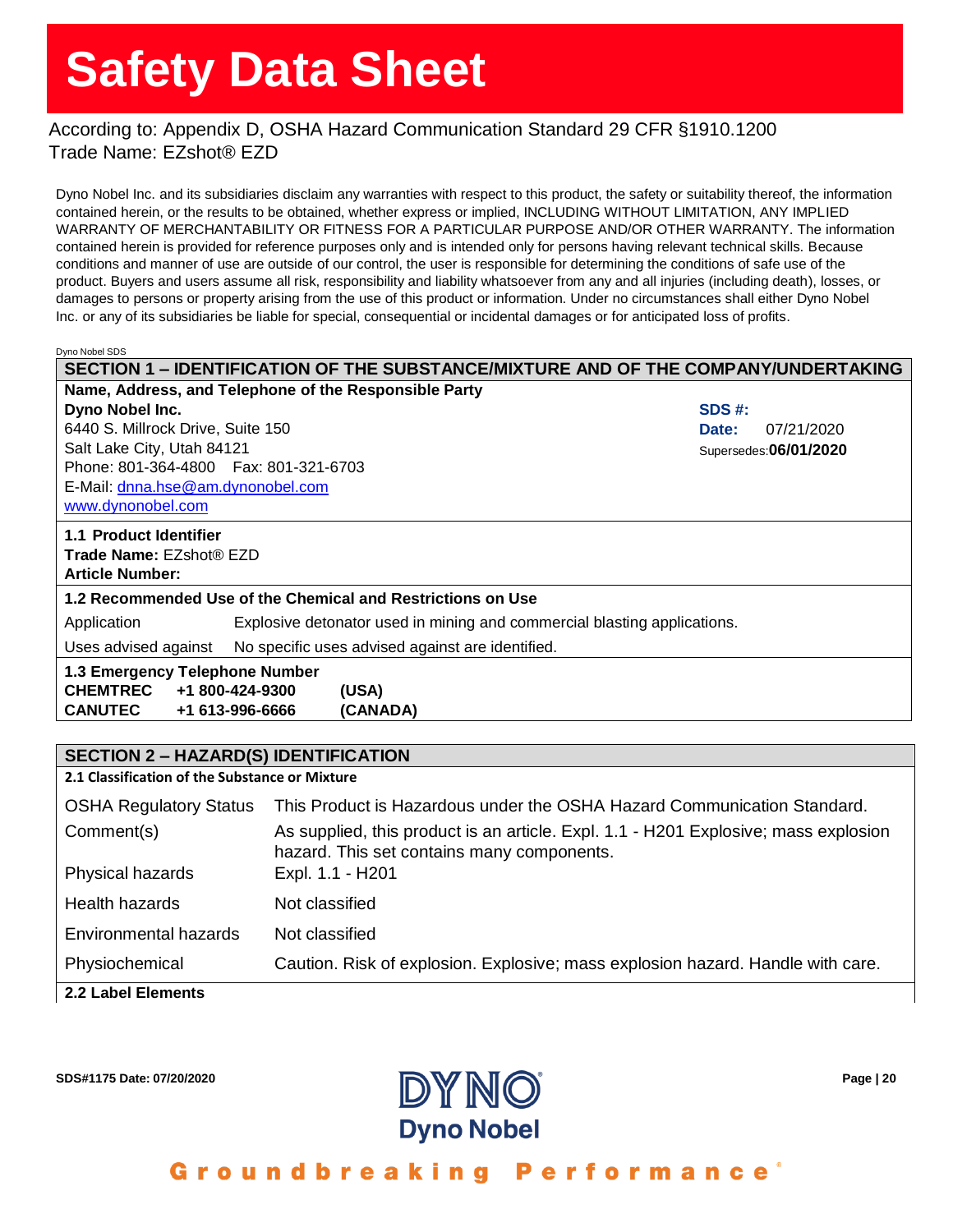According to: Appendix D, OSHA Hazard Communication Standard 29 CFR §1910.1200 Trade Name: EZshot® EZD

### **Hazard Pictograms**



## **2.3 Other Hazards**

#### **Results of PBT and vPvB Assessment**

This product does not contain any substances classified as PBT or vPvB.

#### **Explosive Product Notice**

PREVENTION OF ACCIDENTS IN THE USE OF EXPLOSIVES - The prevention of accidents in the use of explosives is a result of careful planning and observance of the best-known practices. The explosives user must remember that he is dealing with a powerful force and that various devices and methods have been developed to assist him in directing this force. He should realize that this force, if misdirected, may either kill or injure both him and his fellow workers. WARNING - All explosives are dangerous and must be carefully handled and used following approved safety procedures

either by or under the direction of competent, experienced persons in accordance with all applicable federal, state, and local laws, regulations, or ordinances. If you have any questions or doubts as to how to use any explosive product, DO NOT USE IT before consulting with your supervisor, or the manufacturer, if you do not have a supervisor. If your supervisor has any questions or doubts, he should consult the manufacturer before use.

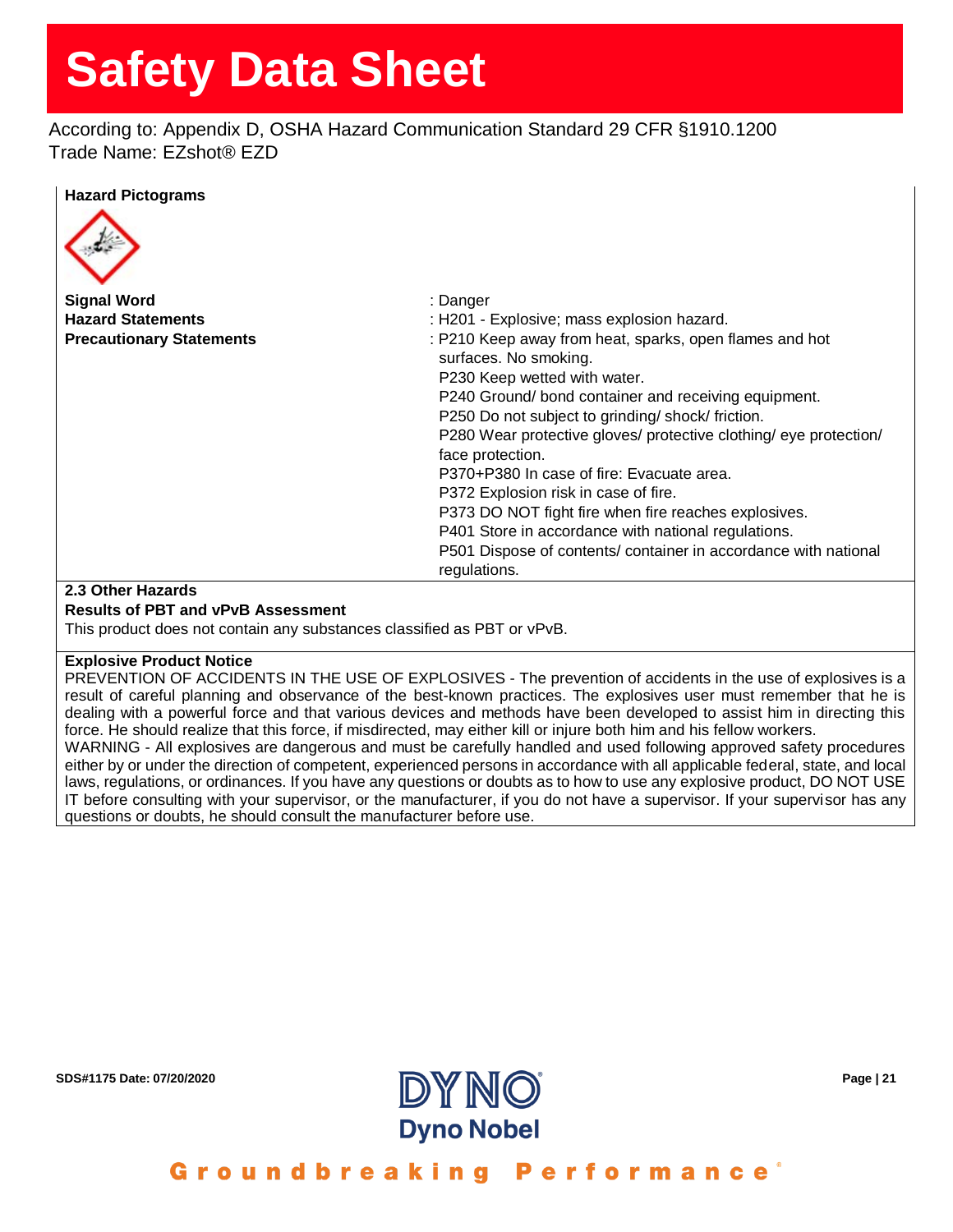According to: Appendix D, OSHA Hazard Communication Standard 29 CFR §1910.1200 Trade Name: EZshot® EZD

## **SECTION 3 – COMPOSITION/INFORMATION ON INGREDIENTS**

## **3.1 Mixtures**

**Description:** This set contains many components. The information below relates to the chemical components contained in the explosive item.

| Dangerous components:    |                                                                                                                                                 |
|--------------------------|-------------------------------------------------------------------------------------------------------------------------------------------------|
| CAS: 7778-74-7           | Potassium perchlorate                                                                                                                           |
|                          | Ox. Sol. 1 - H271; Acute Tox. 4 - H302                                                                                                          |
| CAS: 9004-70-0           | <b>Nitrocellulose</b>                                                                                                                           |
|                          | Expl. 1.1 - H201                                                                                                                                |
| CAS: 2691-41-0           | Octahydro-1,3,5,7-tetranitro-1,3,5,7-tetrazocine                                                                                                |
|                          | Expl. 1.1 - H201; Acute Tox. 4 - H302; Acute Tox. 3 - H311                                                                                      |
| CAS: 7440-67-7           | Zirconium                                                                                                                                       |
|                          | Pyr. Sol. 1 - H250; Water-react. 1 - H260                                                                                                       |
| CAS: 78-11-5             | Pentaerythritol tetranitrate                                                                                                                    |
|                          | Unst. Expl. - H200                                                                                                                              |
| CAS: 7439-93-2           | Lithium                                                                                                                                         |
|                          | Water-react. 1 - H260; Skin Corr. 1B - H314; Eye Dam. 1 - H318                                                                                  |
| CAS: 25721-38-4          | Lead picrate                                                                                                                                    |
| M factor (Chronic) = $1$ | Expl. 1.1 - H201; Acute Tox. 3 - H301; Acute Tox. 3 - H311; Acute Tox. 3 -<br>H331; Repr. 1A - H360; STOT RE 2 - H373; Aquatic Chronic 1 - H410 |
| CAS: 7429-90-5           | Aluminum powder (stabilised)                                                                                                                    |
|                          | Flam. Sol. 1 - H228; Water-react. 2 - H261                                                                                                      |
| CAS: 7782-49-2           | Selenium                                                                                                                                        |
|                          | Acute Tox. 3 - H301; Acute Tox. 3 - H331; STOT RE 2 - H373; Aquatic                                                                             |
|                          | Chronic 4 - H413                                                                                                                                |

| CAS: 25721-38-4<br>M factor (Chronic) = $1$                           | Lead picramate<br>Unst. Expl. - H200; Acute Tox. 4 - H302; Acute Tox. 4 - H332; Repr. 1A -<br>H360Df; STOT RE 2 - H373; Aquatic Acute 1 - H400; Aquatic Chronic 1 -<br>H410 |
|-----------------------------------------------------------------------|-----------------------------------------------------------------------------------------------------------------------------------------------------------------------------|
| CAS: 13424-46-9<br>M factor (Acute) = $1$<br>M factor (Chronic) = $1$ | Lead diazide<br>Unst. Expl. - H200; Acute Tox. 4 - H302; Acute Tox. 4 - H332; Repr. 1A -<br>H360Df; STOT RE 2 - H373; Aquatic Acute 1 - H400; Aquatic Chronic 1 -<br>H410   |
| CAS: 1314-41-6<br>M factor (Acute) = $10$<br>M factor (Chronic) = $1$ | Orange Lead<br>Acute Tox. 4 - H302; Acute Tox. 4 - H332; Carc. 1 - H350; Repr. 1A -<br>H360Df; STOT RE 2 - H373; Aquatic Acute 1 - H400; Aquatic Chronic 1 -<br>H410        |
| CAS: 13463-67-7                                                       | <b>Titanium Dioxide</b><br>Carc. 2 - H351                                                                                                                                   |

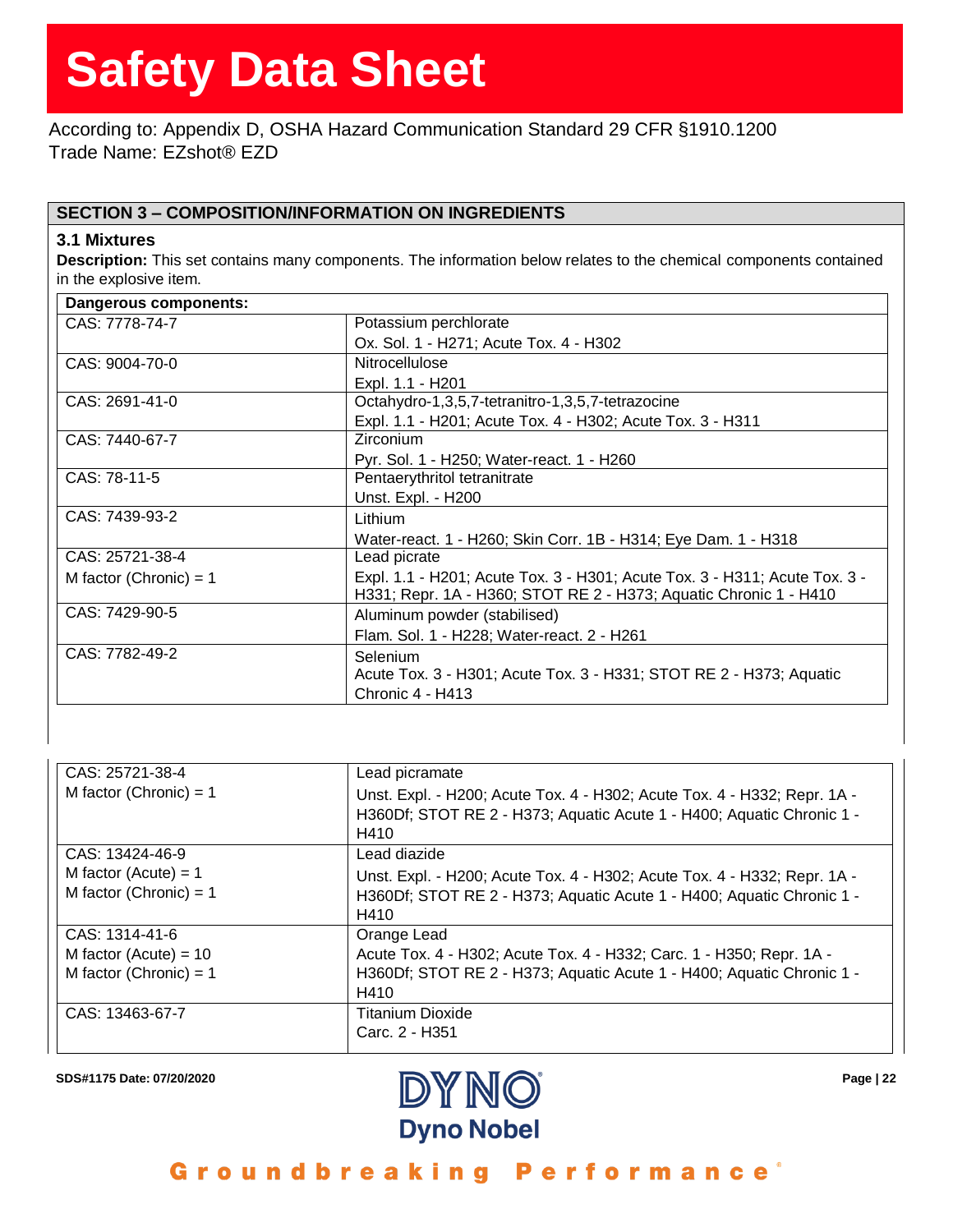## According to: Appendix D, OSHA Hazard Communication Standard 29 CFR §1910.1200 Trade Name: EZshot® EZD

| CAS: 7439-92-1                                       | Lead powder                                                                                 |
|------------------------------------------------------|---------------------------------------------------------------------------------------------|
| M factor (Acute) = $10$                              | Repr. 1A - H360FD; Lact. - H362; STOT RE 1 - H372; Aquatic Acute 1 -                        |
| M factor (Chronic) = $1$                             | H400; Aquatic Chronic 1 - H410                                                              |
| CAS: 7440-21-3                                       | Silicon                                                                                     |
|                                                      | Flam. Sol. 2 - H228                                                                         |
| CAS: 10294-40-3                                      | Barium chromate                                                                             |
|                                                      | Acute Tox. 4 - H302; Acute Tox. 4 - H332; Carc. 1A - H350                                   |
| CAS: 7727-43-7                                       | Barium sulfate                                                                              |
| Substance with National workplace<br>exposure limits | Not classified                                                                              |
| CAS: 61790-53-2                                      | Diatomaceous Earth                                                                          |
|                                                      | Skin Irrit. 2 - H315; Eye Irrit. 2A - H319; STOT SE 3 - H335                                |
| CAS: 744-033-7                                       | Tungsten                                                                                    |
|                                                      | Flam. Sol. 1 - H228; Self-heat. 2 - H252                                                    |
| CAS: 7440-36-0                                       | Antimony                                                                                    |
|                                                      | Carc. 2 - H351; Aquatic Chronic 3 - H412                                                    |
| CAS: 7758-97-6                                       | Lead chromate                                                                               |
| M factor (Acute) = $1$                               | Carc. 1B - H350; Repr. 1A - H360Df; STOT RE 2 - H373; Aquatic Acute 1 -                     |
| M factor (Chronic) = $1$                             | H400; Aquatic Chronic 1 - H410                                                              |
| CAS: 7439-98-7                                       | Molybdenum                                                                                  |
|                                                      | Not classified                                                                              |
| CAS: 7429-90-5                                       | Aluminum powder (pyrophoric)                                                                |
|                                                      | Pyr. Sol. 1 - H250; Water-react. 2 - H261                                                   |
| CAS: 4682-03-5                                       | Diazodinitro phenol (DDNP)                                                                  |
|                                                      | Unst. Expl. - H200; Skin Irrit. 2 - H315; Eye Irrit. 2A - H319; Skin Sens. 1 -              |
|                                                      | H317                                                                                        |
| CAS: 51311-17-2                                      | Carbon Fluoride                                                                             |
|                                                      | Skin Irrit. 2 - H315; Eye Irrit. 2A - H319; STOT SE 3 - H335                                |
| CAS: 7439-93-2                                       | Lithium                                                                                     |
|                                                      | Water-react. 1 - H260; Skin Corr. 1B - H314; Eye Dam. 1 - H318                              |
|                                                      | Additional Information: The full text for all hazard statements is displayed in Section 16. |

**Composition comments:** The exact percentage is withheld as a trade secret in accordance with 29 CFR 1910.1200.

## **SECTION 4 – FIRST AID MEASURES**

**4.1 Description of First Aid Measures**

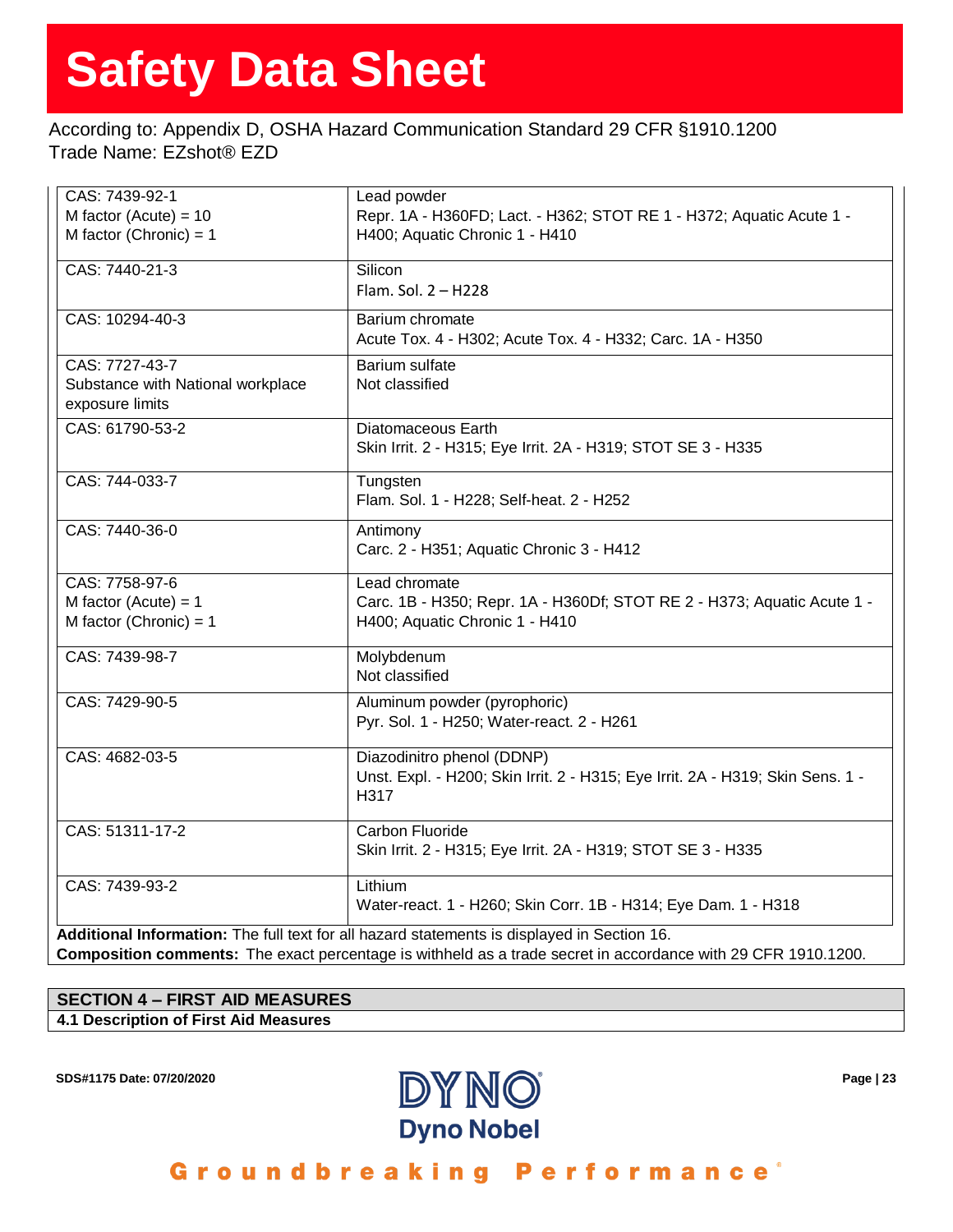According to: Appendix D, OSHA Hazard Communication Standard 29 CFR §1910.1200 Trade Name: EZshot® EZD

**General Information:** Class 1: Explosive substances and articles. Get medical attention immediately. Show this Safety Data Sheet to the medical personnel. Keep away from heat, hot surfaces, sparks, open flames and other ignition sources. No smoking. **After Inhalation:** Due to the physical nature of this product, exposure by this route is unlikely. If exposed to the chemical contents, then proceed as follows: Move affected person to fresh air and keep warm and at rest in a position comfortable for breathing. When breathing is difficult, properly trained personnel may assist affected person by administering oxygen. **Ingestion:** Due to the physical nature of this product, it is unlikely that ingestion will occur. If exposed to the chemical contents, then proceed as follows: If swallowed: Rinse nose and mouth with water. Give plenty of water to drink. Do not induce vomiting unless under the direction of medical personnel. If vomiting occurs, the head should be kept low so that vomit does not enter the lungs. **After Skin Contact:** If exposed to the chemical contents, then proceed as follows: Brush off loose particles from skin. Wash skin thoroughly with soap and water. **After Eye Contact:** Due to the physical nature of this product, exposure by this route is unlikely. If exposed to the chemical contents, then proceed as follows: If in eyes: Rinse with water. Remove any contact lenses and open eyelids wide apart. Continue to rinse for at least 10 minutes. Do not rub eye. **Protection of first aiders:** First aid personnel should wear appropriate protective equipment during any rescue. **4.2 Most Important Symptoms and Effects, Both Acute and Delayed** General information The information below relates to the chemical components contained in the explosive item. The severity of the symptoms described will vary dependent on the concentration and the length of exposure. Suspected of damaging fertility or the unborn child. Inhalation May cause respiratory irritation. Ingestion **Harmful if swallowed.** Stomach pain. Skin contact **Prolonged skin contact may cause temporary irritation.** Eye contact May cause temporary eye irritation. **4.3 Indication of Any Immediate Medical Attention and Special Treatment Needed** Notes for the doctor Treat symptomatically.

## **SECTION 5 – FIRE-FIGHTING MEASURES**

### **5.1 Extinguishing Media**

**Suitable Extinguishing Agents:** The product is not flammable. Extinguish with alcohol-resistant foam, carbon dioxide, dry powder or water fog. Use fire-extinguishing media suitable for the surrounding fire.

**For Safety Reasons Unsuitable Extinguishing Agents:** Do not use water jet as an extinguisher, as this will spread the fire.

**5.2 Special Hazards Arising from the Substance or Mixture**

**SDS#1175 Date: 07/20/2020 Page | 24**

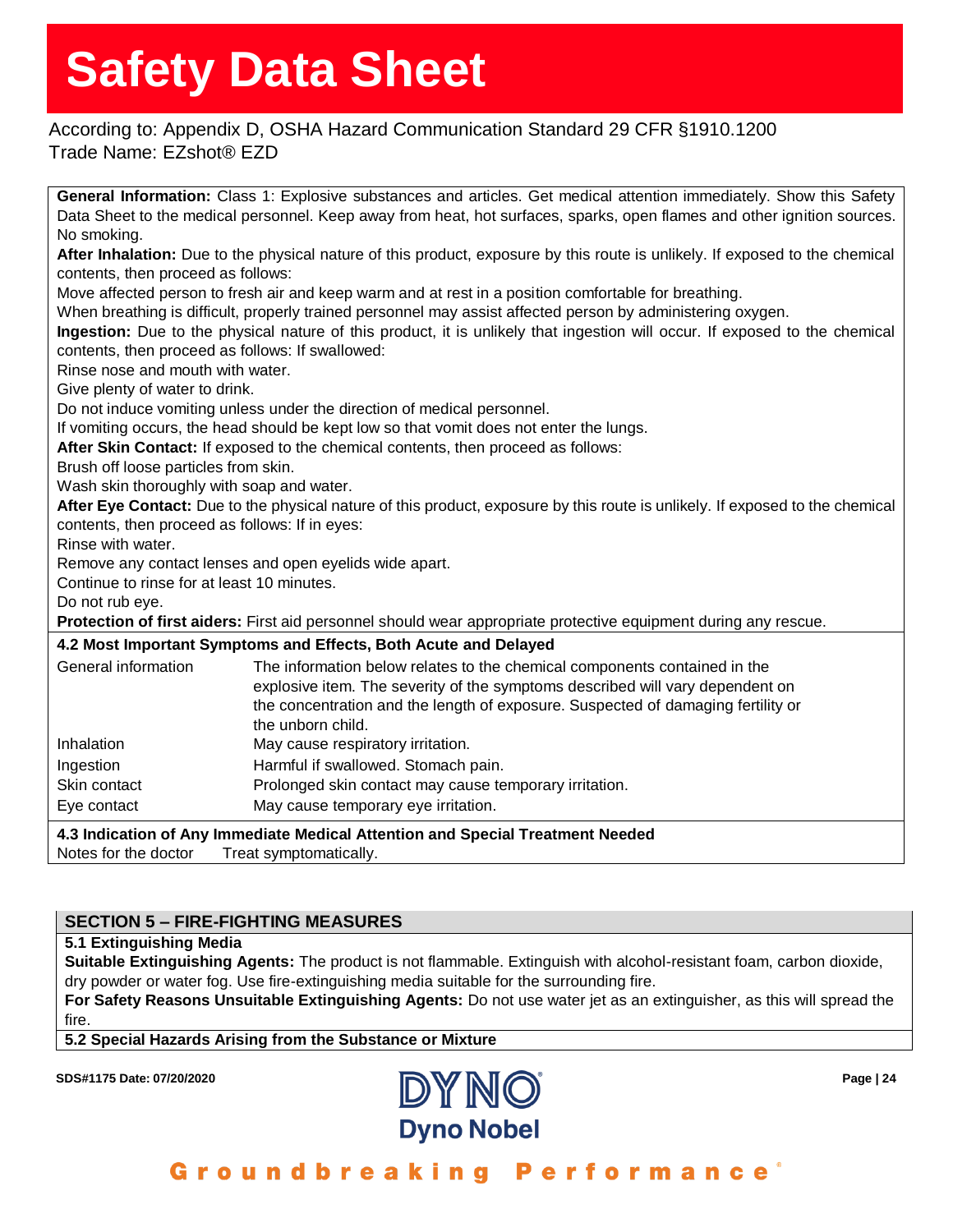## According to: Appendix D, OSHA Hazard Communication Standard 29 CFR §1910.1200 Trade Name: EZshot® EZD

**Risk of explosion:** DO NOT ATTEMPT TO FIGHT FIRES INVOLVING EXPLOSIVE MATERIALS. Evacuate all personnel to a predetermined safe location, no less than 2,500 feet in all directions. Can explode or detonate under fire conditions. Burning material may produce toxic vapors. It is recommended that users of explosives material be familiar with the Institute of Makers of Explosives Safety Library publications.

Hazardous combustion products: Thermal decomposition or combustion products may include the following substances: Harmful gases or vapors. Oxides of carbon. Carbon monoxide (CO).

## **5.3 Advice for Firefighters**

**Protective Equipment:** Class 1: Explosive substances and articles. Regular protection may not be safe. Wear chemical protective suit. Wear positive-pressure self-contained breathing apparatus (SCBA) and appropriate protective clothing. Standard Firefighter's clothing including helmets, protective boots and gloves will provide a basic level of protection for chemical incidents.

### **Additional Information**

Leave danger zone immediately. Evacuate area. No action shall be taken without appropriate training or involving any personal risk. Keep upwind to avoid inhalation of gases, vapors, fumes and smoke. Fight fire remotely due to the risk of explosion. Cool containers exposed to heat with water spray and remove them from the fire area if it can be done without risk. Cool containers exposed to flames with water until well after the fire is out. Control run-off water by containing and keeping it out of sewers and watercourses. If risk of water pollution occurs, notify appropriate authorities.

## **SECTION 6 – ACCIDENTAL RELEASE MEASURES**

### **6.1 Personal Precautions, Protective Equipment and Emergency Procedures**

Wear protective clothing as described in Section 8 of this safety data sheet.

No action shall be taken without appropriate training or involving any personal risk.

No smoking, sparks, flames or other sources of ignition near spillage.

Evacuate area. Isolate area and prevent access.

### **6.2 Environmental Precautions**

Avoid discharge into drains or watercourses or onto the ground.

Large Spillages: Inform the relevant authorities if environmental pollution occurs (sewers, waterways, soil or air).

### **6.3 Methods and Material for Containment and Cleaning Up**

Wear protective clothing as described in Section 8 of this safety data sheet.

No smoking, sparks, flames or other sources of ignition near spillage.

Pick up mechanically.

Send for recovery or disposal in suitable receptacles.

Use only non-sparking tools.

For waste disposal, see Section 13.

### **6.4 Reference to Other Sections**

For personal protection, see Section 8.

See Section 11 for additional information on health hazards.

See Section 12 for additional information on ecological hazards.

For waste disposal, see Section 13.

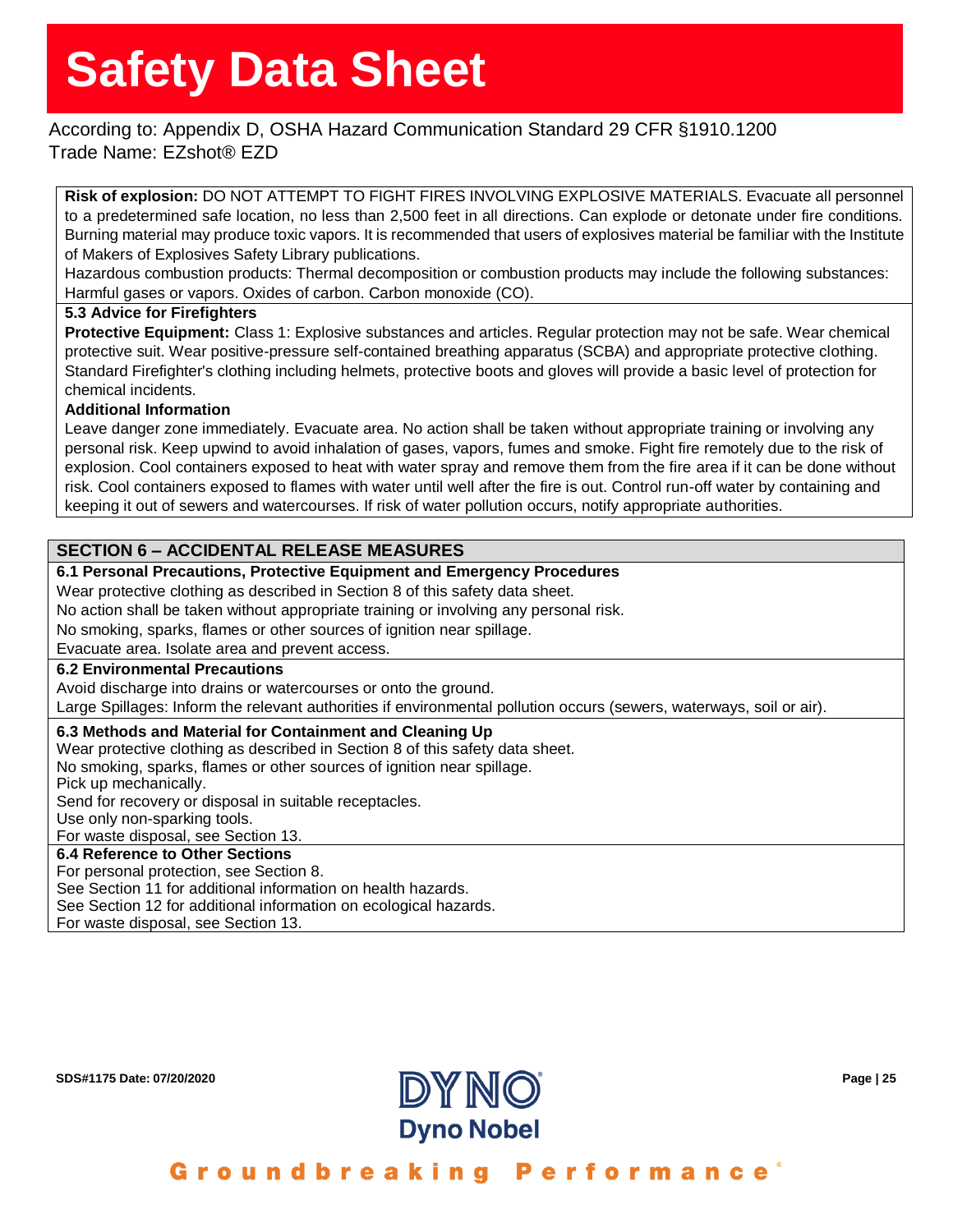According to: Appendix D, OSHA Hazard Communication Standard 29 CFR §1910.1200 Trade Name: EZshot® EZD

## **SECTION 7 – HANDLING AND STORAGE**

**7.1 Precautions for Safe Handling** Usage precautions: Read and follow manufacturer's recommendations. Wear protective clothing as described in Section 8 of this safety data sheet. Keep away from heat, hot surfaces, sparks, open flames and other ignition sources. No smoking. Keep away from food, drink and animal feeding stuffs. Use only non-sparking tools. Handle with care. Do not drop or impact. Risk of explosion. Do not handle until all safety precautions have been read and understood. Do not handle broken packages without protective equipment. Do not disassemble. **Advice on general occupational hygiene:** Wash hands thoroughly after handling. Do not eat, drink or smoke when using this product. Wash at the end of each work shift and before eating, smoking and using the toilet. Change work clothing daily before leaving workplace.

**7.2 Conditions for Safe Storage, Including Any Incompatibilities**

### **Storage precautions:**

Class 1: Explosive substances and articles. Store in accordance with local regulations. Licenced storage. Keep in a cool, well ventilated place. Keep containers upright. Protect containers from damage. Ensure product is stored securely and cannot fall.

**Storage class:** Class 1: Explosive substances and articles. Compatibility group B.

**7.3 Specific End Use(s):** The identified uses for this product are detailed in Section 1.

## **SECTION 8** – **EXPOSURE CONTROLS/PERSONAL PROTECTION**

### **8.1 Control Parameters**

### **Occupational exposure limits:**

**Ingredient comments:** The following constituents are the only constituents of the product which have a PEL, TLV or other recommended exposure limit. At this time, the other constituents have no known exposure limits.

### **Ingredients with Limit Values that Require Monitoring at the Workplace:**

| Aluminum powder (stabilised) |                                                                                                                                                                                                                                                                                    |  |  |  |
|------------------------------|------------------------------------------------------------------------------------------------------------------------------------------------------------------------------------------------------------------------------------------------------------------------------------|--|--|--|
|                              | Long-term exposure limit (8-hour TWA):<br>ACGIH 1 mg/m <sup>3</sup> respirable fraction A4<br>Long-term exposure limit (8-hour TWA):<br>OSHA 5 mg/m <sup>3</sup> respirable fraction as Al<br>Long-term exposure limit (8-hour TWA):<br>OSHA 15 mg/m <sup>3</sup> total dust as Al |  |  |  |
| Aluminum powder (pyrophoric) |                                                                                                                                                                                                                                                                                    |  |  |  |
|                              | Long-term exposure limit (8-hour TWA):<br>ACGIH 1 mg/m <sup>3</sup> respirable fraction A4<br>Long-term exposure limit (8-hour TWA):<br>OSHA 5 mg/m <sup>3</sup> respirable fraction as Al<br>Long-term exposure limit (8-hour TWA):<br>OSHA 15 mg/m <sup>3</sup> total dust as Al |  |  |  |

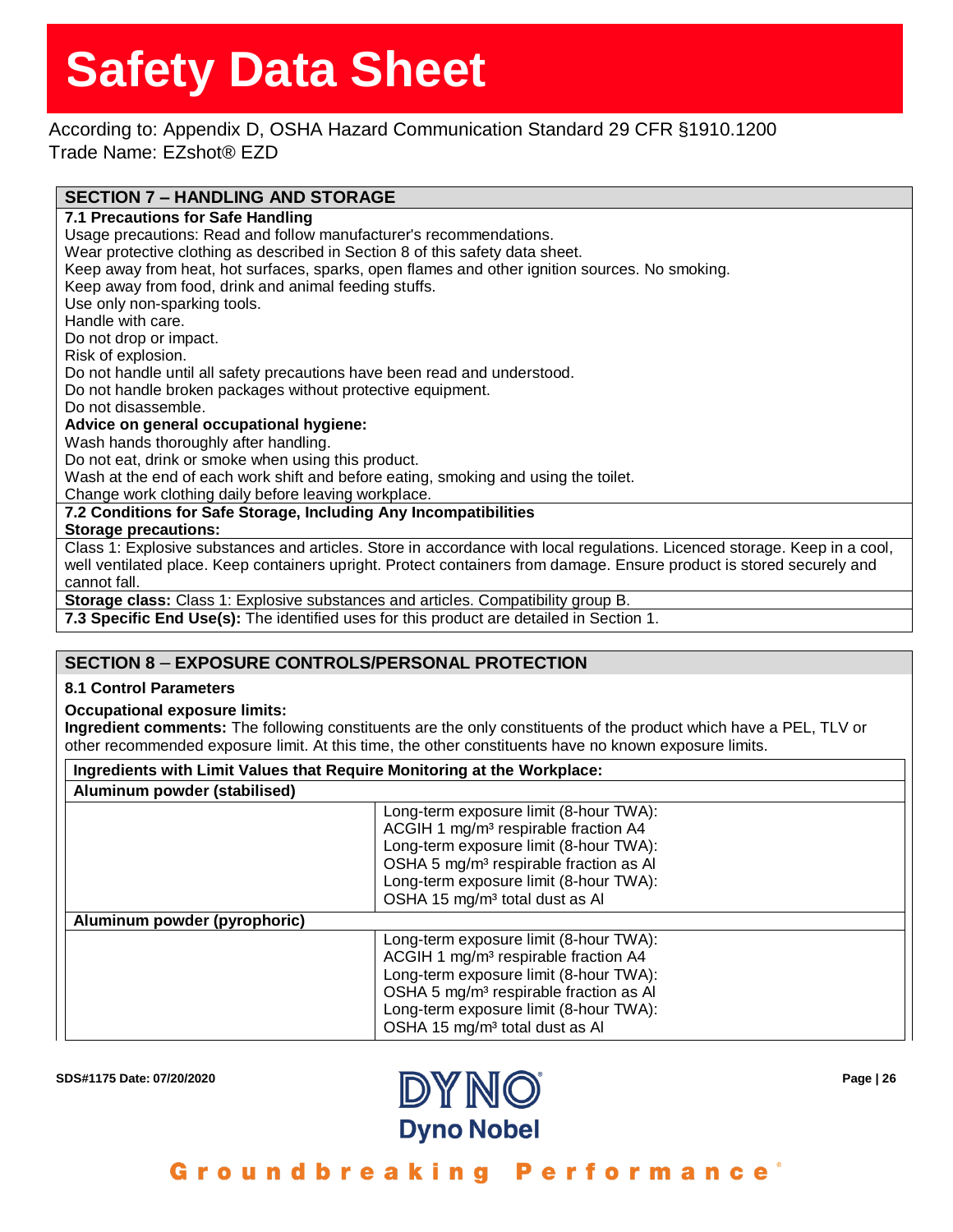According to: Appendix D, OSHA Hazard Communication Standard 29 CFR §1910.1200 Trade Name: EZshot® EZD

| Molybdenum                |                                                                                     |
|---------------------------|-------------------------------------------------------------------------------------|
|                           | Long-term exposure limit (8-hour TWA):                                              |
|                           | ACGIH 10 mg/m <sup>3</sup> inhalable fraction as Mo                                 |
|                           | Long-term exposure limit (8-hour TWA):                                              |
|                           | ACGIH 3 mg/m <sup>3</sup> respirable fraction as Mo                                 |
| Lead chromate             |                                                                                     |
|                           | Long-term exposure limit (8-hour TWA):                                              |
|                           | ACGIH 0.012 mg/m <sup>3</sup> as Cr<br>A2                                           |
|                           | Long-term exposure limit (8-hour TWA):                                              |
|                           | ACGIH 0.05 mg/m <sup>3</sup> as Pb A2                                               |
| <b>Antimony</b>           |                                                                                     |
|                           | Long-term exposure limit (8-hour TWA):                                              |
|                           | ACGIH 0.5 mg/m <sup>3</sup> as Sb                                                   |
|                           | Long-term exposure limit (8-hour TWA):                                              |
|                           | OSHA 0.5 mg/m <sup>3</sup> as Sb                                                    |
| <b>Tungsten</b>           |                                                                                     |
|                           | Long-term exposure limit (8-hour TWA):                                              |
|                           | ACGIH 5 mg/m <sup>3</sup>                                                           |
|                           | Short-term exposure limit (15-minute):                                              |
|                           | ACGIH 10 mg/m <sup>3</sup> as W                                                     |
| <b>Barium sulfate</b>     |                                                                                     |
|                           | Long-term exposure limit (8-hour TWA):                                              |
|                           | OSHA 5 mg/m <sup>3</sup> respirable fraction                                        |
|                           | Long-term exposure limit (8-hour TWA):                                              |
|                           | OSHA 15 mg/m <sup>3</sup> total dust                                                |
|                           | Long-term exposure limit (8-hour TWA):                                              |
|                           | ACGIH 5 mg/m <sup>3</sup> inhalable fraction                                        |
| <b>Silicon</b>            |                                                                                     |
|                           | Long-term exposure limit (8-hour TWA):                                              |
|                           | OSHA 15 mg/m <sup>3</sup> total dust                                                |
|                           | Long-term exposure limit (8-hour TWA):                                              |
|                           | OSHA 5 mg/m <sup>3</sup> respirable fraction                                        |
|                           | Lead powder; [particle diameter $<$ 1 mm]<br>Long-term exposure limit (8-hour TWA): |
|                           | ACGIH 0.05 mg/m <sup>3</sup> as Pb A3                                               |
| <b>Titanium Dioxide</b>   |                                                                                     |
|                           | Long-term exposure limit (8-hour TWA):                                              |
|                           | ACGIH 10 mg/m <sup>3</sup> A4                                                       |
|                           | Long-term exposure limit (8-hour TWA):                                              |
|                           | OSHA 15 mg/m <sup>3</sup> total dust                                                |
| Selenium                  |                                                                                     |
|                           | Long-term exposure limit (8-hour TWA): ACGIH 0.2 mg/m <sup>3</sup> as Se            |
| <b>Lead diazide</b>       |                                                                                     |
|                           | Long-term exposure limit (8-hour TWA):                                              |
|                           | OSHA 0.05 mg/m <sup>3</sup> as Pb                                                   |
|                           | ACGIH = American Conference of Governmental Industrial Hygienists.                  |
|                           |                                                                                     |
| SDS#1175 Date: 07/20/2020 | <b>DAMMUU</b><br>Page   27                                                          |

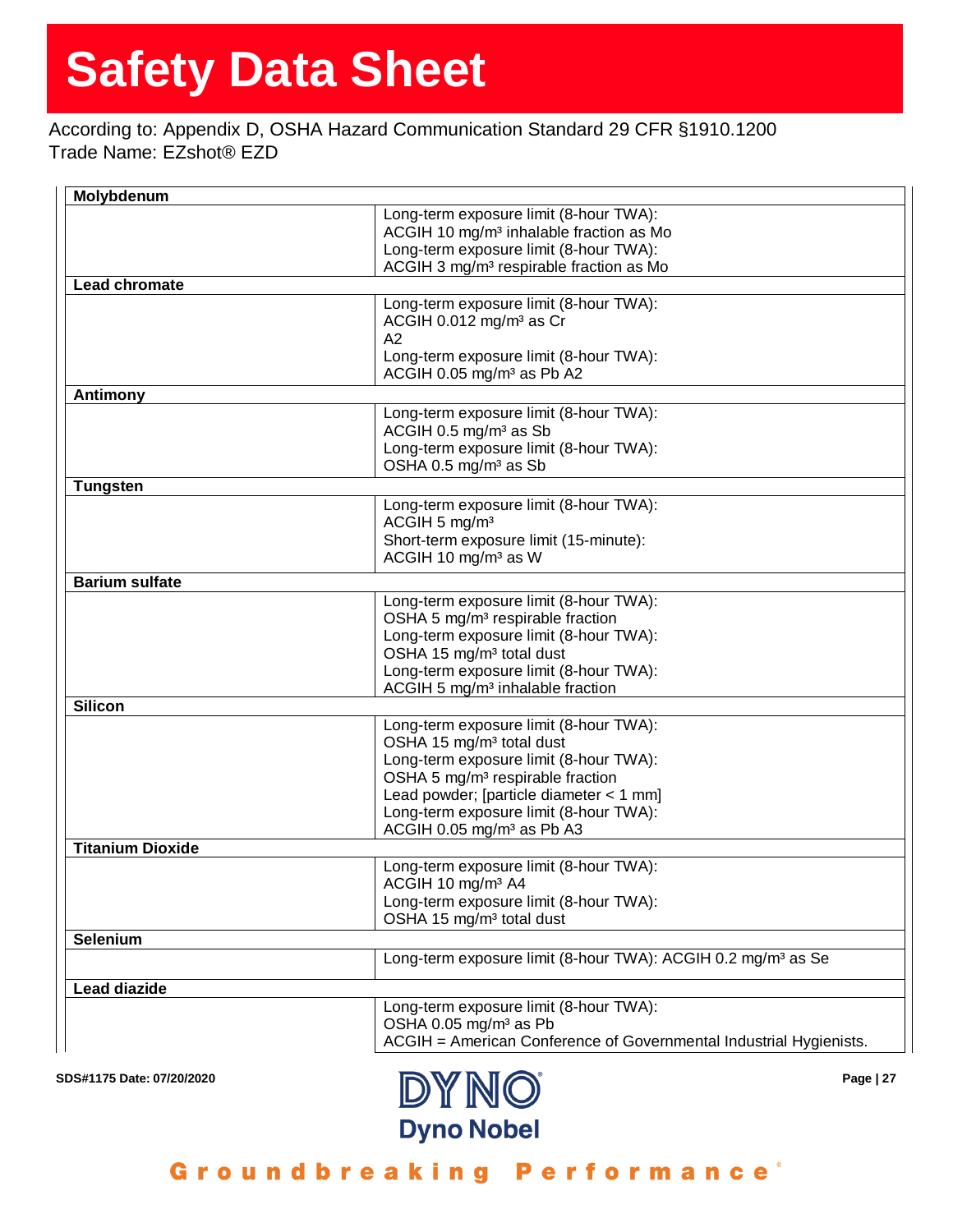## According to: Appendix D, OSHA Hazard Communication Standard 29 CFR §1910.1200 Trade Name: EZshot® EZD

|                                                          | OSHA = Occupational Safety and Health Administration.             |
|----------------------------------------------------------|-------------------------------------------------------------------|
|                                                          | A4 = Not Classifiable as a Human Carcinogen.                      |
|                                                          | A2 = Suspected Human Carcinogen                                   |
|                                                          | A3 = Confirmed Animal Carcinogen with Unknown Relevance to Humans |
| <b>Antimony (CAS: 7440-36-0)</b>                         |                                                                   |
|                                                          | Immediate danger to life and health:                              |
|                                                          | 50 mg/ $m3$                                                       |
| Lead powder; [particle diameter < 1 mm] (CAS: 7439-92-1) |                                                                   |
|                                                          | Immediate danger to life and health:                              |
|                                                          | $100$ mg/m <sup>3</sup>                                           |
| <b>Molybdenum (CAS: 7439-98-7)</b>                       |                                                                   |
|                                                          | Immediate danger to life and health:                              |
|                                                          | 5000 mg/m <sup>3</sup>                                            |
| Selenium (CAS: 7782-49-2)                                |                                                                   |
|                                                          | Immediate danger to life and health:                              |
|                                                          | 1 mg/m <sup>3</sup>                                               |
|                                                          |                                                                   |
| Titanium Dioxide (CAS: 13463-67-7)                       |                                                                   |
|                                                          | Immediate danger to life and health:                              |
|                                                          | 5000 mg/m <sup>3</sup>                                            |
|                                                          |                                                                   |

### **8.2 Exposure Controls**

**Personal Protective Equipment:**

## **General Protective and Hygienic Measures:**

Provide adequate ventilation.

Ensure the ventilation system is regularly maintained and tested.

Good general ventilation should be adequate to control worker exposure to airborne contaminants.

Observe any occupational exposure limits for the product or ingredients.

Take precautionary measures against static discharges.

**Eye/face protection:** Eyewear complying with an approved standard should be worn if a risk assessment indicates eye contact is possible. The following protection should be worn: Tight-fitting safety glasses. Personal protective equipment for eye and face protection should comply with OSHA 1910.133.



**Hand protection:** Chemical-resistant, impervious gloves complying with an approved standard should be worn if a risk assessment indicates skin contact is possible. Wear protective gloves made of the following material: Polyethylene.



**Other skin and body protection:** Wear suitable coveralls to prevent exposure to the skin. Wear fire/flame resistant/retardant clothing. Wear anti-static protective clothing if there is a risk of ignition from static electricity.

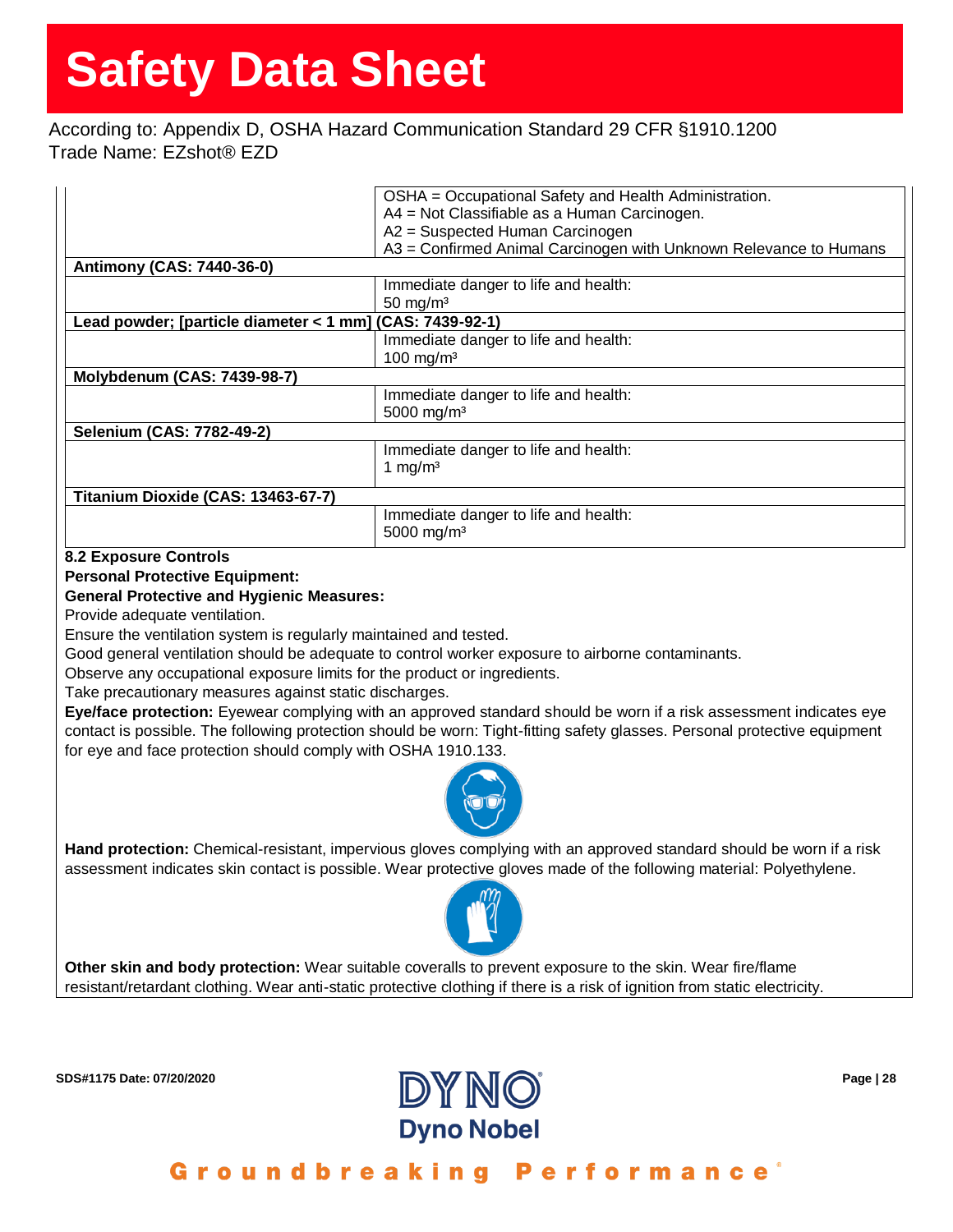According to: Appendix D, OSHA Hazard Communication Standard 29 CFR §1910.1200 Trade Name: EZshot® EZD



**Hygiene measures:** Good personal hygiene procedures should be implemented. When using do not eat, drink or smoke. **Respiratory Protection:** No specific requirements are anticipated under normal conditions of use. Provide adequate ventilation. Respiratory protection may be required if excessive airborne contamination occurs. Wear a respirator fitted with the following cartridge: Organic vapor + dust and mist filter.

**Thermal hazards:** If there is a risk of contact with hot product, all protective equipment worn should be suitable for use with high temperatures.

**Environmental exposure controls:** The product in its supplied state is not believed to present an exposure hazard.

## **SECTION 9 – PHYSICAL AND CHEMICAL PROPERTIES**

#### **9.1 Information on Basic Physical and Chemical Properties**

**Product comments:** This set contains many components. The information below relates to the chemical components contained in the explosive item.

| Appearance                                     |                                                                    |
|------------------------------------------------|--------------------------------------------------------------------|
| Form                                           | Solid                                                              |
| Color                                          | Not determined.                                                    |
| Odor                                           | Not determined.                                                    |
| <b>Odor Threshold</b>                          | Not determined.                                                    |
| pH-Value                                       | Not determined.                                                    |
| <b>Change in Condition</b>                     |                                                                    |
| <b>Freezing point</b>                          | Not available.                                                     |
| <b>Boiling point/Boiling range</b>             | Not available.                                                     |
| <b>Flash Point</b>                             | Not available.                                                     |
| <b>Evaporation rate</b>                        | Not determined.                                                    |
| <b>Evaporation factor</b>                      | Not determined.                                                    |
| <b>Flammability (solid, gas)</b>               | Not relevant.                                                      |
| Upper/lower flammability or explosive limits : | Not relevant.                                                      |
| Vapor pressure                                 | Not determined.                                                    |
| <b>Vapor density</b>                           | Not determined.                                                    |
| <b>Relative density</b>                        | Not determined.                                                    |
| <b>Bulk density</b>                            | Not determined.                                                    |
| <b>Solubility</b>                              | Not determined.                                                    |
| <b>Partition coefficient</b>                   | Not determined.                                                    |
| <b>Auto-ignition temperature</b>               | Not relevant.                                                      |
| <b>Decomposition Temperature</b>               | Not relevant.                                                      |
| <b>Viscosity</b>                               | Not determined.                                                    |
| <b>Explosive properties</b>                    | Class 1: Explosive substances and articles. Compatibility group B. |
| <b>Oxidizing properties</b>                    | Not considered to be oxidising.                                    |
| 9.2 Other Information                          | No information required.                                           |

## **SECTION 10 – STABILITY AND REACTIVITY**

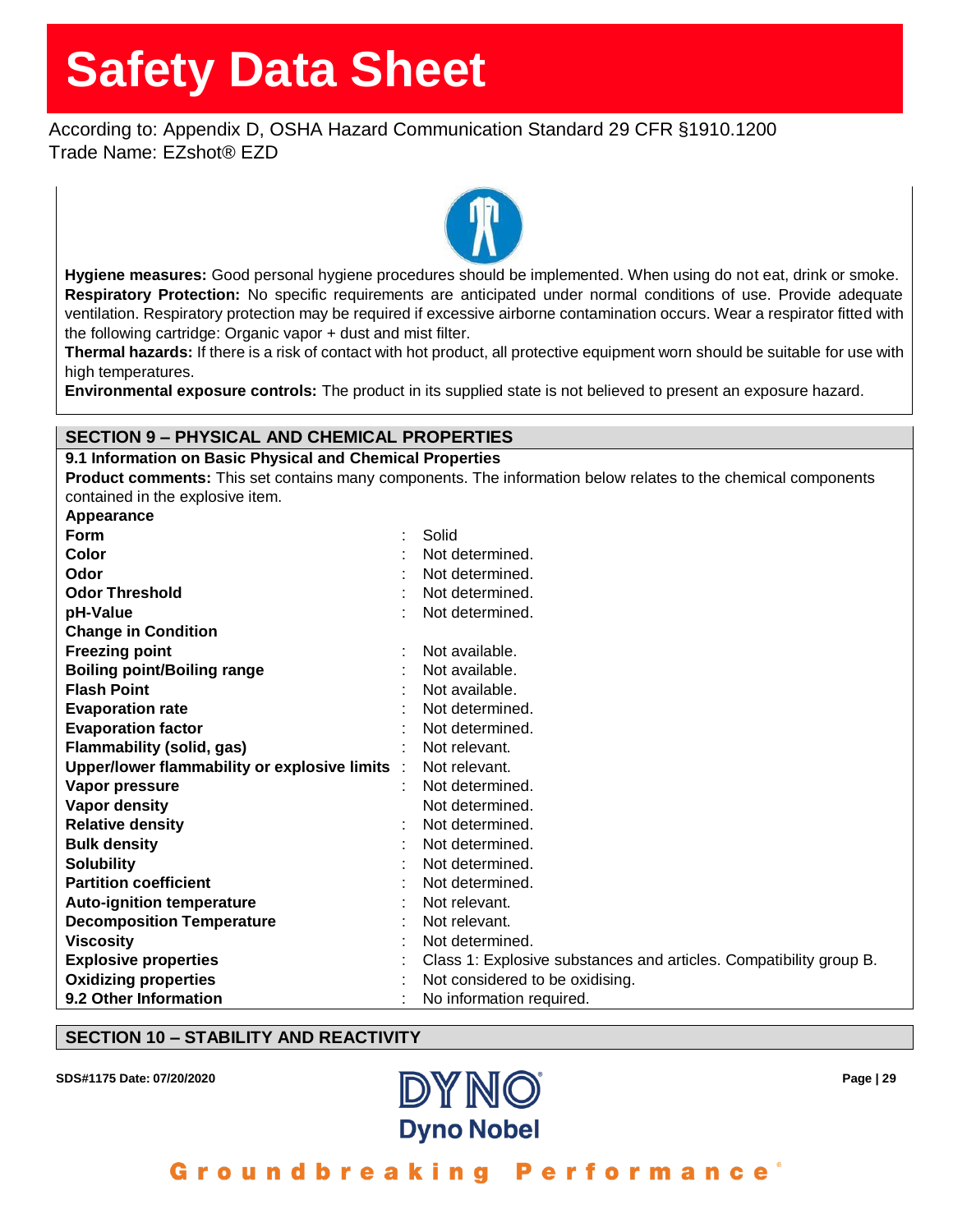## According to: Appendix D, OSHA Hazard Communication Standard 29 CFR §1910.1200 Trade Name: EZshot® EZD

## **10.1 Reactivity**

See the other subsections of this section for further details.

## **10.2 Chemical Stability**

Risk of explosion by shock, friction, fire or other sources of ignition. Stable at normal ambient temperatures and when used as recommended. Stable under the prescribed storage conditions.

### **10.3 Possibility of Hazardous Reactions**

Risk of explosion.

## **10.4 Conditions to Avoid**

Protect from sunlight.

Avoid heat, flames and other sources of ignition.

Risk of explosion if heated under confinement.

Do not subject to grinding/ shock/ friction.

**10.5 Materials to avoid**

Strong oxidizing agents. Strong reducing agents.

### **10.6 Hazardous Decomposition Products**

Does not decompose when used and stored as recommended. Thermal decomposition or combustion products may include the following substances: Harmful gases or vapors. Carbon monoxide (CO).

## **SECTION 11 – TOXICOLOGICAL INFORMATION**

## **11.1 Information on toxicological effects:**

**Toxicological effects:** Exposure to components of the product are limited due to the physical form of the product. The information below relates to the chemical components contained in the explosive item.

### **Acute toxicity:**

| LD50 Oral              | Based on available data the classification criteria are not met. |
|------------------------|------------------------------------------------------------------|
| LD50 Dermal            | Based on available data the classification criteria are not met. |
| <b>LD50 Inhalation</b> | Based on available data the classification criteria are not met. |
|                        |                                                                  |

#### **Skin corrosion/irritation:**

| Animal data                      | Based on available data the classification criteria are not met. |
|----------------------------------|------------------------------------------------------------------|
| Serious eye damage/irritation    | Based on available data the classification criteria are not met. |
| <b>Respiratory sensitization</b> | Based on available data the classification criteria are not met. |
| <b>Skin sensitization</b>        | Based on available data the classification criteria are not met. |

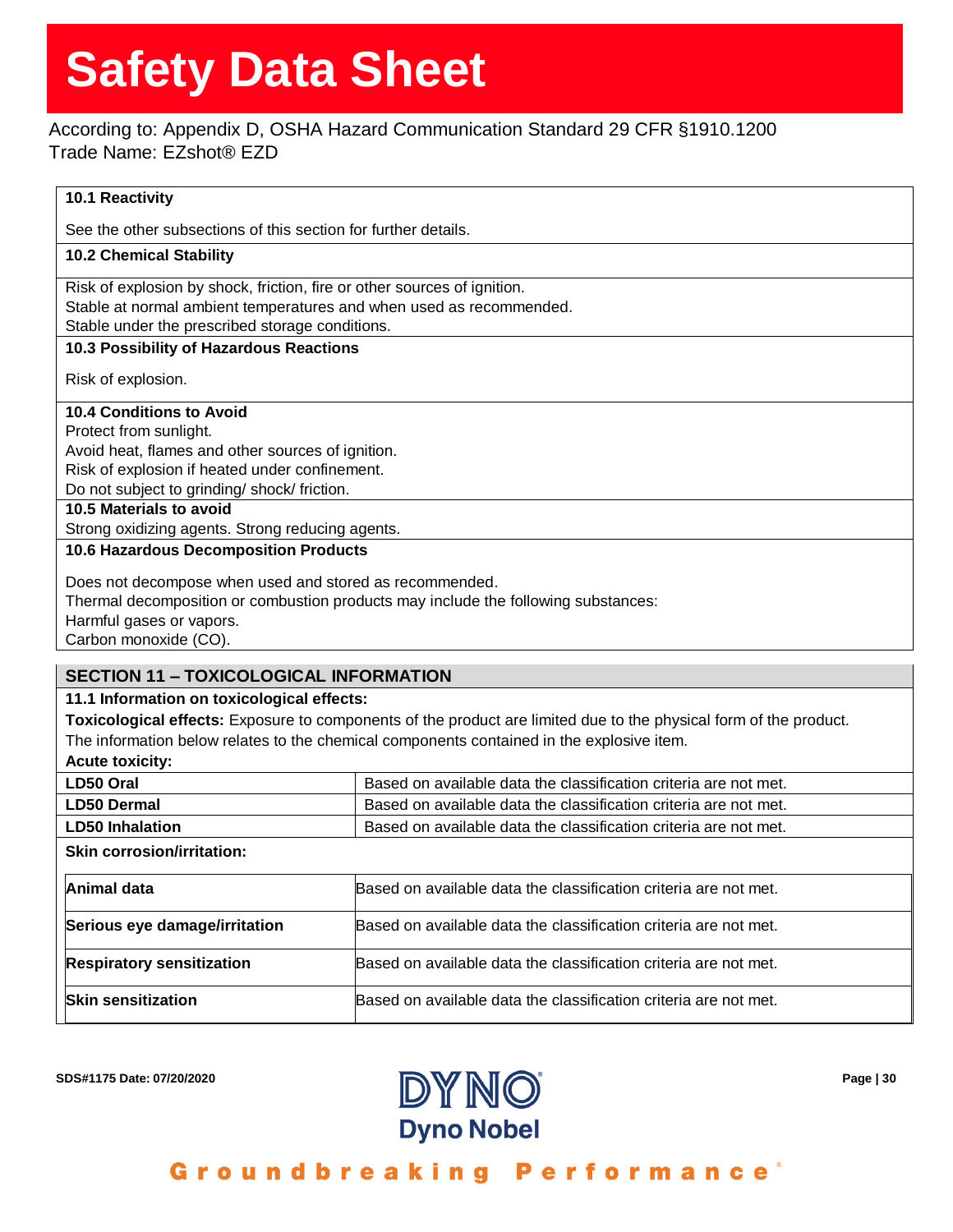## According to: Appendix D, OSHA Hazard Communication Standard 29 CFR §1910.1200 Trade Name: EZshot® EZD

| <b>Germ cell mutagenicity</b>                                                                          |                                                                                                                                                                                                                                                                     |
|--------------------------------------------------------------------------------------------------------|---------------------------------------------------------------------------------------------------------------------------------------------------------------------------------------------------------------------------------------------------------------------|
| <b>Genotoxicity - in vitro</b>                                                                         | Based on available data the classification criteria are not met.                                                                                                                                                                                                    |
| Carcinogenicity                                                                                        |                                                                                                                                                                                                                                                                     |
| Carcinogenicity                                                                                        | Based on available data the classification criteria are not met.                                                                                                                                                                                                    |
| <b>Reproductive toxicity</b>                                                                           |                                                                                                                                                                                                                                                                     |
| <b>Reproductive toxicity - fertility</b>                                                               | Based on available data the classification criteria are not met.                                                                                                                                                                                                    |
| Reproductive toxicity development                                                                      | Based on available data the classification criteria are not met.                                                                                                                                                                                                    |
| Specific target organ toxicity - single exposure:                                                      |                                                                                                                                                                                                                                                                     |
| STOT - single exposure:<br>Not classified as a specific target organ toxicant after a single exposure. |                                                                                                                                                                                                                                                                     |
| Specific target organ toxicity - repeated exposure:                                                    |                                                                                                                                                                                                                                                                     |
| <b>STOT - repeated exposure</b>                                                                        | Based on available data the classification criteria are not met.                                                                                                                                                                                                    |
| <b>Aspiration hazard</b>                                                                               |                                                                                                                                                                                                                                                                     |
| <b>Aspiration hazard</b>                                                                               | Based on available data the classification criteria are not met.                                                                                                                                                                                                    |
| <b>General information:</b>                                                                            | The information below relates to the chemical components contained in the<br>explosive item. The severity of the symptoms described will vary dependent on<br>the concentration and the length of exposure. Suspected of damaging fertility or<br>the unborn child. |
| Inhalation:                                                                                            | May cause respiratory irritation.                                                                                                                                                                                                                                   |
| Ingestion:                                                                                             | Harmful if swallowed. Stomach pain.                                                                                                                                                                                                                                 |
| <b>Skin contact:</b>                                                                                   | Prolonged skin contact may cause temporary irritation.                                                                                                                                                                                                              |
| Eye contact:                                                                                           | May cause temporary eye irritation.                                                                                                                                                                                                                                 |
| Route of exposure:                                                                                     | Ingestion Inhalation Skin and/or eye contact                                                                                                                                                                                                                        |
| <b>Target Organs:</b>                                                                                  | No specific target organs known.                                                                                                                                                                                                                                    |

### **SECTION 12 – ECOLOGICAL INFORMATION**

**12.1 Toxicity**

**Aquatic Toxicity:** Harmful to aquatic life with long lasting effects.

### **12.2 Persistence and Degradability**

The product contains inorganic substances which are not biodegradable.

#### **12.3 Bioaccumulative Potential**

No data available on bioaccumulation.

**Partition coefficient:** Not determined.

## **12.4 Mobility in Soil**

The product is water-soluble and may spread in water systems.

## **12.5 Other Adverse Effects**

None known.

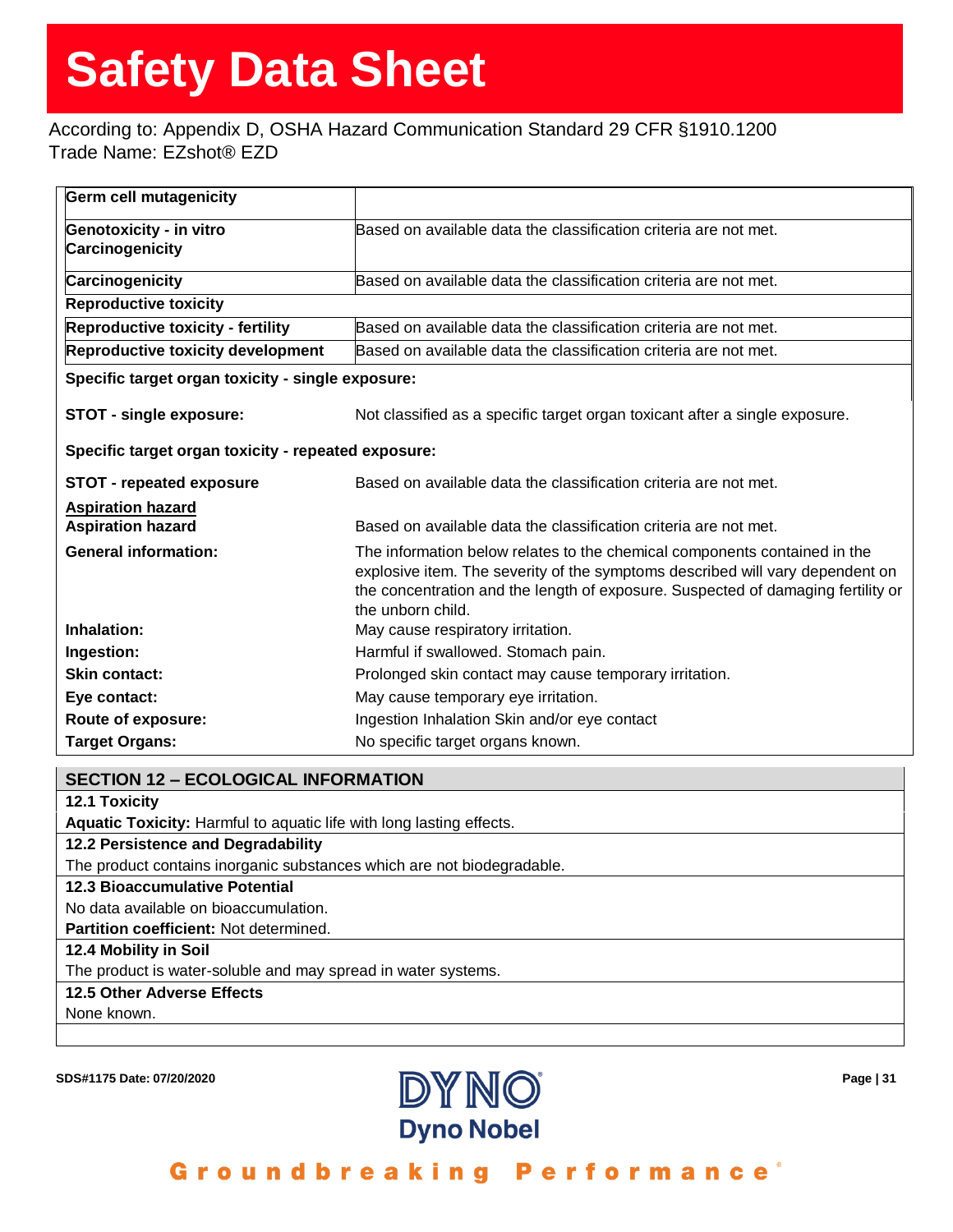According to: Appendix D, OSHA Hazard Communication Standard 29 CFR §1910.1200 Trade Name: EZshot® EZD

## **SECTION 13 – DISPOSAL CONSIDERATIONS**

#### **13.1 Waste Treatment Methods**

**General information:** This material and its container must be disposed of in a safe way. When handling waste, the safety precautions applying to handling of the product should be considered. Empty containers or liners may retain some product residues and hence be potentially hazardous. Do not handle broken packages without protective equipment. Do not disassemble.

**Disposal methods:** Dispose of waste via a licensed waste disposal contractor. If broken/damaged and the contents exposed, submerge in water. Dispose of contents/container in accordance with local regulations.

## **SECTION 14 – TRANSPORT INFORMATION**

**General:** Keep away from heat, hot surfaces, sparks, open flames and other ignition sources. No smoking. Handle with care. Do not drop or knock. Ensure product is stored securely and cannot fall.

| 14.1 UN-Number                     |          |                   |                                     |
|------------------------------------|----------|-------------------|-------------------------------------|
| UN No. (TDG)                       |          |                   | <b>UN0361</b>                       |
| UN No. (IMDG)                      |          |                   | <b>UN0361</b>                       |
| UN No. (IATA)                      |          |                   | <b>UN0361</b>                       |
| UN No. (DOT)                       |          |                   | <b>UN0361</b>                       |
| 14.2 UN Proper Shipping Name       |          |                   |                                     |
| Proper shipping name (TDG)         |          |                   | DETONATORS ASSEMBLIES, NON-ELECTRIC |
| Proper shipping name (IMDG) :      |          |                   | DETONATORS ASSEMBLIES, NON-ELECTRIC |
| Proper shipping name (IATA)        |          |                   | DETONATORS ASSEMBLIES, NON-ELECTRIC |
| Proper shipping name (DOT)         |          |                   | DETONATORS ASSEMBLIES, NON-ELECTRIC |
| 14.3 Transport Hazard Class(es)    |          |                   |                                     |
| <b>DOT</b>                         |          |                   |                                     |
| <b>Class</b>                       |          | : 1.4B            |                                     |
| Label                              |          | : 1.4B            |                                     |
| <b>TDG</b>                         |          |                   |                                     |
| <b>Class</b>                       |          | $\therefore$ 1.4B |                                     |
| Label                              |          | : 1.4B            |                                     |
| <b>IMDG</b>                        |          |                   |                                     |
| <b>Class</b>                       |          | : 1.4B            |                                     |
| <b>IATA</b>                        |          |                   |                                     |
| <b>Class</b>                       |          | : 1.4B            |                                     |
| Label                              |          | : 1.4B            |                                     |
|                                    | 1.4      |                   |                                     |
|                                    |          |                   |                                     |
| <b>Transport labels</b>            |          |                   |                                     |
| <b>14.4 Packing Group</b>          |          |                   |                                     |
| <b>Packing group</b>               |          |                   | : Not applicable.                   |
| (International)                    |          |                   |                                     |
| <b>DOT packing group</b>           | $\pm$ 11 |                   |                                     |
| <b>14.5 Environmental Hazards:</b> |          |                   |                                     |
|                                    |          |                   |                                     |



Groundbreaking Performance"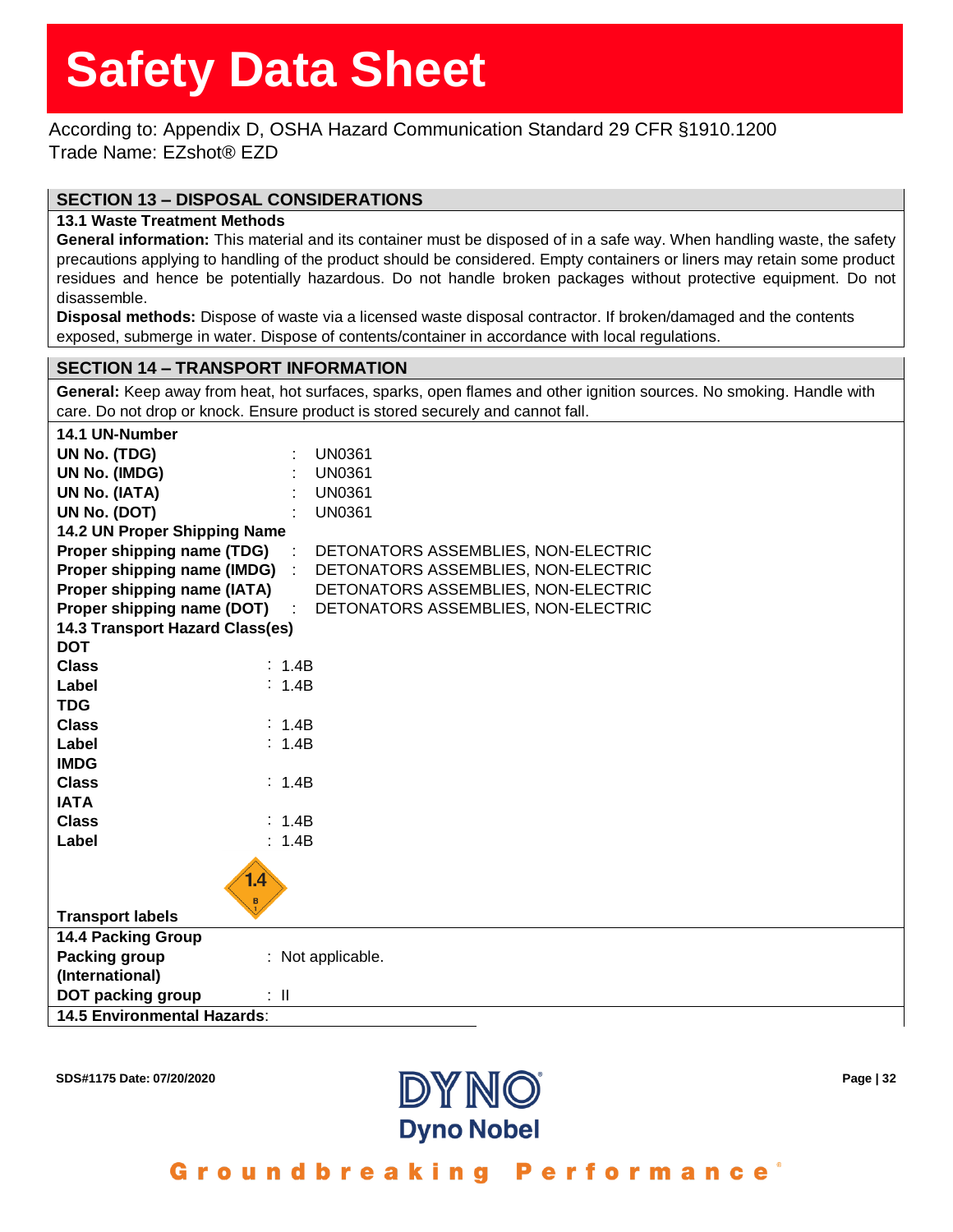According to: Appendix D, OSHA Hazard Communication Standard 29 CFR §1910.1200 Trade Name: EZshot® EZD

#### **Environmentally**  : No

## **Hazardous Substance**

**14.6 Special Precautions for User**: Always transport in closed containers that are upright and secure. Ensure that persons transporting the product know what to do in the event of an accident or spillage. Compatibility group B: Article containing a primary explosive substance and not having two or more effective protective features. Some articles such as detonators for blasting, detonator assemblies for blasting and primers, cap-type, are included, even though they do not contain primary explosives.

EmS F-B, S-X

| <b>SECTION 15 - REGULATORY INFORMATION</b>                                      |
|---------------------------------------------------------------------------------|
| 15.1 US Federal RegulationsSARA                                                 |
| <b>Section 302 (Extremely Hazardous Substances)</b>                             |
| <b>Tier II Threshold Planning Quantities</b>                                    |
| None of the ingredients are listed or exempt.                                   |
| <b>CERCLA/Superfund, Hazardous Substances/Reportable Quantities (EPA)</b>       |
| Antimony: Final CERCLA RQ: 5000 pounds (2270 Kilograms)                         |
| Lead Powder: Final CERCLA RQ: 10 pounds (4.54 Kilograms)                        |
| Selenium: Final CERCLA RQ: 100 pounds (45.4 Kilograms)                          |
| <b>SARA Extremely Hazardous Substances EPCRA Reportable Quantities</b>          |
| None of the ingredients are listed or exempt.                                   |
| <b>SARA 313 Emission Reporting</b>                                              |
| The following ingredients are listed or exempt:                                 |
| 0% Lead diazide                                                                 |
| 1.0 % Aluminum powder (stabilised)                                              |
| 2.0 % Barium Sulfate                                                            |
| 0.1 % 1.0 % Barium chromate                                                     |
| 0 % Lead powder                                                                 |
| 1.0 % 0.1 % 0% Lead chromate                                                    |
| 2.0 % Antimony                                                                  |
| 0 % Orange lead                                                                 |
| 1.0 % Selenium                                                                  |
| <b>CAA Accidental Release Prevention</b>                                        |
| None of the ingredients are listed or exempt.                                   |
| <b>FDA - Essential Chemical</b>                                                 |
| None of the ingredients are listed or exempt.                                   |
| <b>FDA - Precursor Chemical</b>                                                 |
| None of the ingredients are listed or exempt.                                   |
| SARA (311/312) Hazard Categories                                                |
| Carcinogen; Explosive; Reproductive toxicity; Respiratory or skin sensitization |
| <b>OSHA Highly Hazardous Chemicals</b>                                          |
| The following ingredients are listed or exempt:                                 |
| Nitrocellulose                                                                  |
| Threshold Quantity: 2500 lbs                                                    |

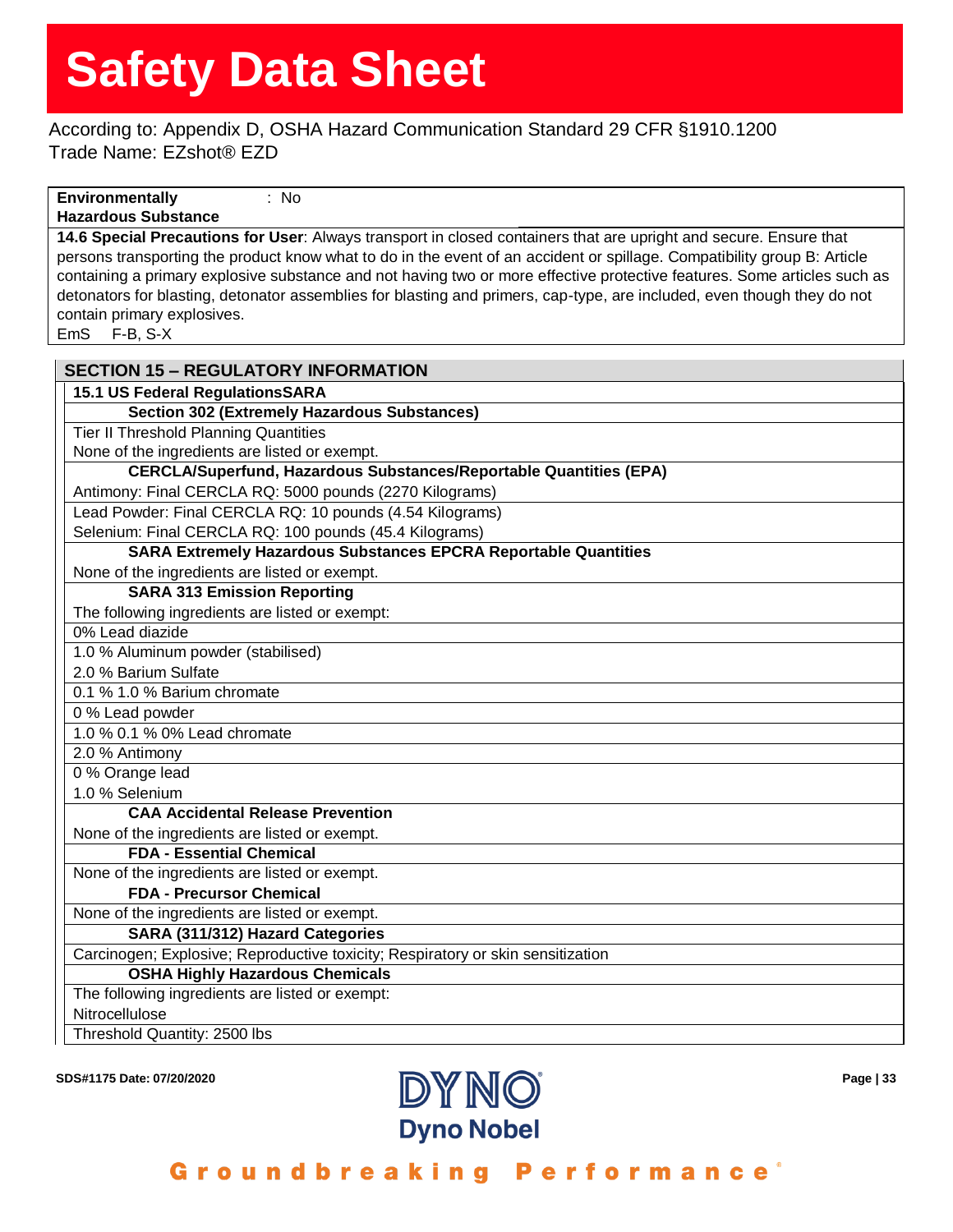According to: Appendix D, OSHA Hazard Communication Standard 29 CFR §1910.1200 Trade Name: EZshot® EZD

| <b>US State Regulations</b>                                          |
|----------------------------------------------------------------------|
| <b>California Proposition 65 Carcinogens and Reproductive Toxins</b> |
| The following ingredients are listed or exempt:                      |
| Lead powder: Carcinogen                                              |
| Titanium Dioxide: Carcinogen                                         |
| <b>California Air Toxics "Hot Spots" (A-I)</b>                       |
| The following ingredients are listed or exempt:                      |
| Barium chromate                                                      |
| Lead powder                                                          |
| Aluminum powder                                                      |
| Lead chromate                                                        |
| Antimony                                                             |
| Selenium                                                             |
| <b>California Air Toxics "Hot Spots" (A-II)</b>                      |
| None of the ingredients are listed or exempt.                        |
| California Directors List of Hazardous Substances                    |
| The following ingredients are listed or exempt:                      |
| Aluminum powder                                                      |
| Lead powder                                                          |
| Molybdenum                                                           |
| Lead chromate                                                        |
| Antimony                                                             |
| Tungsten                                                             |
| Selenium                                                             |
| <b>Massachusetts "Right To Know" List</b>                            |
| The following ingredients are listed or exempt:                      |
| Barium sulfate                                                       |
| Barium chromate                                                      |
| Silicon                                                              |
| Lead powder                                                          |
| Nitrocellulose                                                       |
| Potassium perchlorate                                                |
| Aluminum powder                                                      |
| Molybdenum                                                           |
| Lead chromate                                                        |
| Antimony                                                             |
| Tungsten                                                             |
| Titanium dioxide                                                     |
| Orange lead                                                          |
| Selenium                                                             |
| Lithium                                                              |
| Lead diazide                                                         |
| Rhode Island "Right To Know" List                                    |

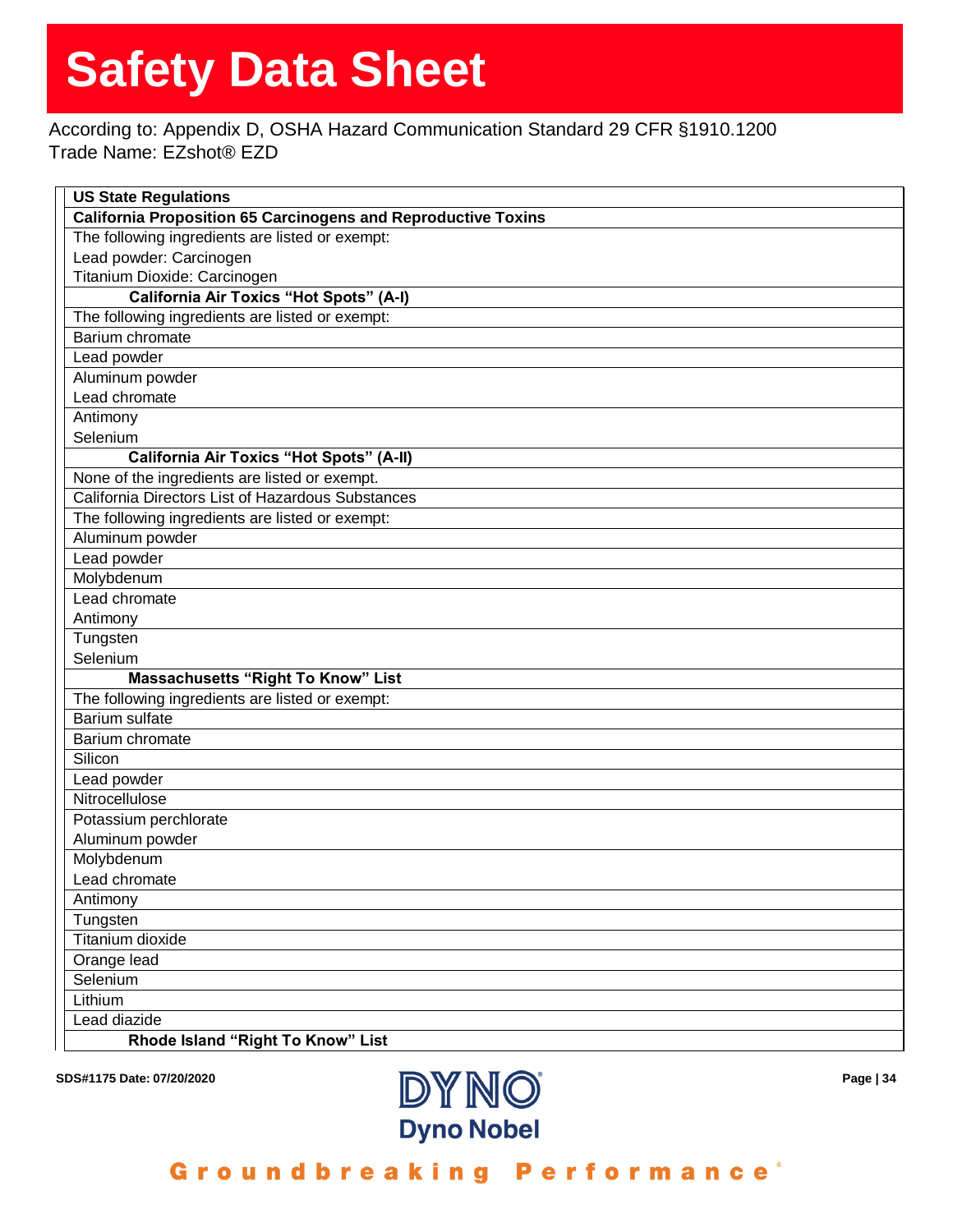## According to: Appendix D, OSHA Hazard Communication Standard 29 CFR §1910.1200 Trade Name: EZshot® EZD

| The following ingredients are listed or exempt:  |
|--------------------------------------------------|
| Silicon                                          |
| Lead powder                                      |
| Nitrocellulose                                   |
| Potassium perchlorate                            |
| Molybdenum                                       |
| Lead chromate                                    |
| Antimony                                         |
| Tungsten                                         |
| <b>Titanium dioxide</b>                          |
| Selenium                                         |
| Lithium                                          |
| Aluminum powder                                  |
| Minnesota "Right To Know" List                   |
| The following ingredients are listed or exempt:  |
| <b>Barium sulfate</b>                            |
| Silicon                                          |
| Lead powder                                      |
| Aluminum powder                                  |
| Molybdenum                                       |
| Lead chromate                                    |
| Antimony                                         |
| Tungsten                                         |
| <b>Titanium dioxide</b>                          |
| Selenium                                         |
| New Jersey "Right To Know" List                  |
| The following ingredients are listed or exempt:  |
| <b>Barium sulfate</b>                            |
| Barium chromate                                  |
| Silicon                                          |
| Lead powder                                      |
| Nitrocellulose                                   |
| Potassium perchlorate                            |
| Molybdenum                                       |
| Lead chromate                                    |
| Antimony                                         |
| Tungsten                                         |
| Titanium dioxide                                 |
| Orange lead                                      |
| Selenium                                         |
| Lithium                                          |
| Octahydro-1,3,5,7-tetranitro-1,3,5,7-tetrazocine |
| Pentaerythritol tetranitrate                     |



Groundbreaking Performance®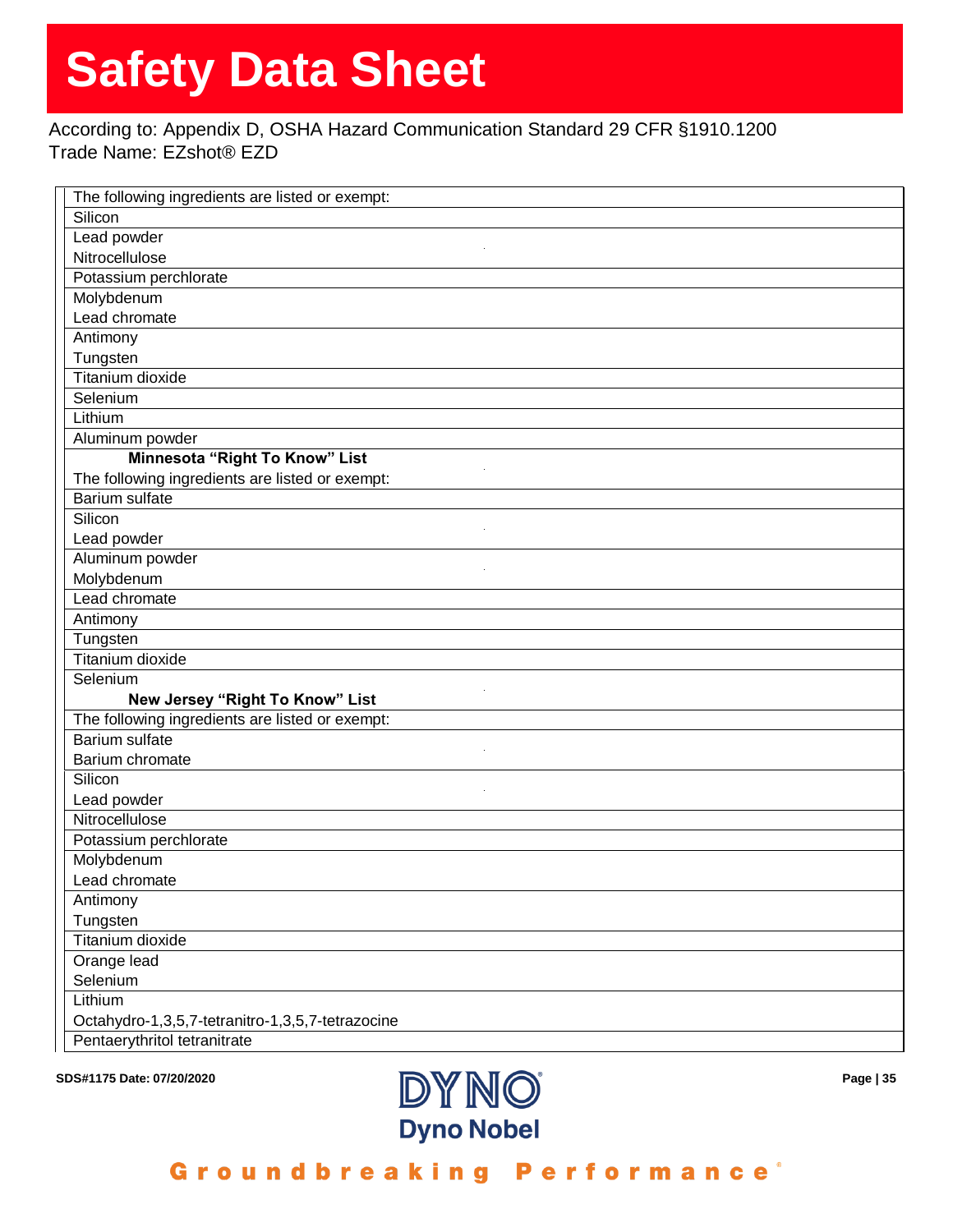According to: Appendix D, OSHA Hazard Communication Standard 29 CFR §1910.1200 Trade Name: EZshot® EZD

| Aluminum powder                                 |  |
|-------------------------------------------------|--|
| Pennsylvania "Right To Know" List               |  |
| The following ingredients are listed or exempt: |  |
| Barium sulfate                                  |  |
| Silicon                                         |  |
| Lead powder                                     |  |
| Nitrocellulose                                  |  |
| Potassium perchlorate                           |  |
| Aluminum powder                                 |  |
| Molybdenum                                      |  |
| Lead chromate                                   |  |
| Antimony                                        |  |
| Tungsten                                        |  |
| Titanium dioxide                                |  |
| Selenium                                        |  |
| Lithium                                         |  |
| <b>Inventories</b>                              |  |
| <b>US-TSCA</b>                                  |  |
| All the ingredients are listed or exempt.       |  |
| US - TSCA 12(b) Export Notification             |  |
| The following ingredients are listed or exempt: |  |
| Pentaerythritol tetranitrate                    |  |

### **SECTION 16 – OTHER INFORMATION**

| <b>Revision Date</b>     | 07/20/2020                                                                       |
|--------------------------|----------------------------------------------------------------------------------|
| <b>Other Information</b> | : This document has been prepared in accordance with the SDS requirements of the |
|                          | OSHA Hazard Communication Standard 29 CFR 1910.1200                              |

#### **Relevant Phrases**

- H200 Unstable explosive.
- H201 Explosive; mass explosion hazard.
- H228 Flammable solid.
- H250 Catches fire spontaneously if exposed to air.
- H252 Self-heating in large quantities; may catch fire
- H260 In contact with water releases flammable gases which may ignite spontaneously.
- H261 In contact with water releases flammable gases.
- H271 May cause fire or explosion; strong oxidizer.
- H301 Toxic if swallowed.
- H302 Harmful if swallowed.
- H311 Toxic in contact with skin.

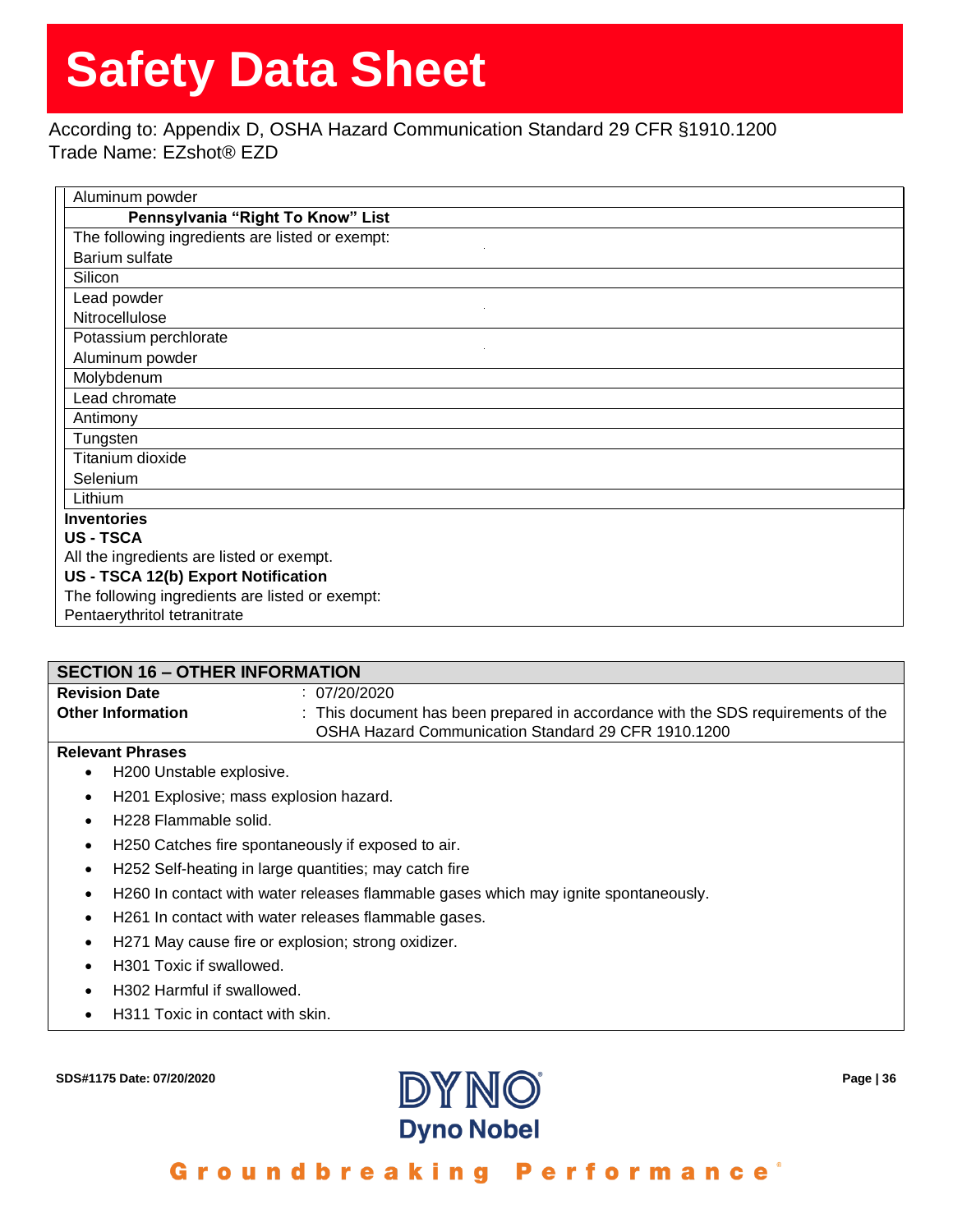## According to: Appendix D, OSHA Hazard Communication Standard 29 CFR §1910.1200 Trade Name: EZshot® EZD

- H314 Causes severe skin burns and eye damage.
- H315 Causes skin irritation
- H317 May cause an allergic skin reaction
- H318 Causes serious eye damage.
- H319Causes serious eye irritation
- H331 Toxic if inhaled.
- H332 Harmful if inhaled.
- H335 May cause respiratory irritation
- H351 Suspected of causing cancer.
- H351 Suspected of causing cancer by inhalation
- H360 May damage fertility or the unborn child.
- H360Df May damage the unborn child. Suspected of damaging fertility.
- H360FD May damage fertility. May damage the unborn child.
- H362 May cause harm to breast-fed children.
- H372 Causes damage to organs through prolonged or repeated exposure.
- H373 May cause damage to organs through prolonged or repeated exposure.
- H400 Very toxic to aquatic life.
- H402 Harmful to aquatic life.
- H410 Very toxic to aquatic life with long lasting effects.
- H412 Harmful to aquatic life with long lasting effects.
- H413 May cause long lasting harmful effects to aquatic life.

### **Abbreviations and acronyms:**

- C.A.S.: Chemical Abstracts Service
- E.C. No: European Commission number
- GHS: Globally Harmonised System
- OSHA: Occupational Safety and Health Administration
- WHMIS: Workplace Hazardous Materials Information System
- DOT: Department of Transport
- TDG: Transport of Dangerous Goods Regulations
- IMDG: International Maritime Dangerous Goods
- IATA: International Air Transport Association
- SARA: Superfund Amendments and Reauthorization Act
- CERCLA: Comprehensive Environmental
- EPCRA: Emergency Planning and Community Right-to-Know Act
- TSCA: Toxic Substances Control Act
- LD/LC/EC: Lethal Dose,Lethal Concentration/Effect Concentration for 50% of population
- NOEC: No Overall Effect Concentration

**SDS#1175 Date: 07/20/2020 Page | 37**